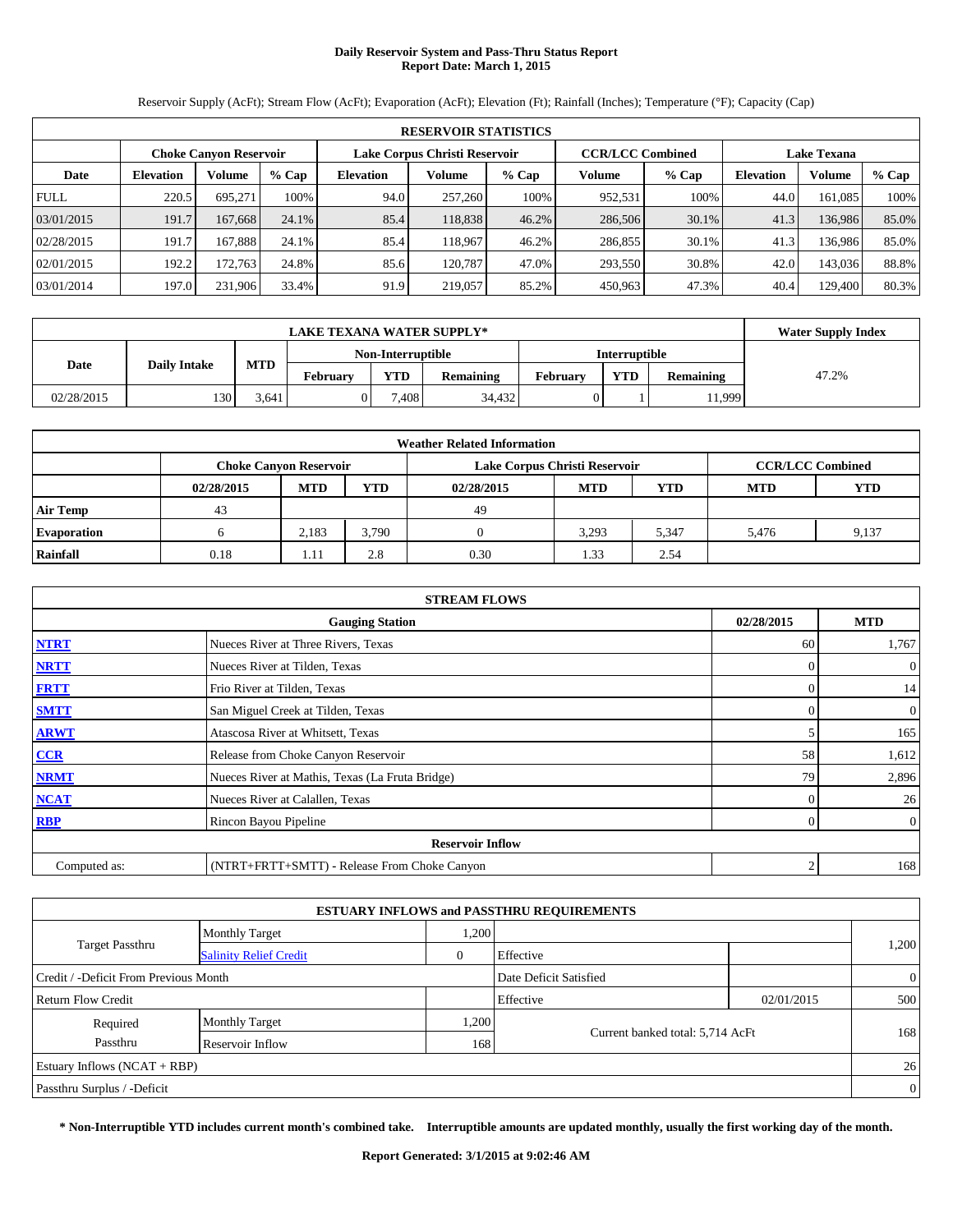# **Daily Reservoir System and Pass-Thru Status Report Report Date: March 2, 2015**

Reservoir Supply (AcFt); Stream Flow (AcFt); Evaporation (AcFt); Elevation (Ft); Rainfall (Inches); Temperature (°F); Capacity (Cap)

|             | <b>RESERVOIR STATISTICS</b> |                               |       |                               |         |         |                         |         |                    |         |       |  |
|-------------|-----------------------------|-------------------------------|-------|-------------------------------|---------|---------|-------------------------|---------|--------------------|---------|-------|--|
|             |                             | <b>Choke Canyon Reservoir</b> |       | Lake Corpus Christi Reservoir |         |         | <b>CCR/LCC Combined</b> |         | <b>Lake Texana</b> |         |       |  |
| Date        | <b>Elevation</b>            | % Cap<br>Volume               |       | <b>Elevation</b>              | Volume  | $%$ Cap | Volume                  | $%$ Cap | <b>Elevation</b>   | Volume  | % Cap |  |
| <b>FULL</b> | 220.5                       | 695.271                       | 100%  | 94.0                          | 257,260 | 100%    | 952,531                 | 100%    | 44.0               | 161.085 | 100%  |  |
| 03/02/2015  | 191.7                       | 167,778                       | 24.1% | 85.5                          | 119,096 | 46.3%   | 286,874                 | 30.1%   | 41.3               | 136,986 | 85.0% |  |
| 03/01/2015  | 191.7                       | 167.668                       | 24.1% | 85.4                          | 118.838 | 46.2%   | 286,506                 | 30.1%   | 41.3               | 136.986 | 85.0% |  |
| 02/02/2015  | 192.1                       | 171.983                       | 24.7% | 85.7                          | 121.835 | 47.4%   | 293,818                 | 30.8%   | 42.0               | 143,036 | 88.8% |  |
| 03/02/2014  | 196.9                       | 230,701                       | 33.2% | 91.8                          | 218,534 | 84.9%   | 449,235                 | 47.2%   | 40.4               | 129,400 | 80.3% |  |

|            | <b>LAKE TEXANA WATER SUPPLY*</b>                                                                                                     |     |                   |      |        |  |                      |       |  |  |  |  |
|------------|--------------------------------------------------------------------------------------------------------------------------------------|-----|-------------------|------|--------|--|----------------------|-------|--|--|--|--|
|            |                                                                                                                                      |     | Non-Interruptible |      |        |  | <b>Interruptible</b> |       |  |  |  |  |
| Date       | <b>MTD</b><br><b>Daily Intake</b><br><b>YTD</b><br><b>YTD</b><br><b>Remaining</b><br><b>Remaining</b><br>February<br><b>February</b> |     |                   |      |        |  | 47.3%                |       |  |  |  |  |
| 03/01/2015 | 130                                                                                                                                  | 130 | 3.557             | .454 | 34.386 |  |                      | 1,999 |  |  |  |  |

|                    | <b>Weather Related Information</b> |            |            |                               |                   |       |                         |       |  |  |  |  |
|--------------------|------------------------------------|------------|------------|-------------------------------|-------------------|-------|-------------------------|-------|--|--|--|--|
|                    | <b>Choke Canyon Reservoir</b>      |            |            | Lake Corpus Christi Reservoir |                   |       | <b>CCR/LCC Combined</b> |       |  |  |  |  |
|                    | 03/01/2015                         | <b>MTD</b> | <b>YTD</b> | 03/01/2015                    | YTD<br><b>MTD</b> |       |                         |       |  |  |  |  |
| <b>Air Temp</b>    | 46                                 |            |            | 48                            |                   |       |                         |       |  |  |  |  |
| <b>Evaporation</b> |                                    |            | 3,796      | 30                            | 30                | 5,377 | 36                      | 9,173 |  |  |  |  |
| Rainfall           | 0.02                               | 0.02       | 2.82       | 0.05                          | 2.59<br>0.05      |       |                         |       |  |  |  |  |

| <b>STREAM FLOWS</b> |                                                 |            |                  |  |  |  |  |  |
|---------------------|-------------------------------------------------|------------|------------------|--|--|--|--|--|
|                     | <b>Gauging Station</b>                          | 03/01/2015 | <b>MTD</b>       |  |  |  |  |  |
| <b>NTRT</b>         | Nueces River at Three Rivers, Texas             | 62         | 62               |  |  |  |  |  |
| <b>NRTT</b>         | Nueces River at Tilden, Texas                   | $\Omega$   | $\boldsymbol{0}$ |  |  |  |  |  |
| <b>FRTT</b>         | Frio River at Tilden, Texas                     | $\Omega$   | $\boldsymbol{0}$ |  |  |  |  |  |
| <b>SMTT</b>         | San Miguel Creek at Tilden, Texas               | 0          | $\boldsymbol{0}$ |  |  |  |  |  |
| <b>ARWT</b>         | Atascosa River at Whitsett, Texas               |            | 5                |  |  |  |  |  |
| CCR                 | Release from Choke Canyon Reservoir             | 58         | 58               |  |  |  |  |  |
| <b>NRMT</b>         | Nueces River at Mathis, Texas (La Fruta Bridge) | 83         | 83               |  |  |  |  |  |
| <b>NCAT</b>         | Nueces River at Calallen, Texas                 | 0          | $\mathbf{0}$     |  |  |  |  |  |
| <b>RBP</b>          | Rincon Bayou Pipeline<br>$\Omega$               |            |                  |  |  |  |  |  |
|                     | <b>Reservoir Inflow</b>                         |            |                  |  |  |  |  |  |
| Computed as:        | (NTRT+FRTT+SMTT) - Release From Choke Canyon    |            |                  |  |  |  |  |  |

|                                       |                               |              | <b>ESTUARY INFLOWS and PASSTHRU REQUIREMENTS</b> |            |                |
|---------------------------------------|-------------------------------|--------------|--------------------------------------------------|------------|----------------|
|                                       | <b>Monthly Target</b>         | 1,200        |                                                  |            |                |
| <b>Target Passthru</b>                | <b>Salinity Relief Credit</b> | $\mathbf{0}$ | Effective                                        |            | 1,200          |
| Credit / -Deficit From Previous Month |                               |              | Date Deficit Satisfied                           |            | $\overline{0}$ |
| Return Flow Credit                    |                               |              | Effective                                        | 03/01/2015 | 500            |
| Required                              | <b>Monthly Target</b>         | 1,200        |                                                  |            |                |
| Passthru                              | Reservoir Inflow              | 4            | Current banked total: 5,688 AcFt                 |            | $\overline{4}$ |
| Estuary Inflows $(NCAT + RBP)$        |                               |              |                                                  |            | $\overline{0}$ |
| Passthru Surplus / -Deficit           |                               |              |                                                  |            | $\overline{0}$ |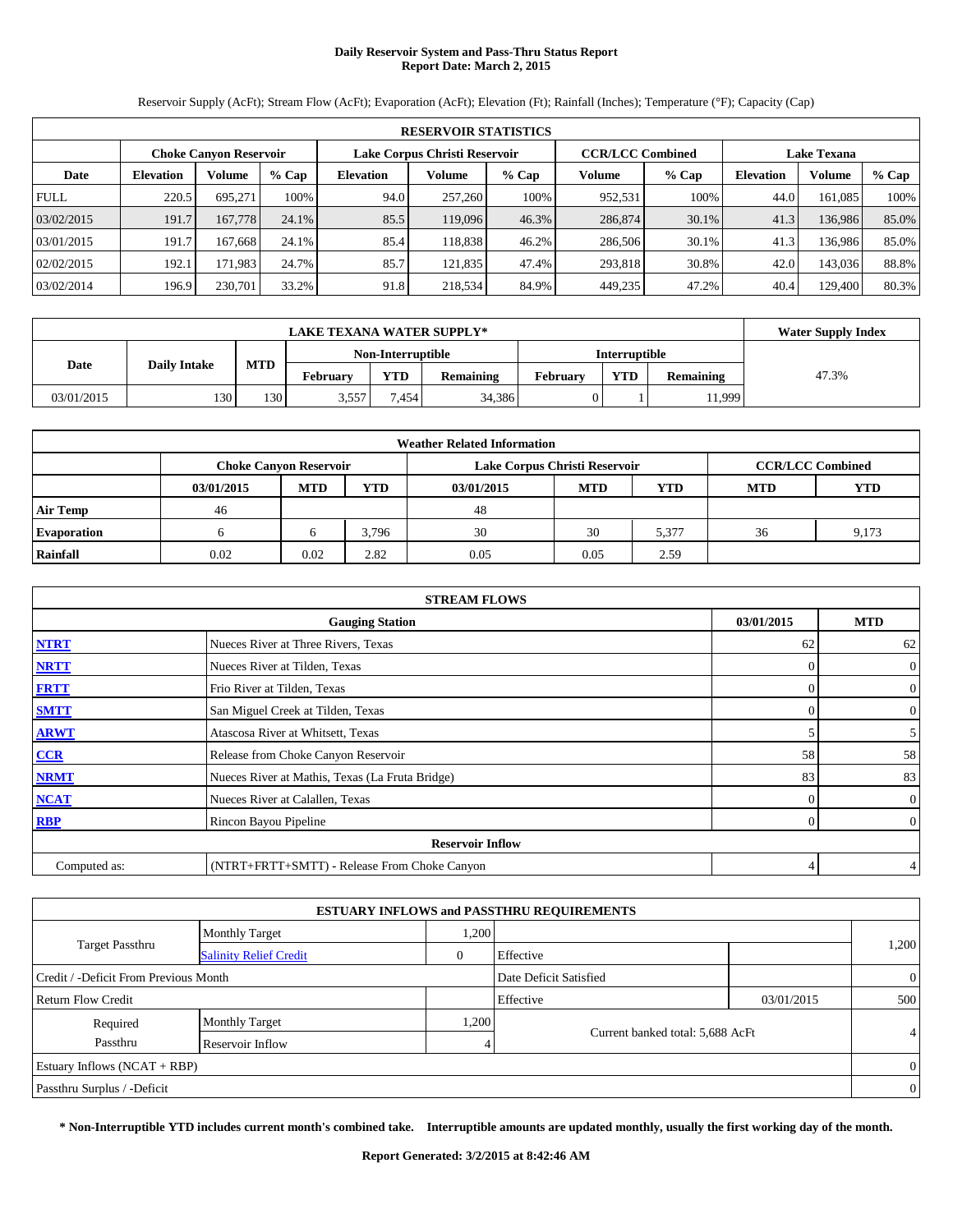# **Daily Reservoir System and Pass-Thru Status Report Report Date: March 3, 2015**

Reservoir Supply (AcFt); Stream Flow (AcFt); Evaporation (AcFt); Elevation (Ft); Rainfall (Inches); Temperature (°F); Capacity (Cap)

|             | <b>RESERVOIR STATISTICS</b> |                               |       |                               |         |         |                         |         |                    |         |       |  |
|-------------|-----------------------------|-------------------------------|-------|-------------------------------|---------|---------|-------------------------|---------|--------------------|---------|-------|--|
|             |                             | <b>Choke Canyon Reservoir</b> |       | Lake Corpus Christi Reservoir |         |         | <b>CCR/LCC Combined</b> |         | <b>Lake Texana</b> |         |       |  |
| Date        | <b>Elevation</b>            | <b>Volume</b><br>% Cap        |       | <b>Elevation</b>              | Volume  | $%$ Cap | Volume                  | $%$ Cap | <b>Elevation</b>   | Volume  | % Cap |  |
| <b>FULL</b> | 220.5                       | 695.271                       | 100%  | 94.0                          | 257,260 | 100%    | 952,531                 | 100%    | 44.0               | 161.085 | 100%  |  |
| 03/03/2015  | 191.7                       | 167.668                       | 24.1% | 85.4                          | 118,838 | 46.2%   | 286,506                 | 30.1%   | 41.2               | 136,132 | 84.5% |  |
| 03/02/2015  | 191.7                       | 167.778                       | 24.1% | 85.5                          | 119,096 | 46.3%   | 286,874                 | 30.1%   | 41.3               | 136.986 | 85.0% |  |
| 02/03/2015  | 192.1                       | 172.206                       | 24.8% | 85.6                          | 120.526 | 46.8%   | 292,732                 | 30.7%   | 42.1               | 143.911 | 89.3% |  |
| 03/03/2014  | 196.9                       | 230,430                       | 33.1% | 92.0                          | 222,028 | 86.3%   | 452,458                 | 47.5%   | 40.5               | 130.232 | 80.8% |  |

|            | <b>LAKE TEXANA WATER SUPPLY*</b>                                                                                                     |     |                   |       |        |  |                      |       |  |  |  |  |
|------------|--------------------------------------------------------------------------------------------------------------------------------------|-----|-------------------|-------|--------|--|----------------------|-------|--|--|--|--|
|            |                                                                                                                                      |     | Non-Interruptible |       |        |  | <b>Interruptible</b> |       |  |  |  |  |
| Date       | <b>MTD</b><br><b>Daily Intake</b><br><b>YTD</b><br><b>YTD</b><br><b>Remaining</b><br><b>Remaining</b><br>February<br><b>February</b> |     |                   |       |        |  | 47.2%                |       |  |  |  |  |
| 03/02/2015 | 130                                                                                                                                  | 259 | 3.557             | 7.584 | 34,256 |  |                      | 1,999 |  |  |  |  |

| <b>Weather Related Information</b> |            |                               |            |            |                               |                         |            |            |  |  |
|------------------------------------|------------|-------------------------------|------------|------------|-------------------------------|-------------------------|------------|------------|--|--|
|                                    |            | <b>Choke Canyon Reservoir</b> |            |            | Lake Corpus Christi Reservoir | <b>CCR/LCC Combined</b> |            |            |  |  |
|                                    | 03/02/2015 | <b>MTD</b>                    | <b>YTD</b> | 03/02/2015 | <b>MTD</b>                    | <b>YTD</b>              | <b>MTD</b> | <b>YTD</b> |  |  |
| <b>Air Temp</b>                    | 47         |                               |            | 49         |                               |                         |            |            |  |  |
| <b>Evaporation</b>                 |            | 19                            | 3,809      |            | 30                            | 5,377                   | 49         | 9,186      |  |  |
| Rainfall                           | 0.03       | 0.05                          | 2.85       | 0.02       | 0.07                          | 2.61                    |            |            |  |  |

| <b>STREAM FLOWS</b> |                                                 |            |                  |  |  |  |  |  |  |
|---------------------|-------------------------------------------------|------------|------------------|--|--|--|--|--|--|
|                     | 03/02/2015                                      | <b>MTD</b> |                  |  |  |  |  |  |  |
| <b>NTRT</b>         | Nueces River at Three Rivers, Texas             | 62         | 123              |  |  |  |  |  |  |
| <b>NRTT</b>         | Nueces River at Tilden, Texas                   | $\Omega$   | $\overline{0}$   |  |  |  |  |  |  |
| <b>FRTT</b>         | Frio River at Tilden, Texas                     | $\Omega$   |                  |  |  |  |  |  |  |
| <b>SMTT</b>         | San Miguel Creek at Tilden, Texas               | $\Omega$   | $\boldsymbol{0}$ |  |  |  |  |  |  |
| <b>ARWT</b>         | Atascosa River at Whitsett, Texas               |            | 10               |  |  |  |  |  |  |
| CCR                 | Release from Choke Canyon Reservoir             | 58         | 115              |  |  |  |  |  |  |
| <b>NRMT</b>         | Nueces River at Mathis, Texas (La Fruta Bridge) | 107        | 191              |  |  |  |  |  |  |
| <b>NCAT</b>         | Nueces River at Calallen, Texas                 | 0          | $\mathbf{0}$     |  |  |  |  |  |  |
| <b>RBP</b>          | Rincon Bayou Pipeline                           | $\Omega$   | $\overline{0}$   |  |  |  |  |  |  |
|                     | <b>Reservoir Inflow</b>                         |            |                  |  |  |  |  |  |  |
| Computed as:        | (NTRT+FRTT+SMTT) - Release From Choke Canyon    |            | 8                |  |  |  |  |  |  |

|                                       |                               |              | <b>ESTUARY INFLOWS and PASSTHRU REQUIREMENTS</b> |            |                |
|---------------------------------------|-------------------------------|--------------|--------------------------------------------------|------------|----------------|
|                                       | <b>Monthly Target</b>         | 1,200        |                                                  |            |                |
| <b>Target Passthru</b>                | <b>Salinity Relief Credit</b> | $\mathbf{0}$ | Effective                                        |            | 1,200          |
| Credit / -Deficit From Previous Month |                               |              | Date Deficit Satisfied                           |            | $\overline{0}$ |
| Return Flow Credit                    |                               |              | Effective                                        | 03/01/2015 | 500            |
| Required                              | <b>Monthly Target</b>         | 1,200        |                                                  |            |                |
| Passthru                              | Reservoir Inflow              | 8            | Current banked total: 5,688 AcFt                 |            | 8              |
| Estuary Inflows $(NCAT + RBP)$        |                               |              |                                                  |            | $\overline{0}$ |
| Passthru Surplus / -Deficit           |                               |              |                                                  |            | $\overline{0}$ |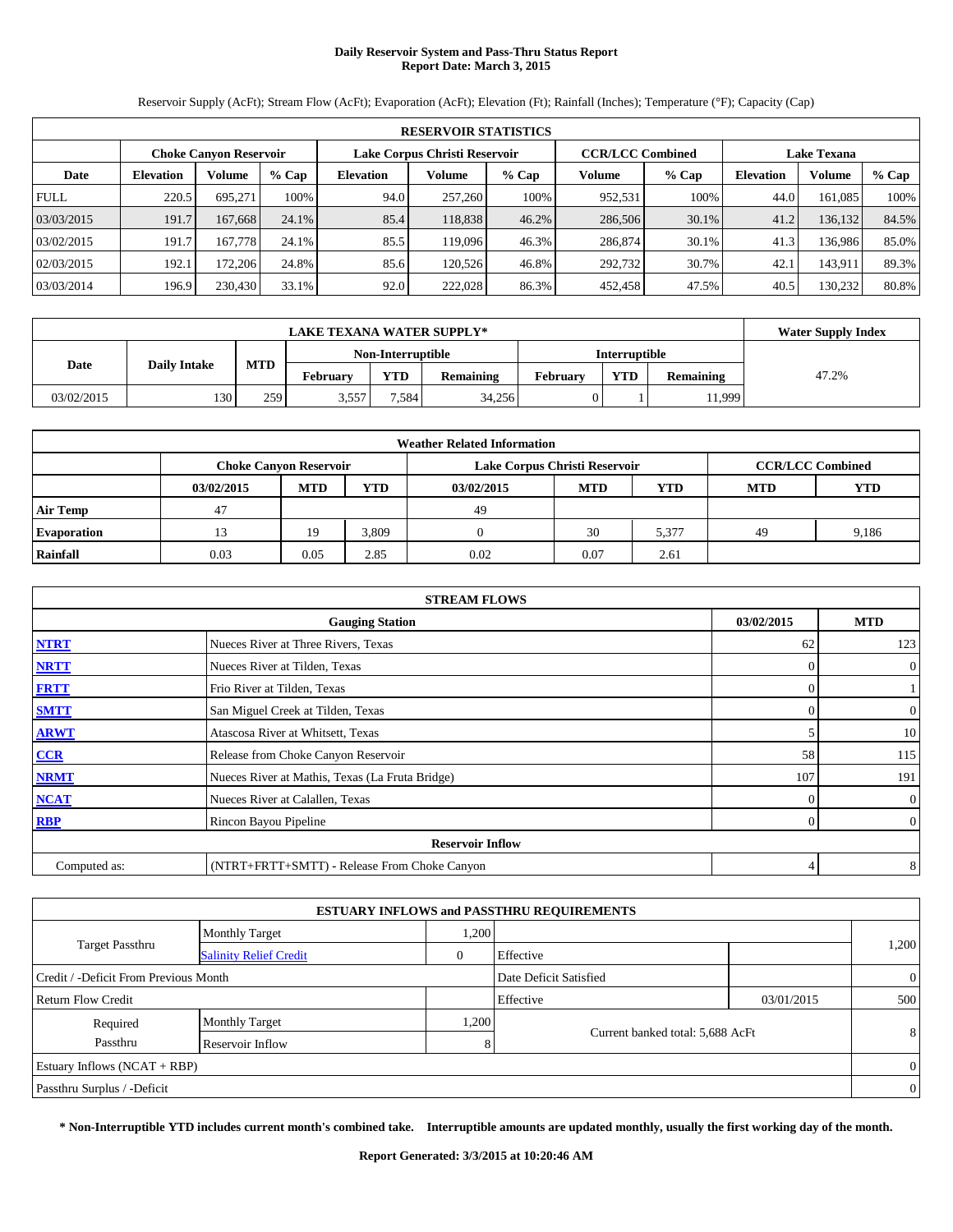# **Daily Reservoir System and Pass-Thru Status Report Report Date: March 4, 2015**

Reservoir Supply (AcFt); Stream Flow (AcFt); Evaporation (AcFt); Elevation (Ft); Rainfall (Inches); Temperature (°F); Capacity (Cap)

| <b>RESERVOIR STATISTICS</b> |                  |                               |       |                               |         |         |                         |       |                    |         |       |
|-----------------------------|------------------|-------------------------------|-------|-------------------------------|---------|---------|-------------------------|-------|--------------------|---------|-------|
|                             |                  | <b>Choke Canyon Reservoir</b> |       | Lake Corpus Christi Reservoir |         |         | <b>CCR/LCC Combined</b> |       | <b>Lake Texana</b> |         |       |
| Date                        | <b>Elevation</b> | Volume                        | % Cap | <b>Elevation</b>              | Volume  | $%$ Cap | Volume                  | % Cap | <b>Elevation</b>   | Volume  | % Cap |
| <b>FULL</b>                 | 220.5            | 695.271                       | 100%  | 94.0                          | 257,260 | 100%    | 952,531                 | 100%  | 44.0               | 161,085 | 100%  |
| 03/04/2015                  | 191.8            | 168,547                       | 24.2% | 85.4                          | 118.192 | 45.9%   | 286,739                 | 30.1% | 41.1               | 135,282 | 84.0% |
| 03/03/2015                  | 191.7            | 167.668                       | 24.1% | 85.4                          | 118.838 | 46.2%   | 286,506                 | 30.1% | 41.2               | 136,132 | 84.5% |
| 02/04/2015                  | 192.2            | 172.986                       | 24.9% | 85.7                          | 121.704 | 47.3%   | 294.690                 | 30.9% | 41.9               | 142.163 | 88.3% |
| 03/04/2014                  | 197.0            | 232,305                       | 33.4% | 91.9                          | 219,057 | 85.2%   | 451,362                 | 47.4% | 40.4               | 129.400 | 80.3% |

|            | <b>Water Supply Index</b> |            |                 |                   |                  |                      |            |                  |       |
|------------|---------------------------|------------|-----------------|-------------------|------------------|----------------------|------------|------------------|-------|
|            |                           |            |                 | Non-Interruptible |                  | <b>Interruptible</b> |            |                  |       |
| Date       | <b>Daily Intake</b>       | <b>MTD</b> | <b>February</b> | <b>YTD</b>        | <b>Remaining</b> | February             | <b>YTD</b> | <b>Remaining</b> | 47.3% |
| 03/03/2015 | 130                       | 389        | 3.557           | 7.714             | 34.126           |                      |            | 11,999           |       |

| <b>Weather Related Information</b> |                               |            |            |                               |            |                         |            |            |  |  |
|------------------------------------|-------------------------------|------------|------------|-------------------------------|------------|-------------------------|------------|------------|--|--|
|                                    | <b>Choke Canyon Reservoir</b> |            |            | Lake Corpus Christi Reservoir |            | <b>CCR/LCC Combined</b> |            |            |  |  |
|                                    | 03/03/2015                    | <b>MTD</b> | <b>YTD</b> | 03/03/2015                    | <b>MTD</b> | <b>YTD</b>              | <b>MTD</b> | <b>YTD</b> |  |  |
| <b>Air Temp</b>                    | 65                            |            |            | 66                            |            |                         |            |            |  |  |
| <b>Evaporation</b>                 |                               | 19         | 3,809      | 30                            | 60         | 5,407                   | 79         | 9,216      |  |  |
| Rainfall                           | 0.02                          | 0.07       | 2.87       | 0.00                          | 0.07       | 2.61                    |            |            |  |  |

| <b>STREAM FLOWS</b>     |                                                 |            |                  |  |  |  |  |  |  |
|-------------------------|-------------------------------------------------|------------|------------------|--|--|--|--|--|--|
|                         | 03/03/2015                                      | <b>MTD</b> |                  |  |  |  |  |  |  |
| <b>NTRT</b>             | Nueces River at Three Rivers, Texas             | 62         | 185              |  |  |  |  |  |  |
| <b>NRTT</b>             | Nueces River at Tilden, Texas                   | $\Omega$   | $\boldsymbol{0}$ |  |  |  |  |  |  |
| <b>FRTT</b>             | Frio River at Tilden, Texas                     |            |                  |  |  |  |  |  |  |
| <b>SMTT</b>             | San Miguel Creek at Tilden, Texas               | $\Omega$   | $\boldsymbol{0}$ |  |  |  |  |  |  |
| <b>ARWT</b>             | Atascosa River at Whitsett, Texas               |            | 15               |  |  |  |  |  |  |
| CCR                     | Release from Choke Canyon Reservoir             | 58         | 173              |  |  |  |  |  |  |
| <b>NRMT</b>             | Nueces River at Mathis, Texas (La Fruta Bridge) | 119        | 310              |  |  |  |  |  |  |
| <b>NCAT</b>             | Nueces River at Calallen, Texas                 | 0          | $\mathbf{0}$     |  |  |  |  |  |  |
| <b>RBP</b>              | Rincon Bayou Pipeline                           | $\Omega$   | $\overline{0}$   |  |  |  |  |  |  |
| <b>Reservoir Inflow</b> |                                                 |            |                  |  |  |  |  |  |  |
| Computed as:            | (NTRT+FRTT+SMTT) - Release From Choke Canyon    | 5          | 13               |  |  |  |  |  |  |

|                                       |                               |       | <b>ESTUARY INFLOWS and PASSTHRU REQUIREMENTS</b> |            |                |
|---------------------------------------|-------------------------------|-------|--------------------------------------------------|------------|----------------|
|                                       | <b>Monthly Target</b>         | .200  |                                                  |            |                |
| <b>Target Passthru</b>                | <b>Salinity Relief Credit</b> | 0     | Effective                                        |            | 1,200          |
| Credit / -Deficit From Previous Month |                               |       | Date Deficit Satisfied                           |            | $\overline{0}$ |
| Return Flow Credit                    |                               |       | Effective                                        | 03/01/2015 | 500            |
| Required                              | <b>Monthly Target</b>         | 1,200 |                                                  |            |                |
| Passthru                              | Reservoir Inflow              | 13    | Current banked total: 5,688 AcFt                 |            | 13             |
| Estuary Inflows $(NCAT + RBP)$        |                               |       |                                                  |            | $\overline{0}$ |
| Passthru Surplus / -Deficit           |                               |       |                                                  |            | $\overline{0}$ |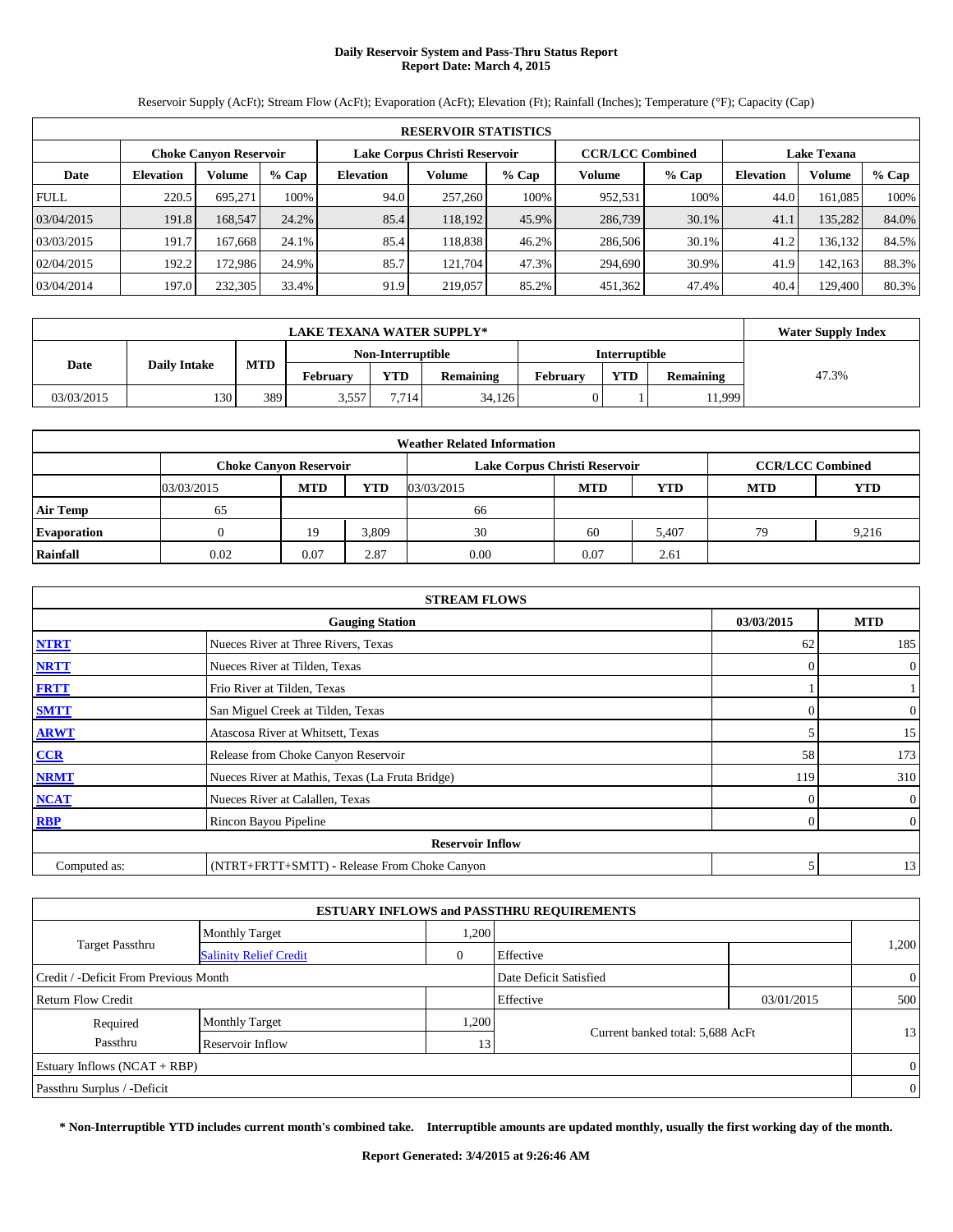# **Daily Reservoir System and Pass-Thru Status Report Report Date: March 5, 2015**

Reservoir Supply (AcFt); Stream Flow (AcFt); Evaporation (AcFt); Elevation (Ft); Rainfall (Inches); Temperature (°F); Capacity (Cap)

| <b>RESERVOIR STATISTICS</b> |                  |                               |       |                               |         |         |                         |       |                    |               |       |
|-----------------------------|------------------|-------------------------------|-------|-------------------------------|---------|---------|-------------------------|-------|--------------------|---------------|-------|
|                             |                  | <b>Choke Canyon Reservoir</b> |       | Lake Corpus Christi Reservoir |         |         | <b>CCR/LCC Combined</b> |       | <b>Lake Texana</b> |               |       |
| Date                        | <b>Elevation</b> | Volume                        | % Cap | <b>Elevation</b>              | Volume  | $%$ Cap | Volume                  | % Cap | <b>Elevation</b>   | <b>Volume</b> | % Cap |
| <b>FULL</b>                 | 220.5            | 695.271                       | 100%  | 94.0                          | 257,260 | 100%    | 952,531                 | 100%  | 44.0               | 161,085       | 100%  |
| 03/05/2015                  | 191.7            | 167,778                       | 24.1% | 85.5                          | 120,135 | 46.7%   | 287,913                 | 30.2% | 41.1               | 135,282       | 84.0% |
| 03/04/2015                  | 191.8            | 168.547                       | 24.2% | 85.4                          | 118.192 | 45.9%   | 286,739                 | 30.1% | 41.1               | 135,282       | 84.0% |
| 02/05/2015                  | 192.1            | 172.317                       | 24.8% | 85.7                          | 121.835 | 47.4%   | 294,152                 | 30.9% | 41.9               | 142,163       | 88.3% |
| 03/05/2014                  | 197.0            | 232,039                       | 33.4% | 91.8                          | 218,708 | 85.0%   | 450,747                 | 47.3% | 40.4               | 129.400       | 80.3% |

|            | <b>Water Supply Index</b> |            |                   |            |                  |          |               |                  |       |
|------------|---------------------------|------------|-------------------|------------|------------------|----------|---------------|------------------|-------|
|            |                           |            | Non-Interruptible |            |                  |          | Interruptible |                  |       |
| Date       | <b>Daily Intake</b>       | <b>MTD</b> | <b>February</b>   | <b>YTD</b> | <b>Remaining</b> | Februarv | <b>YTD</b>    | <b>Remaining</b> | 47.5% |
| 03/04/2015 | 129                       | 518        | 3.557             | 7.843      | 33,997           |          |               | 11,999           |       |

| <b>Weather Related Information</b> |                               |            |            |            |                               |                         |            |            |  |  |
|------------------------------------|-------------------------------|------------|------------|------------|-------------------------------|-------------------------|------------|------------|--|--|
|                                    | <b>Choke Canyon Reservoir</b> |            |            |            | Lake Corpus Christi Reservoir | <b>CCR/LCC Combined</b> |            |            |  |  |
|                                    | 03/04/2015                    | <b>MTD</b> | <b>YTD</b> | 03/04/2015 | <b>MTD</b>                    | <b>YTD</b>              | <b>MTD</b> | <b>YTD</b> |  |  |
| <b>Air Temp</b>                    | 75                            |            |            | 78         |                               |                         |            |            |  |  |
| <b>Evaporation</b>                 |                               | 70         | 3,860      | 9          | 151                           | 5,498                   | 221        | 9,358      |  |  |
| Rainfall                           | 0.10                          | 0.17       | 2.97       | 0.03       | 0.1                           | 2.64                    |            |            |  |  |

| <b>STREAM FLOWS</b> |                                                 |            |                  |  |  |  |  |  |  |
|---------------------|-------------------------------------------------|------------|------------------|--|--|--|--|--|--|
|                     | 03/04/2015                                      | <b>MTD</b> |                  |  |  |  |  |  |  |
| <b>NTRT</b>         | Nueces River at Three Rivers, Texas             | 62         | 246              |  |  |  |  |  |  |
| <b>NRTT</b>         | Nueces River at Tilden, Texas                   | $\Omega$   | $\boldsymbol{0}$ |  |  |  |  |  |  |
| <b>FRTT</b>         | Frio River at Tilden, Texas                     |            | 2                |  |  |  |  |  |  |
| <b>SMTT</b>         | San Miguel Creek at Tilden, Texas               | 0          | $\boldsymbol{0}$ |  |  |  |  |  |  |
| <b>ARWT</b>         | Atascosa River at Whitsett, Texas               | 6          | 21               |  |  |  |  |  |  |
| CCR                 | Release from Choke Canyon Reservoir             | 58         | 230              |  |  |  |  |  |  |
| <b>NRMT</b>         | Nueces River at Mathis, Texas (La Fruta Bridge) | 125        | 435              |  |  |  |  |  |  |
| <b>NCAT</b>         | Nueces River at Calallen, Texas                 |            | $\mathbf{0}$     |  |  |  |  |  |  |
| <b>RBP</b>          | Rincon Bayou Pipeline                           | $\Omega$   | $\boldsymbol{0}$ |  |  |  |  |  |  |
|                     | <b>Reservoir Inflow</b>                         |            |                  |  |  |  |  |  |  |
| Computed as:        | (NTRT+FRTT+SMTT) - Release From Choke Canyon    | 5          | 18               |  |  |  |  |  |  |

|                                                         |                       |       | <b>ESTUARY INFLOWS and PASSTHRU REQUIREMENTS</b> |            |                |
|---------------------------------------------------------|-----------------------|-------|--------------------------------------------------|------------|----------------|
|                                                         | <b>Monthly Target</b> | .200  |                                                  |            |                |
| <b>Target Passthru</b><br><b>Salinity Relief Credit</b> |                       |       | Effective                                        |            | 1,200          |
| Credit / -Deficit From Previous Month                   |                       |       | Date Deficit Satisfied                           |            | $\overline{0}$ |
| Return Flow Credit                                      |                       |       | Effective                                        | 03/01/2015 | 500            |
| Required                                                | <b>Monthly Target</b> | 1,200 |                                                  |            |                |
| Passthru<br>Reservoir Inflow                            |                       |       | Current banked total: 5,688 AcFt<br>18           |            | 18             |
| Estuary Inflows $(NCAT + RBP)$                          |                       |       |                                                  |            | $\overline{0}$ |
| Passthru Surplus / -Deficit                             |                       |       |                                                  |            | $\overline{0}$ |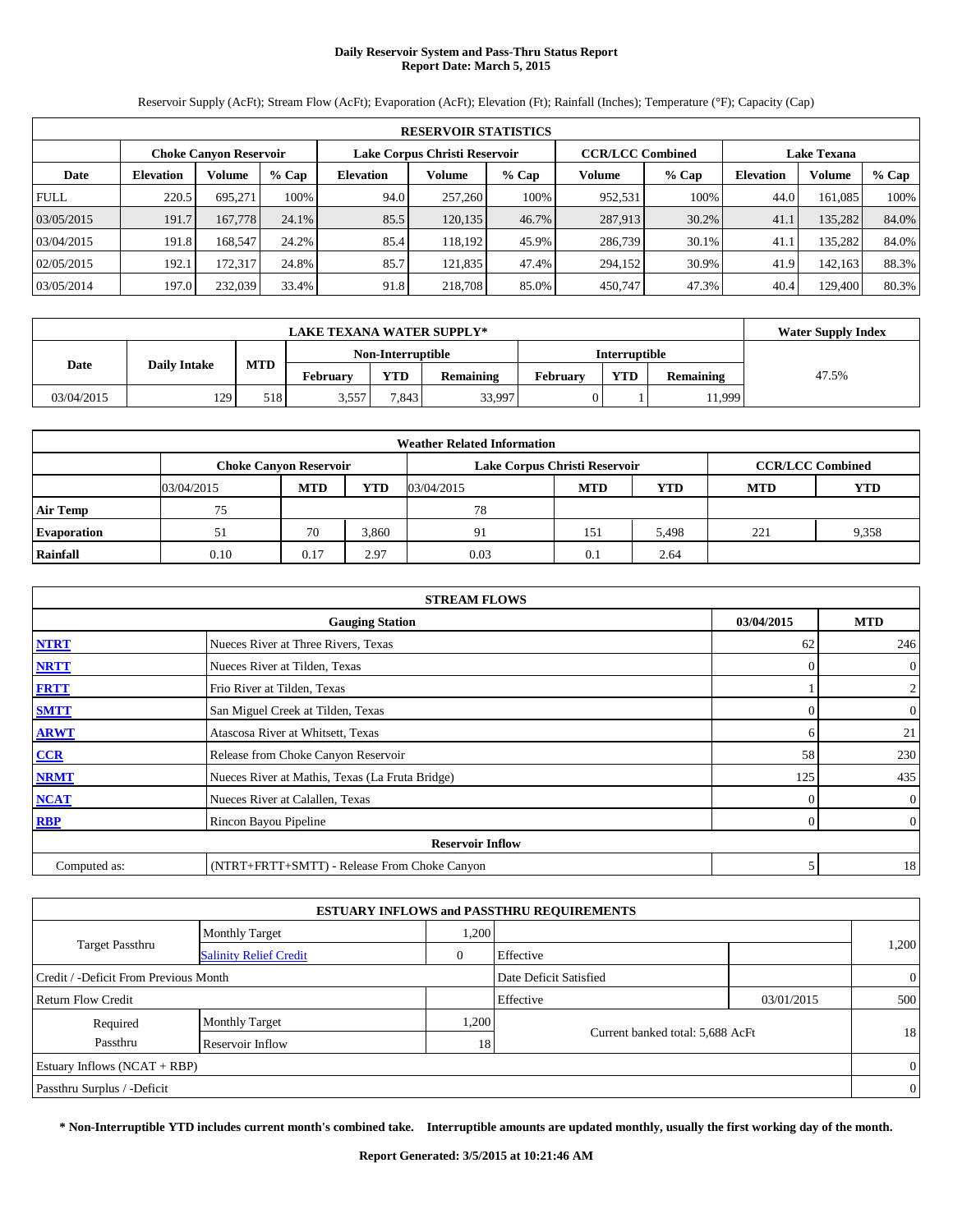# **Daily Reservoir System and Pass-Thru Status Report Report Date: March 6, 2015**

Reservoir Supply (AcFt); Stream Flow (AcFt); Evaporation (AcFt); Elevation (Ft); Rainfall (Inches); Temperature (°F); Capacity (Cap)

|             | <b>RESERVOIR STATISTICS</b> |                               |       |                               |         |         |                         |       |                    |         |       |  |
|-------------|-----------------------------|-------------------------------|-------|-------------------------------|---------|---------|-------------------------|-------|--------------------|---------|-------|--|
|             |                             | <b>Choke Canyon Reservoir</b> |       | Lake Corpus Christi Reservoir |         |         | <b>CCR/LCC Combined</b> |       | <b>Lake Texana</b> |         |       |  |
| Date        | <b>Elevation</b>            | Volume                        | % Cap | <b>Elevation</b>              | Volume  | $%$ Cap | Volume                  | % Cap | <b>Elevation</b>   | Volume  | % Cap |  |
| <b>FULL</b> | 220.5                       | 695.271                       | 100%  | 94.0                          | 257,260 | 100%    | 952,531                 | 100%  | 44.0               | 161,085 | 100%  |  |
| 03/06/2015  | 191.8                       | 168.218                       | 24.2% | 85.4                          | 118.838 | 46.2%   | 287,056                 | 30.1% | 41.2               | 136,132 | 84.5% |  |
| 03/05/2015  | 191.7                       | 167.778                       | 24.1% | 85.5                          | 120.135 | 46.7%   | 287.913                 | 30.2% | 41.1               | 135,282 | 84.0% |  |
| 02/06/2015  | 192.2                       | 173.209                       | 24.9% | 85.6                          | 121.441 | 47.2%   | 294.650                 | 30.9% | 41.8               | 141.293 | 87.7% |  |
| 03/06/2014  | 196.9                       | 230,836                       | 33.2% | 91.8                          | 218,534 | 84.9%   | 449,370                 | 47.2% | 40.4               | 129.400 | 80.3% |  |

|            | <b>Water Supply Index</b> |            |                 |                   |                  |          |               |                  |       |
|------------|---------------------------|------------|-----------------|-------------------|------------------|----------|---------------|------------------|-------|
|            |                           |            |                 | Non-Interruptible |                  |          | Interruptible |                  |       |
| Date       | <b>Daily Intake</b>       | <b>MTD</b> | <b>February</b> | <b>YTD</b>        | <b>Remaining</b> | Februarv | <b>YTD</b>    | <b>Remaining</b> | 47.3% |
| 03/05/2015 | 129                       | 648        | 3.557           | 7.972             | 33.868           |          |               | 11,999           |       |

| <b>Weather Related Information</b> |                               |            |                         |            |            |            |                          |       |  |  |
|------------------------------------|-------------------------------|------------|-------------------------|------------|------------|------------|--------------------------|-------|--|--|
|                                    | <b>Choke Canyon Reservoir</b> |            | <b>CCR/LCC Combined</b> |            |            |            |                          |       |  |  |
|                                    | 03/05/2015                    | <b>MTD</b> | <b>YTD</b>              | 03/05/2015 | <b>MTD</b> | <b>YTD</b> | <b>YTD</b><br><b>MTD</b> |       |  |  |
| <b>Air Temp</b>                    | 51                            |            |                         | 50         |            |            |                          |       |  |  |
| <b>Evaporation</b>                 |                               | 147        | 3,937                   | 121        | 272        | 5,619      | 419                      | 9,556 |  |  |
| Rainfall                           | 0.00                          | 0.17       | 2.97                    | 0.01       | 0.11       | 2.65       |                          |       |  |  |

|              | <b>STREAM FLOWS</b>                             |            |                  |  |  |  |  |  |  |
|--------------|-------------------------------------------------|------------|------------------|--|--|--|--|--|--|
|              | 03/05/2015                                      | <b>MTD</b> |                  |  |  |  |  |  |  |
| <b>NTRT</b>  | Nueces River at Three Rivers, Texas             | 62         | 308              |  |  |  |  |  |  |
| <b>NRTT</b>  | Nueces River at Tilden, Texas                   | $\Omega$   | $\overline{0}$   |  |  |  |  |  |  |
| <b>FRTT</b>  | Frio River at Tilden, Texas                     |            | $\mathbf{3}$     |  |  |  |  |  |  |
| <b>SMTT</b>  | San Miguel Creek at Tilden, Texas               | 0          | $\boldsymbol{0}$ |  |  |  |  |  |  |
| <b>ARWT</b>  | Atascosa River at Whitsett, Texas               |            | 26               |  |  |  |  |  |  |
| CCR          | Release from Choke Canyon Reservoir             | 58         | 288              |  |  |  |  |  |  |
| <b>NRMT</b>  | Nueces River at Mathis, Texas (La Fruta Bridge) | 131        | 566              |  |  |  |  |  |  |
| <b>NCAT</b>  | Nueces River at Calallen, Texas                 | $\Omega$   | $\overline{0}$   |  |  |  |  |  |  |
| <b>RBP</b>   | Rincon Bayou Pipeline                           | $\Omega$   | $\boldsymbol{0}$ |  |  |  |  |  |  |
|              | <b>Reservoir Inflow</b>                         |            |                  |  |  |  |  |  |  |
| Computed as: | (NTRT+FRTT+SMTT) - Release From Choke Canyon    | 5          | 22               |  |  |  |  |  |  |

|                                                         |                       |              | <b>ESTUARY INFLOWS and PASSTHRU REQUIREMENTS</b> |            |                |  |
|---------------------------------------------------------|-----------------------|--------------|--------------------------------------------------|------------|----------------|--|
|                                                         | <b>Monthly Target</b> | 1,200        |                                                  |            |                |  |
| <b>Target Passthru</b><br><b>Salinity Relief Credit</b> |                       | $\mathbf{0}$ | Effective                                        |            | 1,200          |  |
| Credit / -Deficit From Previous Month                   |                       |              | Date Deficit Satisfied                           |            | $\overline{0}$ |  |
| Return Flow Credit                                      |                       |              | Effective                                        | 03/01/2015 | 500            |  |
| Required                                                | <b>Monthly Target</b> | 1,200        |                                                  |            |                |  |
| Passthru                                                | Reservoir Inflow      | 22           | Current banked total: 5,688 AcFt                 |            | 22             |  |
| Estuary Inflows $(NCAT + RBP)$                          |                       |              |                                                  |            | $\overline{0}$ |  |
| Passthru Surplus / -Deficit                             |                       |              |                                                  |            | $\overline{0}$ |  |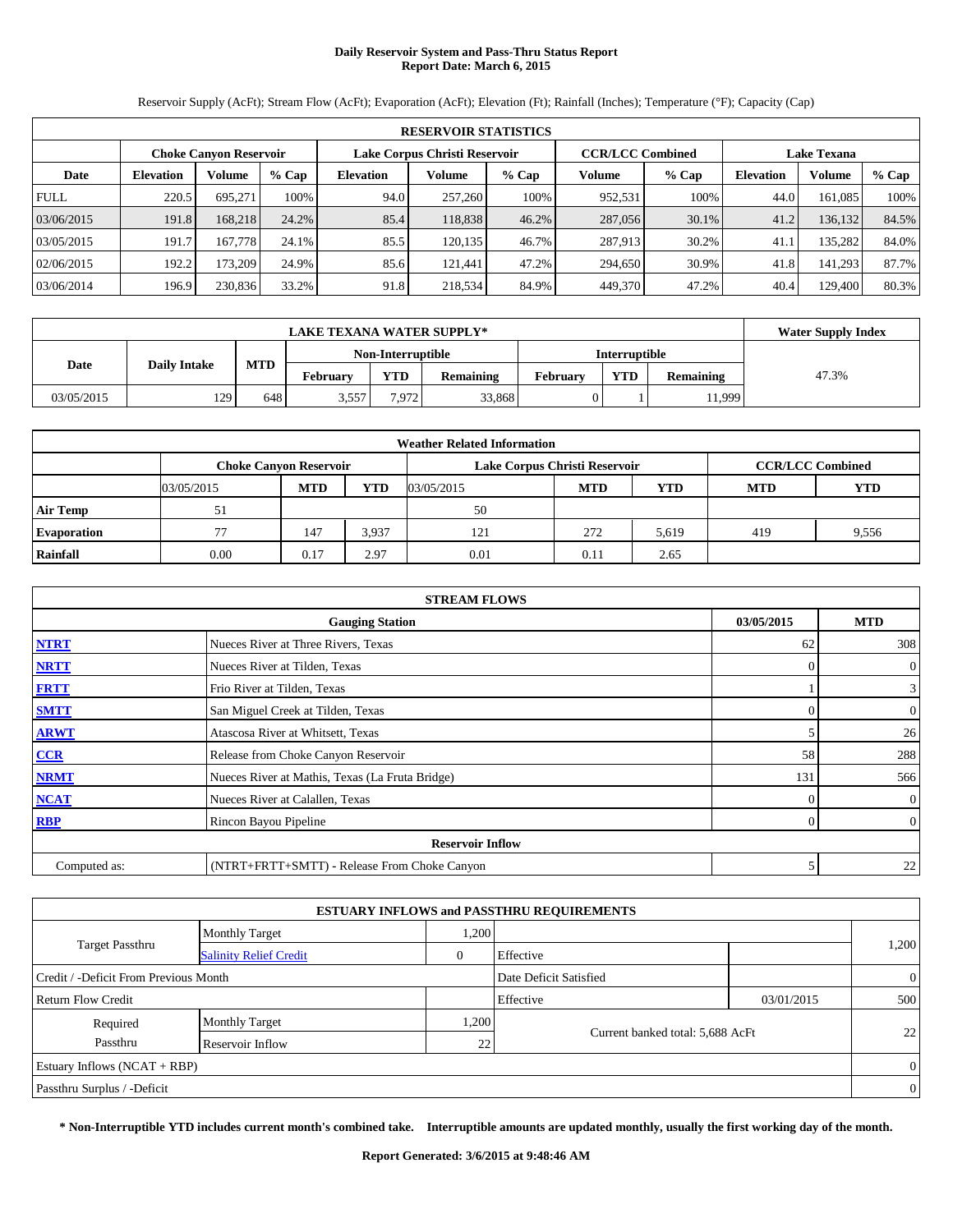# **Daily Reservoir System and Pass-Thru Status Report Report Date: March 7, 2015**

Reservoir Supply (AcFt); Stream Flow (AcFt); Evaporation (AcFt); Elevation (Ft); Rainfall (Inches); Temperature (°F); Capacity (Cap)

|             | <b>RESERVOIR STATISTICS</b> |                               |       |                               |         |         |                         |       |                  |                    |       |  |
|-------------|-----------------------------|-------------------------------|-------|-------------------------------|---------|---------|-------------------------|-------|------------------|--------------------|-------|--|
|             |                             | <b>Choke Canyon Reservoir</b> |       | Lake Corpus Christi Reservoir |         |         | <b>CCR/LCC Combined</b> |       |                  | <b>Lake Texana</b> |       |  |
| Date        | <b>Elevation</b>            | Volume                        | % Cap | <b>Elevation</b>              | Volume  | $%$ Cap | Volume                  | % Cap | <b>Elevation</b> | <b>Volume</b>      | % Cap |  |
| <b>FULL</b> | 220.5                       | 695.271                       | 100%  | 94.0                          | 257,260 | 100%    | 952,531                 | 100%  | 44.0             | 161,085            | 100%  |  |
| 03/07/2015  | 191.7                       | 167.998                       | 24.2% | 85.3                          | 117,677 | 45.7%   | 285,675                 | 30.0% | 41.0             | 134,434            | 83.5% |  |
| 03/06/2015  | 191.8                       | 168.218                       | 24.2% | 85.4                          | 118,838 | 46.2%   | 287,056                 | 30.1% | 41.2             | 136,132            | 84.5% |  |
| 02/07/2015  | 192.1                       | 171.983                       | 24.7% | 85.6                          | 121.311 | 47.2%   | 293,294                 | 30.8% | 41.8             | 141,293            | 87.7% |  |
| 03/07/2014  | 197.0                       | 231,773                       | 33.3% | 91.8                          | 218,359 | 84.9%   | 450,132                 | 47.3% | 40.4             | 128,570            | 79.8% |  |

|            | <b>Water Supply Index</b> |            |          |                   |                  |                 |                      |                  |       |
|------------|---------------------------|------------|----------|-------------------|------------------|-----------------|----------------------|------------------|-------|
|            |                           |            |          | Non-Interruptible |                  |                 | <b>Interruptible</b> |                  |       |
| Date       | <b>Daily Intake</b>       | <b>MTD</b> | Februarv | <b>YTD</b>        | <b>Remaining</b> | <b>February</b> | <b>YTD</b>           | <b>Remaining</b> | 47.1% |
| 03/06/2015 | 129                       | 777        | 3.557    | 8.101             | 33,739           |                 |                      | 11,999           |       |

| <b>Weather Related Information</b> |            |                                                                                           |            |            |            |            |            |            |  |  |
|------------------------------------|------------|-------------------------------------------------------------------------------------------|------------|------------|------------|------------|------------|------------|--|--|
|                                    |            | <b>CCR/LCC Combined</b><br>Lake Corpus Christi Reservoir<br><b>Choke Canyon Reservoir</b> |            |            |            |            |            |            |  |  |
|                                    | 03/06/2015 | <b>MTD</b>                                                                                | <b>YTD</b> | 03/06/2015 | <b>MTD</b> | <b>YTD</b> | <b>MTD</b> | <b>YTD</b> |  |  |
| <b>Air Temp</b>                    | 52         |                                                                                           |            | 48         |            |            |            |            |  |  |
| <b>Evaporation</b>                 | 70         | 217                                                                                       | 4.007      | 37         | 309        | 5,656      | 526        | 9,663      |  |  |
| Rainfall                           | 0.00       | 0.17                                                                                      | 2.97       | 0.01       | 0.11       | 2.65       |            |            |  |  |

|              | <b>STREAM FLOWS</b>                             |                |                  |  |  |  |  |  |  |
|--------------|-------------------------------------------------|----------------|------------------|--|--|--|--|--|--|
|              | 03/06/2015                                      | <b>MTD</b>     |                  |  |  |  |  |  |  |
| <b>NTRT</b>  | Nueces River at Three Rivers, Texas             | 62             | 369              |  |  |  |  |  |  |
| <b>NRTT</b>  | Nueces River at Tilden, Texas                   | $\Omega$       | $\boldsymbol{0}$ |  |  |  |  |  |  |
| <b>FRTT</b>  | Frio River at Tilden, Texas                     |                | 4                |  |  |  |  |  |  |
| <b>SMTT</b>  | San Miguel Creek at Tilden, Texas               | 0              | $\boldsymbol{0}$ |  |  |  |  |  |  |
| <b>ARWT</b>  | Atascosa River at Whitsett, Texas               |                | 30               |  |  |  |  |  |  |
| CCR          | Release from Choke Canyon Reservoir             | 58             | 345              |  |  |  |  |  |  |
| <b>NRMT</b>  | Nueces River at Mathis, Texas (La Fruta Bridge) | 139            | 705              |  |  |  |  |  |  |
| <b>NCAT</b>  | Nueces River at Calallen, Texas                 |                | $\mathbf{0}$     |  |  |  |  |  |  |
| <b>RBP</b>   | Rincon Bayou Pipeline                           | $\overline{0}$ | $\boldsymbol{0}$ |  |  |  |  |  |  |
|              | <b>Reservoir Inflow</b>                         |                |                  |  |  |  |  |  |  |
| Computed as: | (NTRT+FRTT+SMTT) - Release From Choke Canyon    | 5              | 28               |  |  |  |  |  |  |

|                                       |                               |       | <b>ESTUARY INFLOWS and PASSTHRU REQUIREMENTS</b> |            |                |
|---------------------------------------|-------------------------------|-------|--------------------------------------------------|------------|----------------|
|                                       | <b>Monthly Target</b>         | .200  |                                                  |            |                |
| <b>Target Passthru</b>                | <b>Salinity Relief Credit</b> | 0     | Effective                                        |            | 1,200          |
| Credit / -Deficit From Previous Month |                               |       | Date Deficit Satisfied                           |            | $\overline{0}$ |
| Return Flow Credit                    |                               |       | Effective                                        | 03/01/2015 | 500            |
| Required                              | <b>Monthly Target</b>         | 1,200 |                                                  |            |                |
| Passthru<br>Reservoir Inflow          |                               |       | Current banked total: 5,688 AcFt<br>28           |            | 28             |
| Estuary Inflows $(NCAT + RBP)$        |                               |       |                                                  |            | $\overline{0}$ |
| Passthru Surplus / -Deficit           |                               |       |                                                  |            | $\overline{0}$ |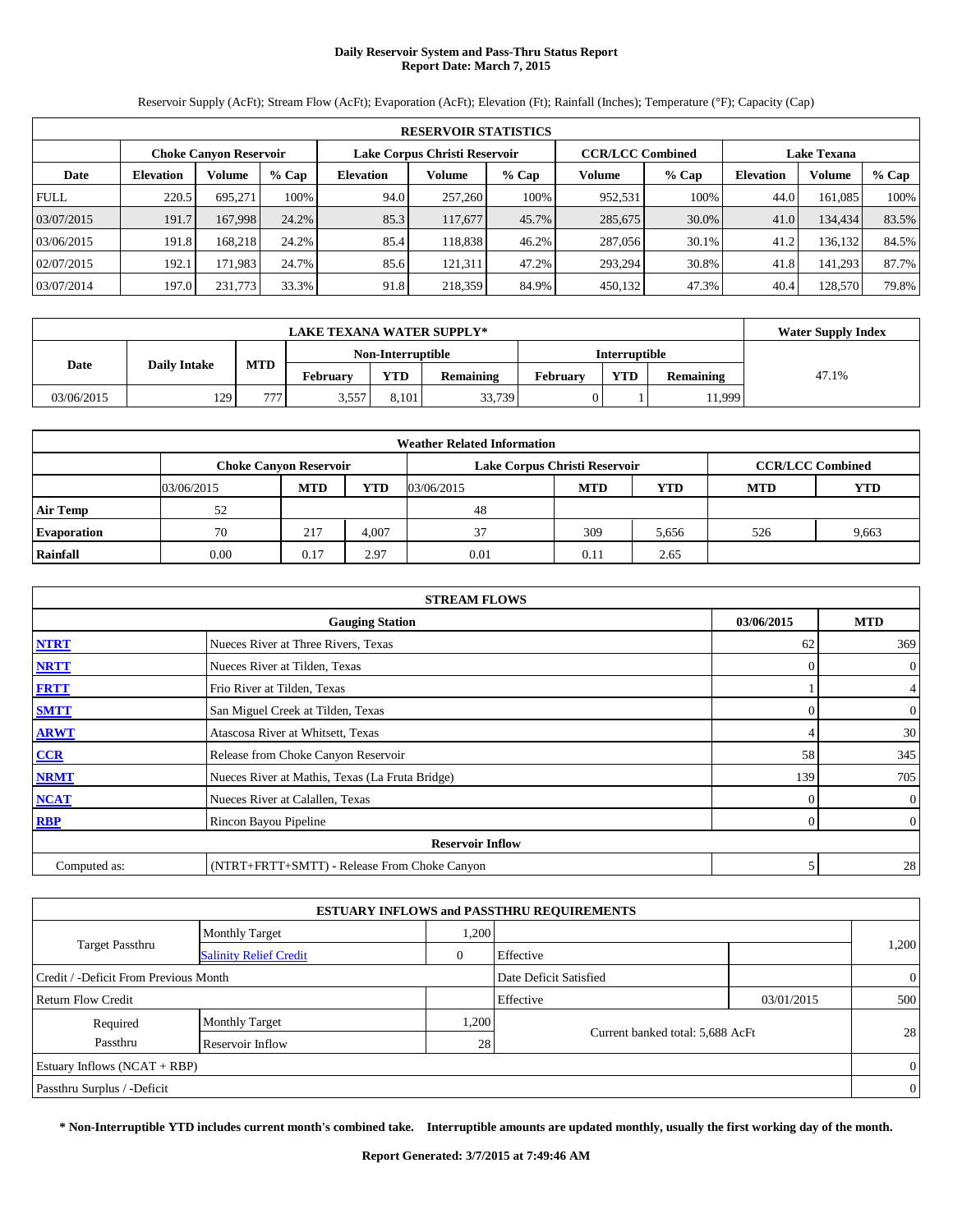# **Daily Reservoir System and Pass-Thru Status Report Report Date: March 8, 2015**

Reservoir Supply (AcFt); Stream Flow (AcFt); Evaporation (AcFt); Elevation (Ft); Rainfall (Inches); Temperature (°F); Capacity (Cap)

|             | <b>RESERVOIR STATISTICS</b> |                               |       |                               |         |         |                         |         |                    |         |       |  |
|-------------|-----------------------------|-------------------------------|-------|-------------------------------|---------|---------|-------------------------|---------|--------------------|---------|-------|--|
|             |                             | <b>Choke Canyon Reservoir</b> |       | Lake Corpus Christi Reservoir |         |         | <b>CCR/LCC Combined</b> |         | <b>Lake Texana</b> |         |       |  |
| Date        | <b>Elevation</b>            | Volume                        | % Cap | <b>Elevation</b>              | Volume  | $%$ Cap | Volume                  | $%$ Cap | <b>Elevation</b>   | Volume  | % Cap |  |
| <b>FULL</b> | 220.5                       | 695.271                       | 100%  | 94.0                          | 257,260 | 100%    | 952,531                 | 100%    | 44.0               | 161.085 | 100%  |  |
| 03/08/2015  | 191.6                       | 167,011                       | 24.0% | 85.3                          | 117,677 | 45.7%   | 284,688                 | 29.9%   | 41.0               | 134,434 | 83.5% |  |
| 03/07/2015  | 191.7                       | 167.998                       | 24.2% | 85.3                          | 117.677 | 45.7%   | 285,675                 | 30.0%   | 41.0               | 134,434 | 83.5% |  |
| 02/08/2015  | 192.1                       | 171.9831                      | 24.7% | 85.6                          | 120.918 | 47.0%   | 292.901                 | 30.7%   | 41.8               | 141.293 | 87.7% |  |
| 03/08/2014  | 196.9                       | 230,565                       | 33.2% | 91.8                          | 218.185 | 84.8%   | 448,750                 | 47.1%   | 40.3               | 128,570 | 79.8% |  |

|            |                     |            | <b>LAKE TEXANA WATER SUPPLY*</b> |                   |                  |          |               |                  | <b>Water Supply Index</b> |
|------------|---------------------|------------|----------------------------------|-------------------|------------------|----------|---------------|------------------|---------------------------|
|            |                     |            |                                  | Non-Interruptible |                  |          | Interruptible |                  |                           |
| Date       | <b>Daily Intake</b> | <b>MTD</b> | <b>February</b>                  | <b>YTD</b>        | <b>Remaining</b> | Februarv | <b>YTD</b>    | <b>Remaining</b> | 46.9%                     |
| 03/07/2015 | 129                 | 905        | 3.557                            | 8.230             | 33,610           |          |               | 11,999           |                           |

| <b>Weather Related Information</b> |            |                                                                                           |            |            |            |            |            |            |  |  |  |  |
|------------------------------------|------------|-------------------------------------------------------------------------------------------|------------|------------|------------|------------|------------|------------|--|--|--|--|
|                                    |            | <b>CCR/LCC Combined</b><br>Lake Corpus Christi Reservoir<br><b>Choke Canyon Reservoir</b> |            |            |            |            |            |            |  |  |  |  |
|                                    | 03/07/2015 | <b>MTD</b>                                                                                | <b>YTD</b> | 03/07/2015 | <b>MTD</b> | <b>YTD</b> | <b>MTD</b> | <b>YTD</b> |  |  |  |  |
| <b>Air Temp</b>                    | 63         |                                                                                           |            | 60         |            |            |            |            |  |  |  |  |
| <b>Evaporation</b>                 | 45         | 262                                                                                       | 4,052      | 37         | 346        | 5,693      | 608        | 9,745      |  |  |  |  |
| Rainfall                           | 0.19       | 0.36                                                                                      | 3.16       | 0.03       | 0.14       | 2.68       |            |            |  |  |  |  |

|                                      | <b>STREAM FLOWS</b>                             |          |                  |  |  |  |  |  |  |
|--------------------------------------|-------------------------------------------------|----------|------------------|--|--|--|--|--|--|
| 03/07/2015<br><b>Gauging Station</b> |                                                 |          |                  |  |  |  |  |  |  |
| <b>NTRT</b>                          | Nueces River at Three Rivers, Texas             | 62       | 431              |  |  |  |  |  |  |
| <b>NRTT</b>                          | Nueces River at Tilden, Texas                   | $\Omega$ | $\overline{0}$   |  |  |  |  |  |  |
| <b>FRTT</b>                          | Frio River at Tilden, Texas                     |          | 5 <sup>1</sup>   |  |  |  |  |  |  |
| <b>SMTT</b>                          | San Miguel Creek at Tilden, Texas               | $\Omega$ | $\boldsymbol{0}$ |  |  |  |  |  |  |
| <b>ARWT</b>                          | Atascosa River at Whitsett, Texas               |          | 34               |  |  |  |  |  |  |
| CCR                                  | Release from Choke Canyon Reservoir             | 58       | 403              |  |  |  |  |  |  |
| <b>NRMT</b>                          | Nueces River at Mathis, Texas (La Fruta Bridge) | 115      | 820              |  |  |  |  |  |  |
| <b>NCAT</b>                          | Nueces River at Calallen, Texas                 | 0        | $\overline{0}$   |  |  |  |  |  |  |
| <b>RBP</b>                           | Rincon Bayou Pipeline                           | $\Omega$ | $\mathbf{0}$     |  |  |  |  |  |  |
|                                      | <b>Reservoir Inflow</b>                         |          |                  |  |  |  |  |  |  |
| Computed as:                         | (NTRT+FRTT+SMTT) - Release From Choke Canyon    |          | 32               |  |  |  |  |  |  |

|                                       |                               |       | <b>ESTUARY INFLOWS and PASSTHRU REQUIREMENTS</b> |            |                |
|---------------------------------------|-------------------------------|-------|--------------------------------------------------|------------|----------------|
|                                       | <b>Monthly Target</b>         | 1,200 |                                                  |            |                |
| <b>Target Passthru</b>                | <b>Salinity Relief Credit</b> |       | Effective                                        |            | 1,200          |
| Credit / -Deficit From Previous Month |                               |       | Date Deficit Satisfied                           |            | $\overline{0}$ |
| <b>Return Flow Credit</b>             |                               |       | Effective                                        | 03/01/2015 | 500            |
| Required                              | <b>Monthly Target</b>         | 1,200 |                                                  |            |                |
| Passthru                              | Reservoir Inflow              | 32    | Current banked total: 5,688 AcFt                 |            | 32             |
| Estuary Inflows $(NCAT + RBP)$        |                               |       |                                                  |            | $\Omega$       |
| Passthru Surplus / -Deficit           |                               |       |                                                  |            | $\overline{0}$ |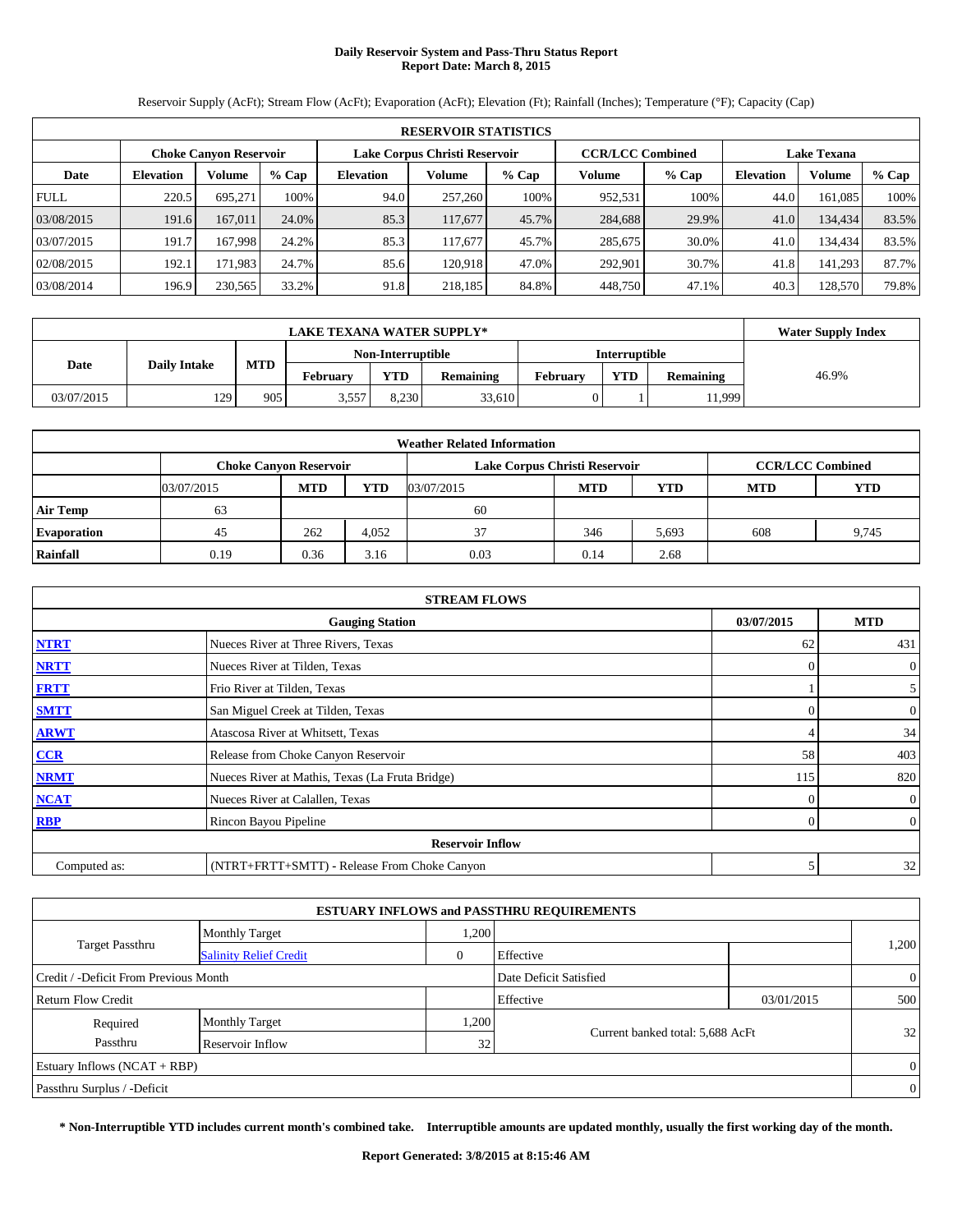# **Daily Reservoir System and Pass-Thru Status Report Report Date: March 9, 2015**

Reservoir Supply (AcFt); Stream Flow (AcFt); Evaporation (AcFt); Elevation (Ft); Rainfall (Inches); Temperature (°F); Capacity (Cap)

|             | <b>RESERVOIR STATISTICS</b>                                                                                     |         |       |                  |         |         |         |         |                  |         |       |  |  |  |  |
|-------------|-----------------------------------------------------------------------------------------------------------------|---------|-------|------------------|---------|---------|---------|---------|------------------|---------|-------|--|--|--|--|
|             | Lake Corpus Christi Reservoir<br><b>CCR/LCC Combined</b><br><b>Lake Texana</b><br><b>Choke Canyon Reservoir</b> |         |       |                  |         |         |         |         |                  |         |       |  |  |  |  |
| Date        | <b>Elevation</b>                                                                                                | Volume  | % Cap | <b>Elevation</b> | Volume  | $%$ Cap | Volume  | $%$ Cap | <b>Elevation</b> | Volume  | % Cap |  |  |  |  |
| <b>FULL</b> | 220.5                                                                                                           | 695.271 | 100%  | 94.0             | 257,260 | 100%    | 952,531 | 100%    | 44.0             | 161.085 | 100%  |  |  |  |  |
| 03/09/2015  | 191.8                                                                                                           | 168,547 | 24.2% | 85.5             | 119,745 | 46.5%   | 288,292 | 30.3%   | 41.0             | 134,434 | 83.5% |  |  |  |  |
| 03/08/2015  | 191.6                                                                                                           | 167.011 | 24.0% | 85.3             | 117.677 | 45.7%   | 284,688 | 29.9%   | 41.0             | 134,434 | 83.5% |  |  |  |  |
| 02/09/2015  | 192.1                                                                                                           | 172.094 | 24.8% | 85.6             | 121.441 | 47.2%   | 293,535 | 30.8%   | 41.8             | 141,293 | 87.7% |  |  |  |  |
| 03/09/2014  | 196.9                                                                                                           | 230,972 | 33.2% | 92.0             | 221,678 | 86.2%   | 452,650 | 47.5%   | 40.4             | 129,400 | 80.3% |  |  |  |  |

|            | <b>LAKE TEXANA WATER SUPPLY*</b> |          |            |                   |          |            |                      |       |  |  |  |  |
|------------|----------------------------------|----------|------------|-------------------|----------|------------|----------------------|-------|--|--|--|--|
|            | <b>Daily Intake</b>              |          |            | Non-Interruptible |          |            | <b>Interruptible</b> |       |  |  |  |  |
| Date       | <b>MTD</b>                       | February | <b>YTD</b> | <b>Remaining</b>  | February | <b>YTD</b> | <b>Remaining</b>     | 47.5% |  |  |  |  |
| 03/08/2015 | 129                              | .034     | 3.557      | 8.359             | 33,481   |            |                      | 1,999 |  |  |  |  |

|                    | <b>Weather Related Information</b> |                                                                                           |            |            |            |       |            |            |  |  |  |  |  |
|--------------------|------------------------------------|-------------------------------------------------------------------------------------------|------------|------------|------------|-------|------------|------------|--|--|--|--|--|
|                    |                                    | <b>CCR/LCC Combined</b><br>Lake Corpus Christi Reservoir<br><b>Choke Canyon Reservoir</b> |            |            |            |       |            |            |  |  |  |  |  |
|                    | 03/08/2015                         | <b>MTD</b>                                                                                | <b>YTD</b> | 03/08/2015 | <b>MTD</b> | YTD   | <b>MTD</b> | <b>YTD</b> |  |  |  |  |  |
| <b>Air Temp</b>    | 56                                 |                                                                                           |            | 56         |            |       |            |            |  |  |  |  |  |
| <b>Evaporation</b> |                                    | 268                                                                                       | 4,058      | 83         | 429        | 5,776 | 697        | 9,834      |  |  |  |  |  |
| Rainfall           | 1.57                               | 1.93                                                                                      | 4.73       | .56        | L)         | 4.24  |            |            |  |  |  |  |  |

|              | <b>STREAM FLOWS</b>                             |            |                  |
|--------------|-------------------------------------------------|------------|------------------|
|              | <b>Gauging Station</b>                          | 03/08/2015 | <b>MTD</b>       |
| <b>NTRT</b>  | Nueces River at Three Rivers, Texas             | 67         | 498              |
| <b>NRTT</b>  | Nueces River at Tilden, Texas                   | $\Omega$   | $\boldsymbol{0}$ |
| <b>FRTT</b>  | Frio River at Tilden, Texas                     |            | 10               |
| <b>SMTT</b>  | San Miguel Creek at Tilden, Texas               | $\Omega$   | $\boldsymbol{0}$ |
| <b>ARWT</b>  | Atascosa River at Whitsett, Texas               | 6          | 40               |
| CCR          | Release from Choke Canyon Reservoir             | 58         | 461              |
| <b>NRMT</b>  | Nueces River at Mathis, Texas (La Fruta Bridge) | 97         | 917              |
| <b>NCAT</b>  | Nueces River at Calallen, Texas                 | 0          | $\mathbf{0}$     |
| <b>RBP</b>   | Rincon Bayou Pipeline                           | $\Omega$   | $\overline{0}$   |
|              | <b>Reservoir Inflow</b>                         |            |                  |
| Computed as: | (NTRT+FRTT+SMTT) - Release From Choke Canyon    | 15         | 48               |

|                                       |                               |       | <b>ESTUARY INFLOWS and PASSTHRU REQUIREMENTS</b> |            |                |
|---------------------------------------|-------------------------------|-------|--------------------------------------------------|------------|----------------|
|                                       | <b>Monthly Target</b>         | .200  |                                                  |            |                |
| <b>Target Passthru</b>                | <b>Salinity Relief Credit</b> | 0     | Effective                                        |            | 1,200          |
| Credit / -Deficit From Previous Month |                               |       | Date Deficit Satisfied                           |            | $\overline{0}$ |
| Return Flow Credit                    |                               |       | Effective                                        | 03/01/2015 | 500            |
| Required                              | <b>Monthly Target</b>         | 1,200 |                                                  |            |                |
| Passthru                              | Reservoir Inflow              | 48    | Current banked total: 5,688 AcFt                 |            | 48             |
| Estuary Inflows $(NCAT + RBP)$        |                               |       |                                                  |            | $\overline{0}$ |
| Passthru Surplus / -Deficit           |                               |       |                                                  |            | $\overline{0}$ |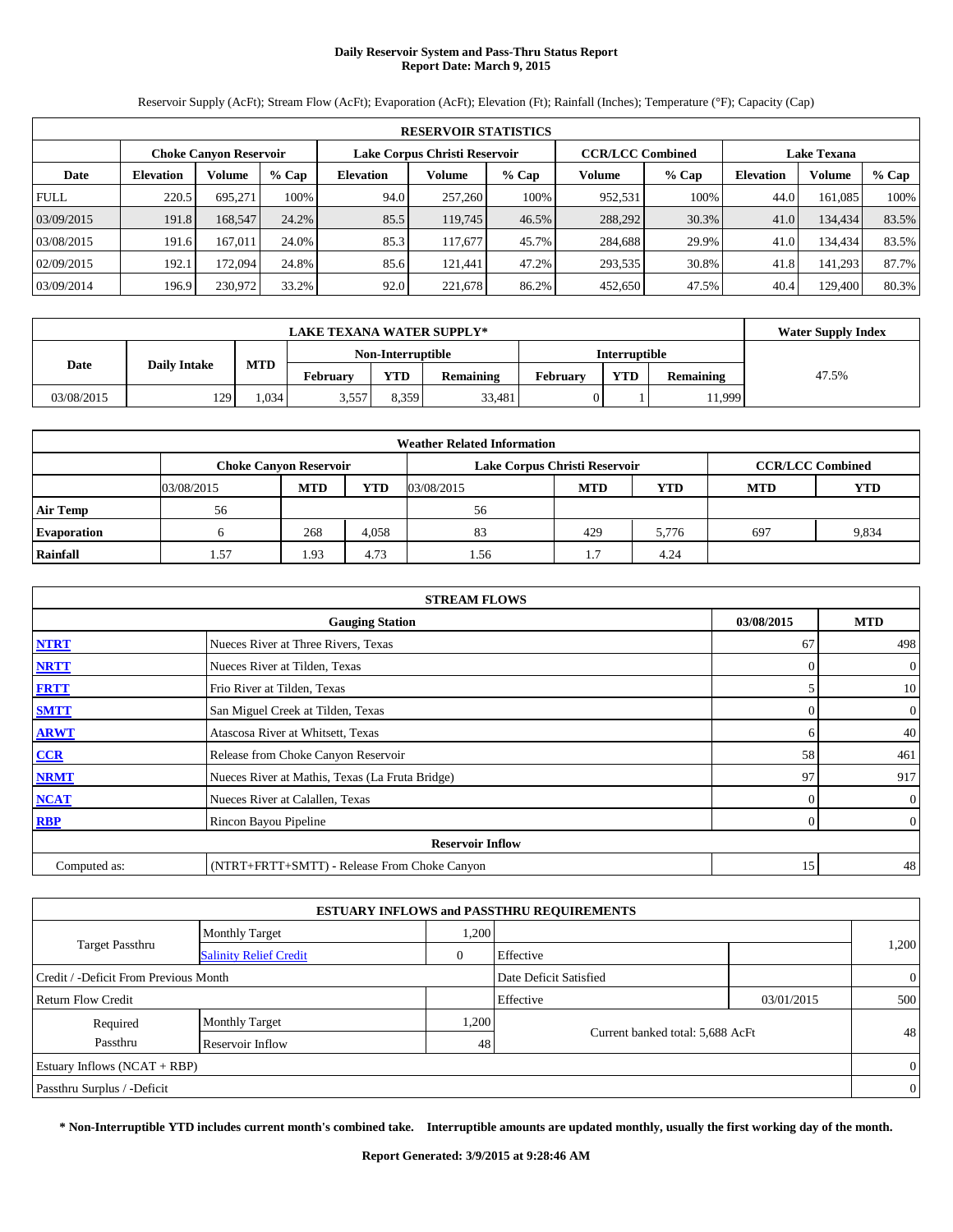# **Daily Reservoir System and Pass-Thru Status Report Report Date: March 10, 2015**

Reservoir Supply (AcFt); Stream Flow (AcFt); Evaporation (AcFt); Elevation (Ft); Rainfall (Inches); Temperature (°F); Capacity (Cap)

|             | <b>RESERVOIR STATISTICS</b>                                                                                     |         |       |                  |         |         |         |       |                  |               |       |  |  |  |  |
|-------------|-----------------------------------------------------------------------------------------------------------------|---------|-------|------------------|---------|---------|---------|-------|------------------|---------------|-------|--|--|--|--|
|             | <b>CCR/LCC Combined</b><br>Lake Corpus Christi Reservoir<br><b>Lake Texana</b><br><b>Choke Canyon Reservoir</b> |         |       |                  |         |         |         |       |                  |               |       |  |  |  |  |
| Date        | <b>Elevation</b>                                                                                                | Volume  | % Cap | <b>Elevation</b> | Volume  | $%$ Cap | Volume  | % Cap | <b>Elevation</b> | <b>Volume</b> | % Cap |  |  |  |  |
| <b>FULL</b> | 220.5                                                                                                           | 695.271 | 100%  | 94.0             | 257,260 | 100%    | 952,531 | 100%  | 44.0             | 161,085       | 100%  |  |  |  |  |
| 03/10/2015  | 191.8                                                                                                           | 168,657 | 24.3% | 85.6             | 120.787 | 47.0%   | 289,444 | 30.4% | 41.0             | 134,434       | 83.5% |  |  |  |  |
| 03/09/2015  | 191.8                                                                                                           | 168.547 | 24.2% | 85.5             | 119.745 | 46.5%   | 288,292 | 30.3% | 41.0             | 134,434       | 83.5% |  |  |  |  |
| 02/10/2015  | 192.1                                                                                                           | 171.760 | 24.7% | 85.6             | 121.180 | 47.1%   | 292,940 | 30.8% | 41.7             | 140.426       | 87.2% |  |  |  |  |
| 03/10/2014  | 196.9                                                                                                           | 231.107 | 33.2% | 91.9             | 220,279 | 85.6%   | 451,386 | 47.4% | 40.4             | 129.400       | 80.3% |  |  |  |  |

|                                           |     |      | <b>LAKE TEXANA WATER SUPPLY*</b> |                   |                  |          |                      |                  | <b>Water Supply Index</b> |
|-------------------------------------------|-----|------|----------------------------------|-------------------|------------------|----------|----------------------|------------------|---------------------------|
|                                           |     |      |                                  | Non-Interruptible |                  |          | <b>Interruptible</b> |                  |                           |
| <b>MTD</b><br><b>Daily Intake</b><br>Date |     |      | February                         | <b>YTD</b>        | <b>Remaining</b> | February | <b>YTD</b>           | <b>Remaining</b> | 47.7%                     |
| 03/09/2015                                | 128 | .162 | 3,557                            | 8.487             | 33,353           |          |                      | 1,999            |                           |

|                    | <b>Weather Related Information</b>                                                        |            |            |            |            |       |            |            |  |  |  |  |  |
|--------------------|-------------------------------------------------------------------------------------------|------------|------------|------------|------------|-------|------------|------------|--|--|--|--|--|
|                    | <b>CCR/LCC Combined</b><br><b>Choke Canyon Reservoir</b><br>Lake Corpus Christi Reservoir |            |            |            |            |       |            |            |  |  |  |  |  |
|                    | 03/09/2015                                                                                | <b>MTD</b> | <b>YTD</b> | 03/09/2015 | <b>MTD</b> | YTD   | <b>MTD</b> | <b>YTD</b> |  |  |  |  |  |
| <b>Air Temp</b>    | 62                                                                                        |            |            | 61         |            |       |            |            |  |  |  |  |  |
| <b>Evaporation</b> | 19                                                                                        | 287        | 4.077      | 68         | 497        | 5,844 | 784        | 9.921      |  |  |  |  |  |
| Rainfall           | 0.48                                                                                      | 2.41       | 5.21       | 0.71       | 2.41       | 4.95  |            |            |  |  |  |  |  |

|              | <b>STREAM FLOWS</b>                             |                |                |  |  |  |  |  |  |
|--------------|-------------------------------------------------|----------------|----------------|--|--|--|--|--|--|
|              | <b>Gauging Station</b>                          | 03/09/2015     | <b>MTD</b>     |  |  |  |  |  |  |
| <b>NTRT</b>  | Nueces River at Three Rivers, Texas             | 115            | 613            |  |  |  |  |  |  |
| <b>NRTT</b>  | Nueces River at Tilden, Texas                   | $\overline{0}$ | $\overline{0}$ |  |  |  |  |  |  |
| <b>FRTT</b>  | Frio River at Tilden, Texas                     | 14             | 24             |  |  |  |  |  |  |
| <b>SMTT</b>  | San Miguel Creek at Tilden, Texas               | 14             | 14             |  |  |  |  |  |  |
| <b>ARWT</b>  | Atascosa River at Whitsett, Texas               | 28             | 67             |  |  |  |  |  |  |
| CCR          | Release from Choke Canyon Reservoir             | 58             | 518            |  |  |  |  |  |  |
| <b>NRMT</b>  | Nueces River at Mathis, Texas (La Fruta Bridge) | 36             | 953            |  |  |  |  |  |  |
| <b>NCAT</b>  | Nueces River at Calallen, Texas                 | 105            | 105            |  |  |  |  |  |  |
| <b>RBP</b>   | Rincon Bayou Pipeline                           | $\Omega$       | $\mathbf{0}$   |  |  |  |  |  |  |
|              | <b>Reservoir Inflow</b>                         |                |                |  |  |  |  |  |  |
| Computed as: | (NTRT+FRTT+SMTT) - Release From Choke Canyon    | 86             | 134            |  |  |  |  |  |  |

| <b>ESTUARY INFLOWS and PASSTHRU REQUIREMENTS</b> |                               |              |                                  |            |                |  |  |  |  |  |  |
|--------------------------------------------------|-------------------------------|--------------|----------------------------------|------------|----------------|--|--|--|--|--|--|
|                                                  | <b>Monthly Target</b>         | .200         |                                  |            |                |  |  |  |  |  |  |
| <b>Target Passthru</b>                           | <b>Salinity Relief Credit</b> | $\mathbf{0}$ | Effective                        |            | 1,200          |  |  |  |  |  |  |
| Credit / -Deficit From Previous Month            |                               |              | Date Deficit Satisfied           |            | $\overline{0}$ |  |  |  |  |  |  |
| Return Flow Credit                               |                               |              | Effective                        | 03/01/2015 | 500            |  |  |  |  |  |  |
| Required                                         | <b>Monthly Target</b>         | .200         |                                  |            |                |  |  |  |  |  |  |
| Passthru                                         | Reservoir Inflow              | 134          | Current banked total: 5,688 AcFt |            | 134            |  |  |  |  |  |  |
| Estuary Inflows (NCAT + RBP)                     |                               |              |                                  |            | 105            |  |  |  |  |  |  |
| Passthru Surplus / -Deficit                      |                               |              |                                  |            | $\overline{0}$ |  |  |  |  |  |  |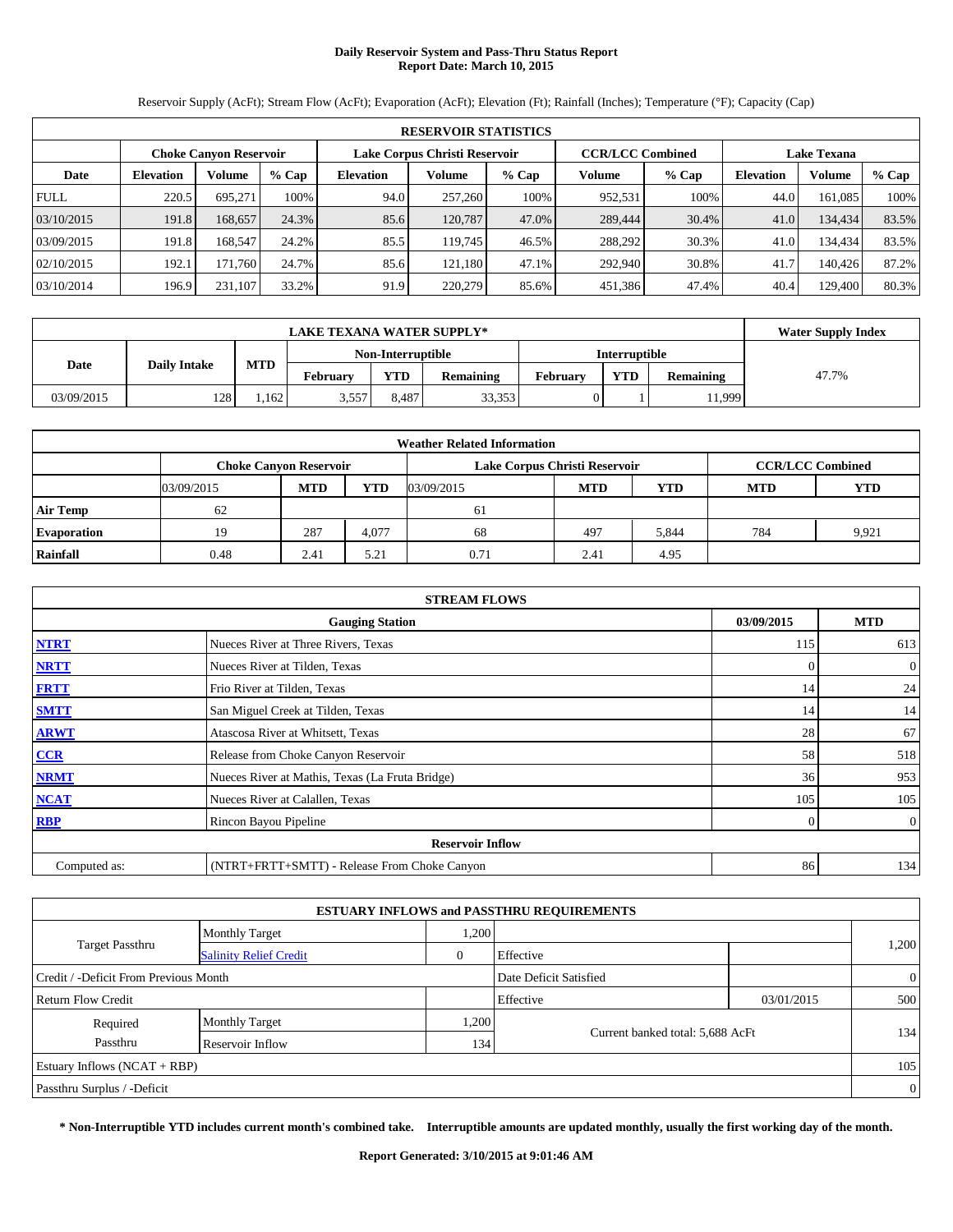# **Daily Reservoir System and Pass-Thru Status Report Report Date: March 11, 2015**

Reservoir Supply (AcFt); Stream Flow (AcFt); Evaporation (AcFt); Elevation (Ft); Rainfall (Inches); Temperature (°F); Capacity (Cap)

|             | <b>RESERVOIR STATISTICS</b>   |         |       |                               |         |         |                         |       |                    |         |       |  |  |  |
|-------------|-------------------------------|---------|-------|-------------------------------|---------|---------|-------------------------|-------|--------------------|---------|-------|--|--|--|
|             | <b>Choke Canyon Reservoir</b> |         |       | Lake Corpus Christi Reservoir |         |         | <b>CCR/LCC Combined</b> |       | <b>Lake Texana</b> |         |       |  |  |  |
| Date        | <b>Elevation</b>              | Volume  | % Cap | <b>Elevation</b>              | Volume  | $%$ Cap | Volume                  | % Cap | <b>Elevation</b>   | Volume  | % Cap |  |  |  |
| <b>FULL</b> | 220.5                         | 695.271 | 100%  | 94.0                          | 257,260 | 100%    | 952,531                 | 100%  | 44.0               | 161,085 | 100%  |  |  |  |
| 03/11/2015  | 191.9                         | 169,540 | 24.4% | 85.6                          | 120.918 | 47.0%   | 290,458                 | 30.5% | 43.6               | 157,385 | 97.7% |  |  |  |
| 03/10/2015  | 191.8                         | 168.657 | 24.3% | 85.6                          | 120.787 | 47.0%   | 289.444                 | 30.4% | 41.0               | 134,434 | 83.5% |  |  |  |
| 02/11/2015  | 192.0                         | 171.426 | 24.7% | 85.6                          | 120.787 | 47.0%   | 292.213                 | 30.7% | 41.7               | 140.426 | 87.2% |  |  |  |
| 03/11/2014  | 196.9                         | 231.240 | 33.3% | 91.9                          | 220,454 | 85.7%   | 451.694                 | 47.4% | 40.6               | 131,068 | 81.4% |  |  |  |

|            |                             | <b>Water Supply Index</b> |                   |       |                  |          |               |                  |       |
|------------|-----------------------------|---------------------------|-------------------|-------|------------------|----------|---------------|------------------|-------|
|            |                             | <b>MTD</b>                | Non-Interruptible |       |                  |          | Interruptible |                  |       |
|            | <b>Daily Intake</b><br>Date |                           | Februarv          | YTD   | <b>Remaining</b> | February | <b>YTD</b>    | <b>Remaining</b> | 47.9% |
| 03/10/2015 | 129                         | .291                      | 3,557             | 8.616 | 33,224           |          |               | 1,999            |       |

| <b>Weather Related Information</b> |                               |            |            |            |                               |            |                         |            |  |  |  |  |
|------------------------------------|-------------------------------|------------|------------|------------|-------------------------------|------------|-------------------------|------------|--|--|--|--|
|                                    | <b>Choke Canvon Reservoir</b> |            |            |            | Lake Corpus Christi Reservoir |            | <b>CCR/LCC Combined</b> |            |  |  |  |  |
|                                    | 03/10/2015                    | <b>MTD</b> | <b>YTD</b> | 03/10/2015 | <b>MTD</b>                    | <b>YTD</b> | <b>MTD</b>              | <b>YTD</b> |  |  |  |  |
| <b>Air Temp</b>                    | 68                            |            |            | 66         |                               |            |                         |            |  |  |  |  |
| <b>Evaporation</b>                 | 58                            | 345        | 4,135      | 167        | 664                           | 6,011      | 1.009                   | 10,146     |  |  |  |  |
| Rainfall                           | 0.00                          | 2.41       | 5.21       | 0.01       | 2.42                          | 4.96       |                         |            |  |  |  |  |

|              | <b>STREAM FLOWS</b>                             |            |                  |  |  |  |  |  |  |
|--------------|-------------------------------------------------|------------|------------------|--|--|--|--|--|--|
|              | <b>Gauging Station</b>                          | 03/10/2015 | <b>MTD</b>       |  |  |  |  |  |  |
| <b>NTRT</b>  | Nueces River at Three Rivers, Texas             | 159        | 772              |  |  |  |  |  |  |
| <b>NRTT</b>  | Nueces River at Tilden, Texas                   | $\Omega$   | $\boldsymbol{0}$ |  |  |  |  |  |  |
| <b>FRTT</b>  | Frio River at Tilden, Texas                     | 8          | 32               |  |  |  |  |  |  |
| <b>SMTT</b>  | San Miguel Creek at Tilden, Texas               | 3          | 17               |  |  |  |  |  |  |
| <b>ARWT</b>  | Atascosa River at Whitsett, Texas               | 310        | 377              |  |  |  |  |  |  |
| CCR          | Release from Choke Canyon Reservoir             | 58         | 576              |  |  |  |  |  |  |
| <b>NRMT</b>  | Nueces River at Mathis, Texas (La Fruta Bridge) | 30         | 983              |  |  |  |  |  |  |
| <b>NCAT</b>  | Nueces River at Calallen, Texas                 | 200        | 306              |  |  |  |  |  |  |
| <b>RBP</b>   | Rincon Bayou Pipeline                           | 62         | 62               |  |  |  |  |  |  |
|              | <b>Reservoir Inflow</b>                         |            |                  |  |  |  |  |  |  |
| Computed as: | (NTRT+FRTT+SMTT) - Release From Choke Canyon    | 113        | 246              |  |  |  |  |  |  |

| <b>ESTUARY INFLOWS and PASSTHRU REQUIREMENTS</b> |                               |              |                                  |            |                |  |  |  |  |  |  |
|--------------------------------------------------|-------------------------------|--------------|----------------------------------|------------|----------------|--|--|--|--|--|--|
|                                                  | <b>Monthly Target</b>         | 1,200        |                                  |            |                |  |  |  |  |  |  |
| <b>Target Passthru</b>                           | <b>Salinity Relief Credit</b> | $\mathbf{0}$ | Effective                        |            | 1,200          |  |  |  |  |  |  |
| Credit / -Deficit From Previous Month            |                               |              | Date Deficit Satisfied           |            | $\overline{0}$ |  |  |  |  |  |  |
| Return Flow Credit                               |                               |              | Effective                        | 03/01/2015 | 500            |  |  |  |  |  |  |
| Required                                         | <b>Monthly Target</b>         | 1,200        |                                  |            |                |  |  |  |  |  |  |
| Passthru                                         | Reservoir Inflow              | 246          | Current banked total: 5,688 AcFt |            | 246            |  |  |  |  |  |  |
| Estuary Inflows $(NCAT + RBP)$                   |                               |              |                                  |            | 368            |  |  |  |  |  |  |
| Passthru Surplus / -Deficit                      |                               |              |                                  |            | $\overline{0}$ |  |  |  |  |  |  |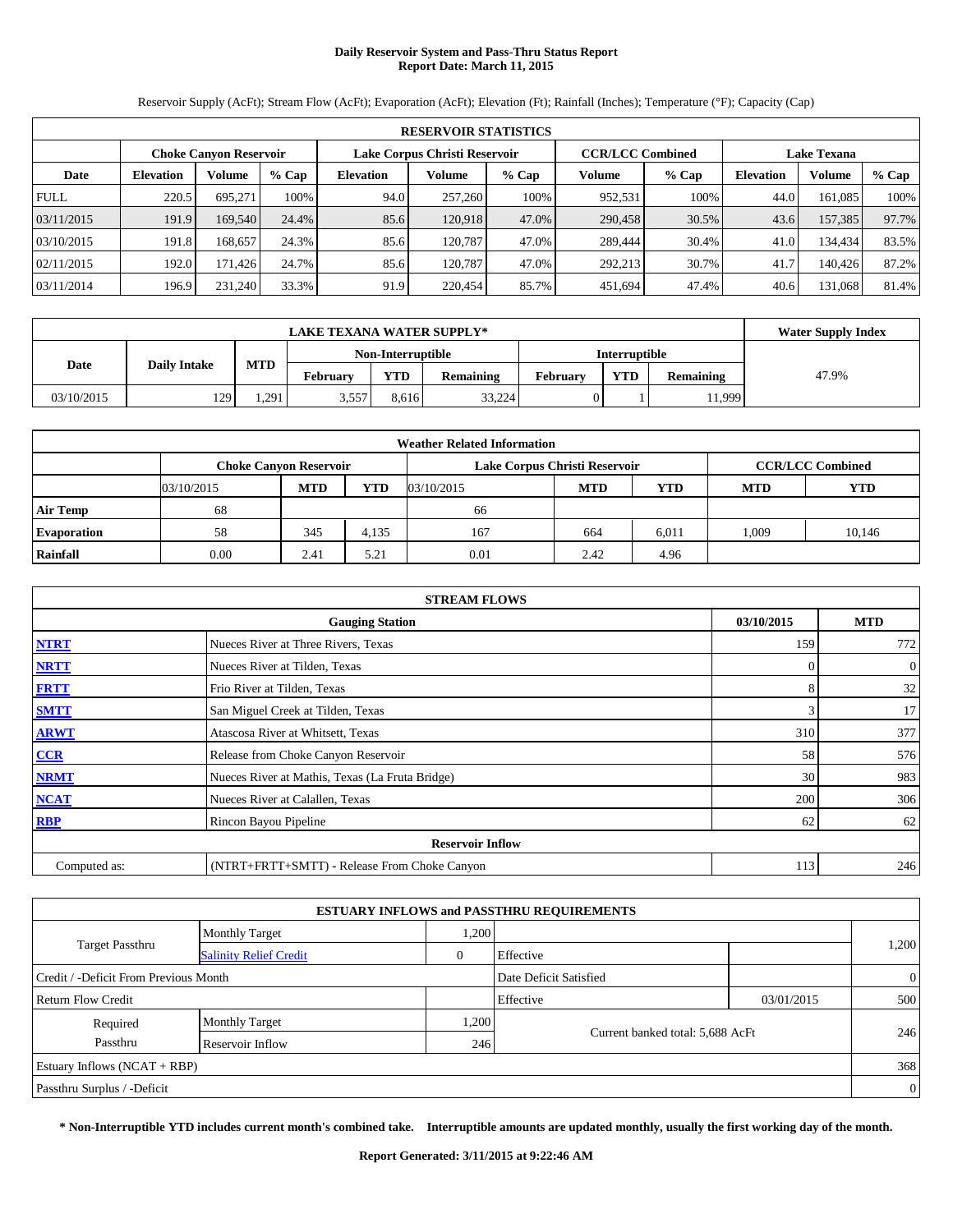# **Daily Reservoir System and Pass-Thru Status Report Report Date: March 12, 2015**

**RESERVOIR STATISTICS Choke Canyon Reservoir Lake Corpus Christi Reservoir CCR/LCC Combined Lake Texana Date Elevation Volume % Cap Elevation Volume % Cap Volume % Cap Elevation Volume % Cap** FULL 220.5 695,271 100% 94.0 257,260 100% 952,531 100% 44.0 161,085 100% 03/12/2015 191.8 168,767 24.3% 85.6 121,180 47.1% 289,947 30.4% 44.2 163,121 101.3% 03/11/2015 | 191.9 169,540 24.4% 85.6 120,918 47.0% 290,458 30.5% 43.6 157,385 97.7% 02/12/2015 191.9 169,761 24.4% 85.7 122,098 47.5% 291,859 30.6% 41.7 140,426 87.2% 03/12/2014 197.0 232,039 33.4% 92.1 223,606 86.9% 455,645 47.8% 41.2 136,132 84.5%

Reservoir Supply (AcFt); Stream Flow (AcFt); Evaporation (AcFt); Elevation (Ft); Rainfall (Inches); Temperature (°F); Capacity (Cap)

|            |                     | <b>Water Supply Index</b> |                 |                   |                  |                      |     |                  |       |
|------------|---------------------|---------------------------|-----------------|-------------------|------------------|----------------------|-----|------------------|-------|
|            |                     |                           |                 | Non-Interruptible |                  | <b>Interruptible</b> |     |                  |       |
| Date       | <b>Daily Intake</b> | <b>MTD</b>                | <b>February</b> | <b>YTD</b>        | <b>Remaining</b> | February             | YTD | <b>Remaining</b> | 47.8% |
| 03/11/2015 | 130                 | .421                      | 3.557           | 8.745             | 33,095           |                      |     | 1,999            |       |

|                    | <b>Weather Related Information</b> |            |            |                               |            |                         |            |            |  |  |  |  |  |
|--------------------|------------------------------------|------------|------------|-------------------------------|------------|-------------------------|------------|------------|--|--|--|--|--|
|                    | <b>Choke Canyon Reservoir</b>      |            |            | Lake Corpus Christi Reservoir |            | <b>CCR/LCC Combined</b> |            |            |  |  |  |  |  |
|                    | 03/11/2015                         | <b>MTD</b> | <b>YTD</b> | 03/11/2015                    | <b>MTD</b> | <b>YTD</b>              | <b>MTD</b> | <b>YTD</b> |  |  |  |  |  |
| <b>Air Temp</b>    | 59                                 |            |            | 58                            |            |                         |            |            |  |  |  |  |  |
| <b>Evaporation</b> | 58                                 | 403        | 4,193      |                               | 672        | 6,019                   | 1.075      | 10.212     |  |  |  |  |  |
| Rainfall           | 0.00                               | 2.41       | 5.21       | 0.01                          | 2.42       | 4.96                    |            |            |  |  |  |  |  |

|              | <b>STREAM FLOWS</b>                             |            |                |  |  |  |  |  |  |
|--------------|-------------------------------------------------|------------|----------------|--|--|--|--|--|--|
|              | <b>Gauging Station</b>                          | 03/11/2015 | <b>MTD</b>     |  |  |  |  |  |  |
| <b>NTRT</b>  | Nueces River at Three Rivers, Texas             | 512        | 1,284          |  |  |  |  |  |  |
| <b>NRTT</b>  | Nueces River at Tilden, Texas                   | $\Omega$   | $\overline{0}$ |  |  |  |  |  |  |
| <b>FRTT</b>  | Frio River at Tilden, Texas                     | 11         | 44             |  |  |  |  |  |  |
| <b>SMTT</b>  | San Miguel Creek at Tilden, Texas               | 0          | 17             |  |  |  |  |  |  |
| <b>ARWT</b>  | Atascosa River at Whitsett, Texas               | 526        | 903            |  |  |  |  |  |  |
| CCR          | Release from Choke Canyon Reservoir             | 58         | 633            |  |  |  |  |  |  |
| <b>NRMT</b>  | Nueces River at Mathis, Texas (La Fruta Bridge) | 157        | 1,139          |  |  |  |  |  |  |
| <b>NCAT</b>  | Nueces River at Calallen, Texas                 | 54         | 359            |  |  |  |  |  |  |
| <b>RBP</b>   | Rincon Bayou Pipeline                           | 109        | 171            |  |  |  |  |  |  |
|              | <b>Reservoir Inflow</b>                         |            |                |  |  |  |  |  |  |
| Computed as: | (NTRT+FRTT+SMTT) - Release From Choke Canyon    | 466        | 712            |  |  |  |  |  |  |

| <b>ESTUARY INFLOWS and PASSTHRU REQUIREMENTS</b> |                               |          |                                  |            |                |  |  |  |  |  |  |
|--------------------------------------------------|-------------------------------|----------|----------------------------------|------------|----------------|--|--|--|--|--|--|
|                                                  | <b>Monthly Target</b>         | .200     |                                  |            |                |  |  |  |  |  |  |
| <b>Target Passthru</b>                           | <b>Salinity Relief Credit</b> | $\theta$ | Effective                        |            | 1,200          |  |  |  |  |  |  |
| Credit / -Deficit From Previous Month            |                               |          | Date Deficit Satisfied           |            | $\overline{0}$ |  |  |  |  |  |  |
| Return Flow Credit                               |                               |          | Effective                        | 03/01/2015 | 500            |  |  |  |  |  |  |
| Required                                         | <b>Monthly Target</b>         | .200     |                                  |            |                |  |  |  |  |  |  |
| Passthru                                         | Reservoir Inflow              | 712      | Current banked total: 5,688 AcFt |            | 712            |  |  |  |  |  |  |
| Estuary Inflows $(NCAT + RBP)$                   |                               |          |                                  |            | 530            |  |  |  |  |  |  |
| Passthru Surplus / -Deficit                      |                               |          |                                  |            | 318            |  |  |  |  |  |  |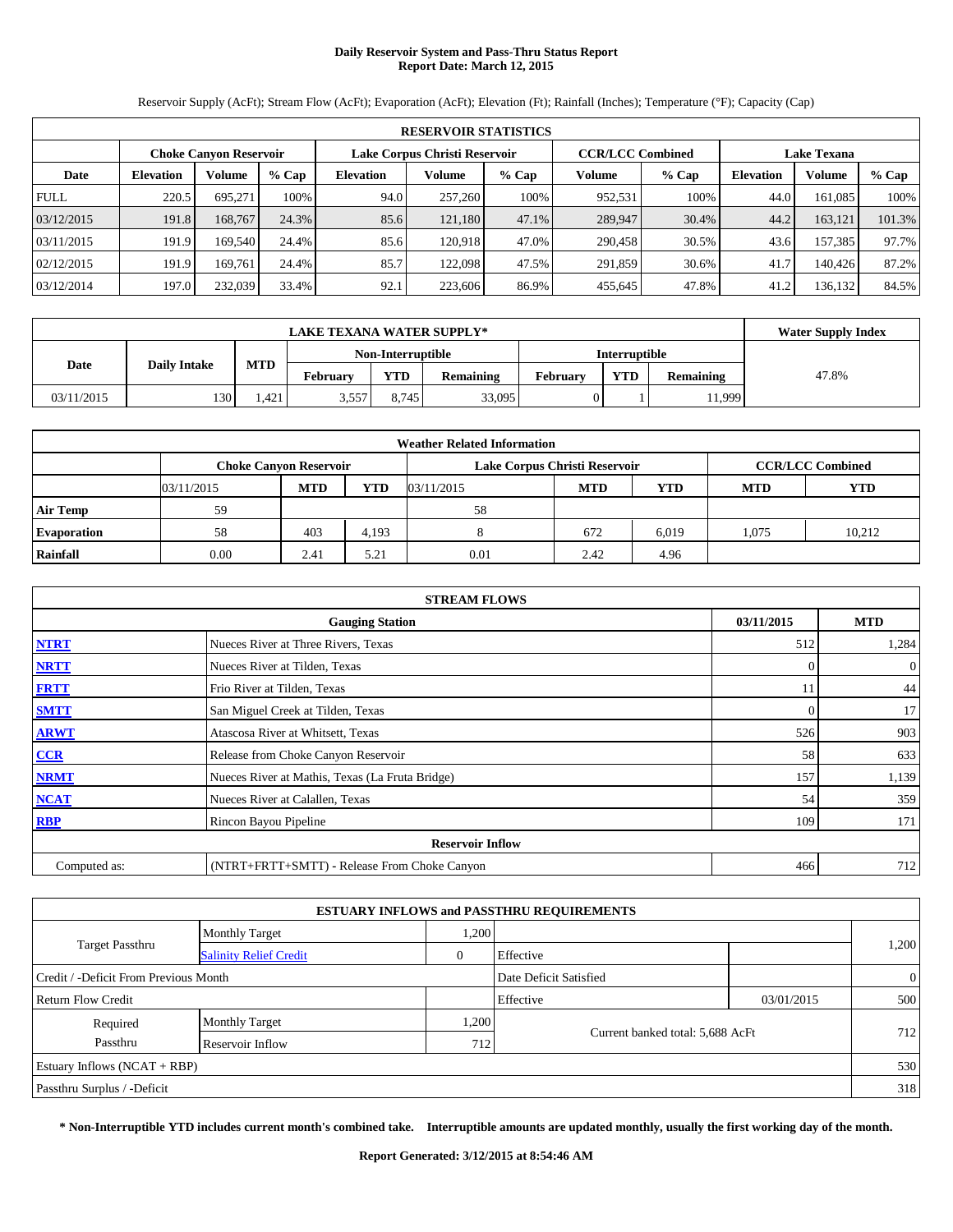# **Daily Reservoir System and Pass-Thru Status Report Report Date: March 13, 2015**

**RESERVOIR STATISTICS Choke Canyon Reservoir Lake Corpus Christi Reservoir CCR/LCC Combined Lake Texana Date Elevation Volume % Cap Elevation Volume % Cap Volume % Cap Elevation Volume % Cap** FULL 220.5 695,271 100% 94.0 257,260 100% 952,531 100% 44.0 161,085 100% 03/13/2015 191.9 169,540 24.4% 85.6 121,180 47.1% 290,720 30.5% 44.1 162,101 100.6% 03/12/2015 191.8 168,767 24.3% 85.6 121,180 47.1% 289,947 30.4% 44.2 163,121 101.3% 02/13/2015 192.0 171,314 24.6% 85.6 120,657 46.9% 291,971 30.7% 41.7 140,426 87.2% 03/13/2014 196.9 231,107 33.2% 91.9 220,104 85.6% 451,211 47.4% 41.2 136,132 84.5%

Reservoir Supply (AcFt); Stream Flow (AcFt); Evaporation (AcFt); Elevation (Ft); Rainfall (Inches); Temperature (°F); Capacity (Cap)

|            | <b>LAKE TEXANA WATER SUPPLY*</b> |            |                   |            |                  |          |                      |                  |       |  |
|------------|----------------------------------|------------|-------------------|------------|------------------|----------|----------------------|------------------|-------|--|
|            |                                  | <b>MTD</b> | Non-Interruptible |            |                  |          | <b>Interruptible</b> |                  |       |  |
|            | <b>Daily Intake</b><br>Date      |            | February          | <b>YTD</b> | <b>Remaining</b> | February | <b>YTD</b>           | <b>Remaining</b> | 47.9% |  |
| 03/12/2015 | 130                              | .550       | 3.557             | 8.875      | 32,965           |          |                      | 1.999            |       |  |

| <b>Weather Related Information</b> |                               |            |            |            |                               |                         |            |            |  |  |
|------------------------------------|-------------------------------|------------|------------|------------|-------------------------------|-------------------------|------------|------------|--|--|
|                                    | <b>Choke Canyon Reservoir</b> |            |            |            | Lake Corpus Christi Reservoir | <b>CCR/LCC Combined</b> |            |            |  |  |
|                                    | 03/12/2015                    | <b>MTD</b> | <b>YTD</b> | 03/12/2015 | <b>MTD</b>                    | YTD                     | <b>MTD</b> | <b>YTD</b> |  |  |
| <b>Air Temp</b>                    | 75                            |            |            | 71         |                               |                         |            |            |  |  |
| <b>Evaporation</b>                 | 97                            | 500        | 4.290      | 160        | 832                           | 6,179                   | 1,332      | 10.469     |  |  |
| Rainfall                           | 0.00                          | 2.41       | 5.21       | 0.00       | 2.42                          | 4.96                    |            |            |  |  |

|              | <b>STREAM FLOWS</b>                             |            |            |  |  |  |  |  |  |
|--------------|-------------------------------------------------|------------|------------|--|--|--|--|--|--|
|              | <b>Gauging Station</b>                          | 03/12/2015 | <b>MTD</b> |  |  |  |  |  |  |
| <b>NTRT</b>  | Nueces River at Three Rivers, Texas             | 425        | 1,709      |  |  |  |  |  |  |
| <b>NRTT</b>  | Nueces River at Tilden, Texas                   | $\Omega$   | $\theta$   |  |  |  |  |  |  |
| <b>FRTT</b>  | Frio River at Tilden, Texas                     |            | 50         |  |  |  |  |  |  |
| <b>SMTT</b>  | San Miguel Creek at Tilden, Texas               | $\Omega$   | 17         |  |  |  |  |  |  |
| <b>ARWT</b>  | Atascosa River at Whitsett, Texas               | 149        | 1,052      |  |  |  |  |  |  |
| CCR          | Release from Choke Canyon Reservoir             | 58         | 691        |  |  |  |  |  |  |
| <b>NRMT</b>  | Nueces River at Mathis, Texas (La Fruta Bridge) | 155        | 1,294      |  |  |  |  |  |  |
| <b>NCAT</b>  | Nueces River at Calallen, Texas                 | 0          | 359        |  |  |  |  |  |  |
| <b>RBP</b>   | Rincon Bayou Pipeline                           | 39         | 210        |  |  |  |  |  |  |
|              | <b>Reservoir Inflow</b>                         |            |            |  |  |  |  |  |  |
| Computed as: | (NTRT+FRTT+SMTT) - Release From Choke Canyon    | 374        | 1,086      |  |  |  |  |  |  |

| <b>ESTUARY INFLOWS and PASSTHRU REQUIREMENTS</b> |                               |          |                                  |            |                |  |  |  |  |
|--------------------------------------------------|-------------------------------|----------|----------------------------------|------------|----------------|--|--|--|--|
|                                                  | <b>Monthly Target</b>         | .200     |                                  |            |                |  |  |  |  |
| <b>Target Passthru</b>                           | <b>Salinity Relief Credit</b> | $\theta$ | Effective                        |            | 1,200          |  |  |  |  |
| Credit / -Deficit From Previous Month            |                               |          | Date Deficit Satisfied           |            | $\overline{0}$ |  |  |  |  |
| Return Flow Credit                               |                               |          | Effective                        | 03/01/2015 | 500            |  |  |  |  |
| Required                                         | <b>Monthly Target</b>         | .200     |                                  |            |                |  |  |  |  |
| Passthru                                         | Reservoir Inflow              | .086     | Current banked total: 5,688 AcFt |            | 1,086          |  |  |  |  |
| Estuary Inflows $(NCAT + RBP)$                   |                               |          |                                  |            | 570            |  |  |  |  |
| Passthru Surplus / -Deficit                      |                               |          |                                  |            | $-16$          |  |  |  |  |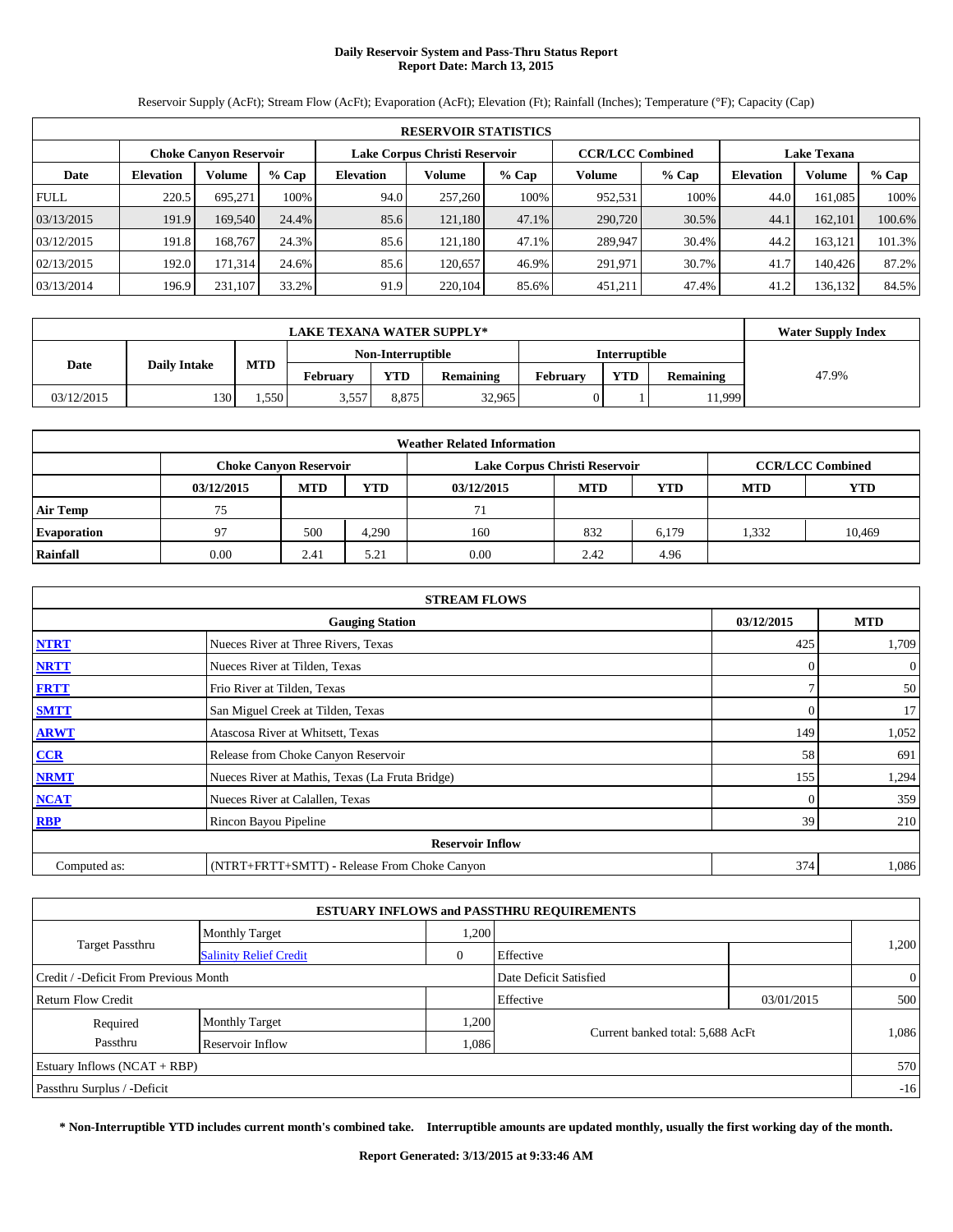# **Daily Reservoir System and Pass-Thru Status Report Report Date: March 14, 2015**

**RESERVOIR STATISTICS Choke Canyon Reservoir Lake Corpus Christi Reservoir CCR/LCC Combined Lake Texana Date Elevation Volume % Cap Elevation Volume % Cap Volume % Cap Elevation Volume % Cap** FULL 220.5 695,271 100% 94.0 257,260 100% 952,531 100% 44.0 161,085 100% 03/14/2015 191.9 169,319 24.4% 85.6 121,311 47.2% 290,630 30.5% 44.2 163,121 101.3% 03/13/2015 191.9 169,540 24.4% 85.6 121,180 47.1% 290,720 30.5% 44.1 162,101 100.6% 02/14/2015 192.0 171,091 24.6% 85.6 120,526 46.8% 291,617 30.6% 41.6 139,562 86.6% 03/14/2014 197.0 231,906 33.4% 91.9 219,580 85.4% 451,486 47.4% 41.6 139,562 86.6%

Reservoir Supply (AcFt); Stream Flow (AcFt); Evaporation (AcFt); Elevation (Ft); Rainfall (Inches); Temperature (°F); Capacity (Cap)

|            | <b>LAKE TEXANA WATER SUPPLY*</b> |            |                   |            |                  |          |                      |                  |       |  |
|------------|----------------------------------|------------|-------------------|------------|------------------|----------|----------------------|------------------|-------|--|
|            |                                  |            | Non-Interruptible |            |                  |          | <b>Interruptible</b> |                  |       |  |
| Date       | <b>Daily Intake</b>              | <b>MTD</b> | <b>February</b>   | <b>YTD</b> | <b>Remaining</b> | February | YTD                  | <b>Remaining</b> | 47.9% |  |
| 03/13/2015 | 130                              | .680       | 3,557             | 9.004      | 32,836           |          |                      | 1,999            |       |  |

| <b>Weather Related Information</b> |                               |            |            |            |                               |                         |            |            |  |  |
|------------------------------------|-------------------------------|------------|------------|------------|-------------------------------|-------------------------|------------|------------|--|--|
|                                    | <b>Choke Canyon Reservoir</b> |            |            |            | Lake Corpus Christi Reservoir | <b>CCR/LCC Combined</b> |            |            |  |  |
|                                    | 03/13/2015                    | <b>MTD</b> | <b>YTD</b> | 03/13/2015 | <b>MTD</b>                    | <b>YTD</b>              | <b>MTD</b> | <b>YTD</b> |  |  |
| <b>Air Temp</b>                    | 78                            |            |            | 77         |                               |                         |            |            |  |  |
| <b>Evaporation</b>                 | 90                            | 590        | 4.380      | 76         | 908                           | 6,255                   | 1,498      | 10,635     |  |  |
| Rainfall                           | 0.00                          | 2.41       | 5.21       | 0.00       | 2.42                          | 4.96                    |            |            |  |  |

|              | <b>STREAM FLOWS</b>                             |              |                |  |  |  |  |  |  |
|--------------|-------------------------------------------------|--------------|----------------|--|--|--|--|--|--|
|              | <b>Gauging Station</b>                          | 03/13/2015   | <b>MTD</b>     |  |  |  |  |  |  |
| <b>NTRT</b>  | Nueces River at Three Rivers, Texas             | 187          | 1,896          |  |  |  |  |  |  |
| <b>NRTT</b>  | Nueces River at Tilden, Texas                   | $\Omega$     | $\overline{0}$ |  |  |  |  |  |  |
| <b>FRTT</b>  | Frio River at Tilden, Texas                     | 3            | 54             |  |  |  |  |  |  |
| <b>SMTT</b>  | San Miguel Creek at Tilden, Texas               | $\Omega$     | 17             |  |  |  |  |  |  |
| <b>ARWT</b>  | Atascosa River at Whitsett, Texas               | 60           | 1,111          |  |  |  |  |  |  |
| CCR          | Release from Choke Canyon Reservoir             | 58           | 748            |  |  |  |  |  |  |
| <b>NRMT</b>  | Nueces River at Mathis, Texas (La Fruta Bridge) | 147          | 1,441          |  |  |  |  |  |  |
| <b>NCAT</b>  | Nueces River at Calallen, Texas                 |              | 364            |  |  |  |  |  |  |
| <b>RBP</b>   | Rincon Bayou Pipeline                           | $\mathbf{0}$ | 210            |  |  |  |  |  |  |
|              | <b>Reservoir Inflow</b>                         |              |                |  |  |  |  |  |  |
| Computed as: | (NTRT+FRTT+SMTT) - Release From Choke Canyon    | 132          | 1,218          |  |  |  |  |  |  |

| <b>ESTUARY INFLOWS and PASSTHRU REQUIREMENTS</b> |                               |          |                                  |            |                |  |  |  |  |
|--------------------------------------------------|-------------------------------|----------|----------------------------------|------------|----------------|--|--|--|--|
|                                                  | <b>Monthly Target</b>         | .200     |                                  |            |                |  |  |  |  |
| <b>Target Passthru</b>                           | <b>Salinity Relief Credit</b> | $\theta$ | Effective                        |            | 1,200          |  |  |  |  |
| Credit / -Deficit From Previous Month            |                               |          | Date Deficit Satisfied           |            | $\overline{0}$ |  |  |  |  |
| Return Flow Credit                               |                               |          | Effective                        | 03/01/2015 | 500            |  |  |  |  |
| Required                                         | <b>Monthly Target</b>         | .200     |                                  |            |                |  |  |  |  |
| Passthru                                         | Reservoir Inflow              | .218     | Current banked total: 5,688 AcFt |            | 1,200          |  |  |  |  |
| Estuary Inflows $(NCAT + RBP)$                   |                               |          |                                  |            | 574            |  |  |  |  |
| Passthru Surplus / -Deficit                      |                               |          |                                  |            | $-126$         |  |  |  |  |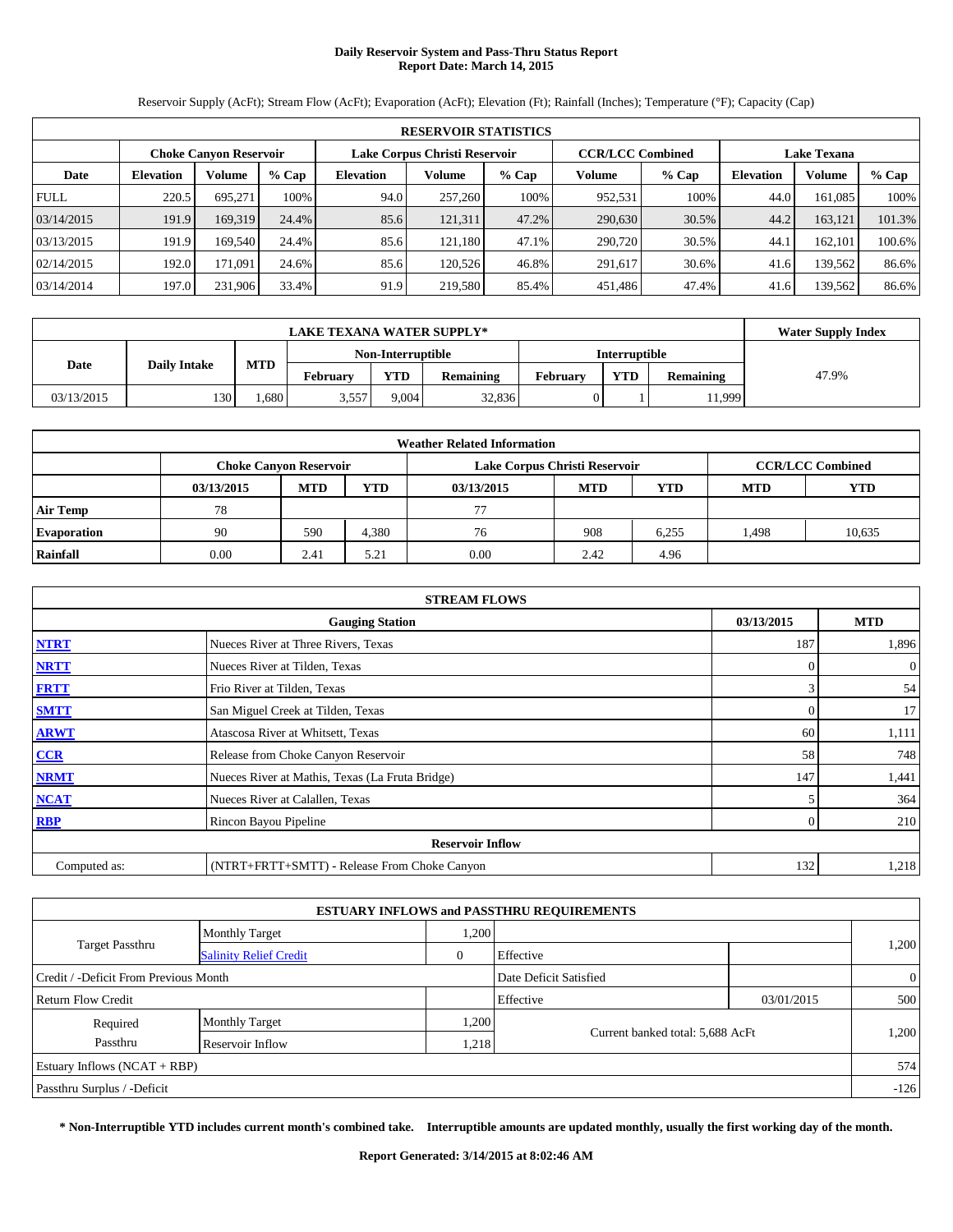# **Daily Reservoir System and Pass-Thru Status Report Report Date: March 15, 2015**

**RESERVOIR STATISTICS Choke Canyon Reservoir Lake Corpus Christi Reservoir CCR/LCC Combined Lake Texana Date Elevation Volume % Cap Elevation Volume % Cap Volume % Cap Elevation Volume % Cap** FULL 220.5 695,271 100% 94.0 257,260 100% 952,531 100% 44.0 161,085 100% 03/15/2015 191.8 168,327 24.2% 85.6 121,441 47.2% 289,768 30.4% 44.2 163,121 101.3% 03/14/2015 191.9 169,319 24.4% 85.6 121,311 47.2% 290,630 30.5% 44.2 163,121 101.3% 02/15/2015 | 192.0 170,980 24.6% 85.5 120,266 46.7% 291,246 30.6% 41.6 139,562 86.6% 03/15/2014 | 197.0 231,773 33.3% 91.9 219,231 85.2% 451,004 47.3% 41.6 139,562 86.6%

Reservoir Supply (AcFt); Stream Flow (AcFt); Evaporation (AcFt); Elevation (Ft); Rainfall (Inches); Temperature (°F); Capacity (Cap)

|            | <b>LAKE TEXANA WATER SUPPLY*</b> |            |                 |            |                   |          |                      |                  |       |  |  |
|------------|----------------------------------|------------|-----------------|------------|-------------------|----------|----------------------|------------------|-------|--|--|
|            |                                  |            |                 |            | Non-Interruptible |          | <b>Interruptible</b> |                  |       |  |  |
| Date       | <b>Daily Intake</b>              | <b>MTD</b> | <b>February</b> | <b>YTD</b> | <b>Remaining</b>  | February | <b>YTD</b>           | <b>Remaining</b> | 47.8% |  |  |
| 03/14/2015 | 130                              | .810       | 3,557           | 9.134      | 32,706            |          |                      | 1,999            |       |  |  |

| <b>Weather Related Information</b> |                               |            |            |            |                               |                         |            |            |  |  |
|------------------------------------|-------------------------------|------------|------------|------------|-------------------------------|-------------------------|------------|------------|--|--|
|                                    | <b>Choke Canyon Reservoir</b> |            |            |            | Lake Corpus Christi Reservoir | <b>CCR/LCC Combined</b> |            |            |  |  |
|                                    | 03/14/2015                    | <b>MTD</b> | <b>YTD</b> | 03/14/2015 | <b>MTD</b>                    | <b>YTD</b>              | <b>MTD</b> | <b>YTD</b> |  |  |
| <b>Air Temp</b>                    | 79                            |            |            | 76         |                               |                         |            |            |  |  |
| <b>Evaporation</b>                 | 154                           | 744        | 4.534      | 122        | 1,030                         | 6,377                   | 1.774      | 10,911     |  |  |
| Rainfall                           | 0.00                          | 2.41       | 5.21       | 0.00       | 2.42                          | 4.96                    |            |            |  |  |

|              | <b>STREAM FLOWS</b>                             |                |                |  |  |  |  |  |  |
|--------------|-------------------------------------------------|----------------|----------------|--|--|--|--|--|--|
|              | <b>Gauging Station</b>                          | 03/14/2015     | <b>MTD</b>     |  |  |  |  |  |  |
| <b>NTRT</b>  | Nueces River at Three Rivers, Texas             | 125            | 2,021          |  |  |  |  |  |  |
| <b>NRTT</b>  | Nueces River at Tilden, Texas                   | $\Omega$       | $\overline{0}$ |  |  |  |  |  |  |
| <b>FRTT</b>  | Frio River at Tilden, Texas                     |                | 55             |  |  |  |  |  |  |
| <b>SMTT</b>  | San Miguel Creek at Tilden, Texas               | $\overline{0}$ | 17             |  |  |  |  |  |  |
| <b>ARWT</b>  | Atascosa River at Whitsett, Texas               | 36             | 1,147          |  |  |  |  |  |  |
| CCR          | Release from Choke Canyon Reservoir             | 58             | 806            |  |  |  |  |  |  |
| <b>NRMT</b>  | Nueces River at Mathis, Texas (La Fruta Bridge) | 145            | 1,586          |  |  |  |  |  |  |
| <b>NCAT</b>  | Nueces River at Calallen, Texas                 | 24             | 388            |  |  |  |  |  |  |
| <b>RBP</b>   | Rincon Bayou Pipeline                           | $\theta$       | 210            |  |  |  |  |  |  |
|              | <b>Reservoir Inflow</b>                         |                |                |  |  |  |  |  |  |
| Computed as: | (NTRT+FRTT+SMTT) - Release From Choke Canyon    | 69             | 1,288          |  |  |  |  |  |  |

| <b>ESTUARY INFLOWS and PASSTHRU REQUIREMENTS</b> |                               |       |                                  |            |                |  |  |  |  |  |
|--------------------------------------------------|-------------------------------|-------|----------------------------------|------------|----------------|--|--|--|--|--|
|                                                  | <b>Monthly Target</b>         | ,200  |                                  |            |                |  |  |  |  |  |
| <b>Target Passthru</b>                           | <b>Salinity Relief Credit</b> |       | Effective                        |            | 1,200          |  |  |  |  |  |
| Credit / -Deficit From Previous Month            |                               |       | Date Deficit Satisfied           |            | $\overline{0}$ |  |  |  |  |  |
| Return Flow Credit                               |                               |       | Effective                        | 03/01/2015 | 500            |  |  |  |  |  |
| Required                                         | <b>Monthly Target</b>         | 1,200 |                                  |            | 1,200          |  |  |  |  |  |
| Passthru                                         | Reservoir Inflow              | .288  | Current banked total: 5,688 AcFt |            |                |  |  |  |  |  |
| Estuary Inflows (NCAT + RBP)                     |                               |       |                                  |            | 598            |  |  |  |  |  |
| Passthru Surplus / -Deficit                      |                               |       |                                  |            | $-102$         |  |  |  |  |  |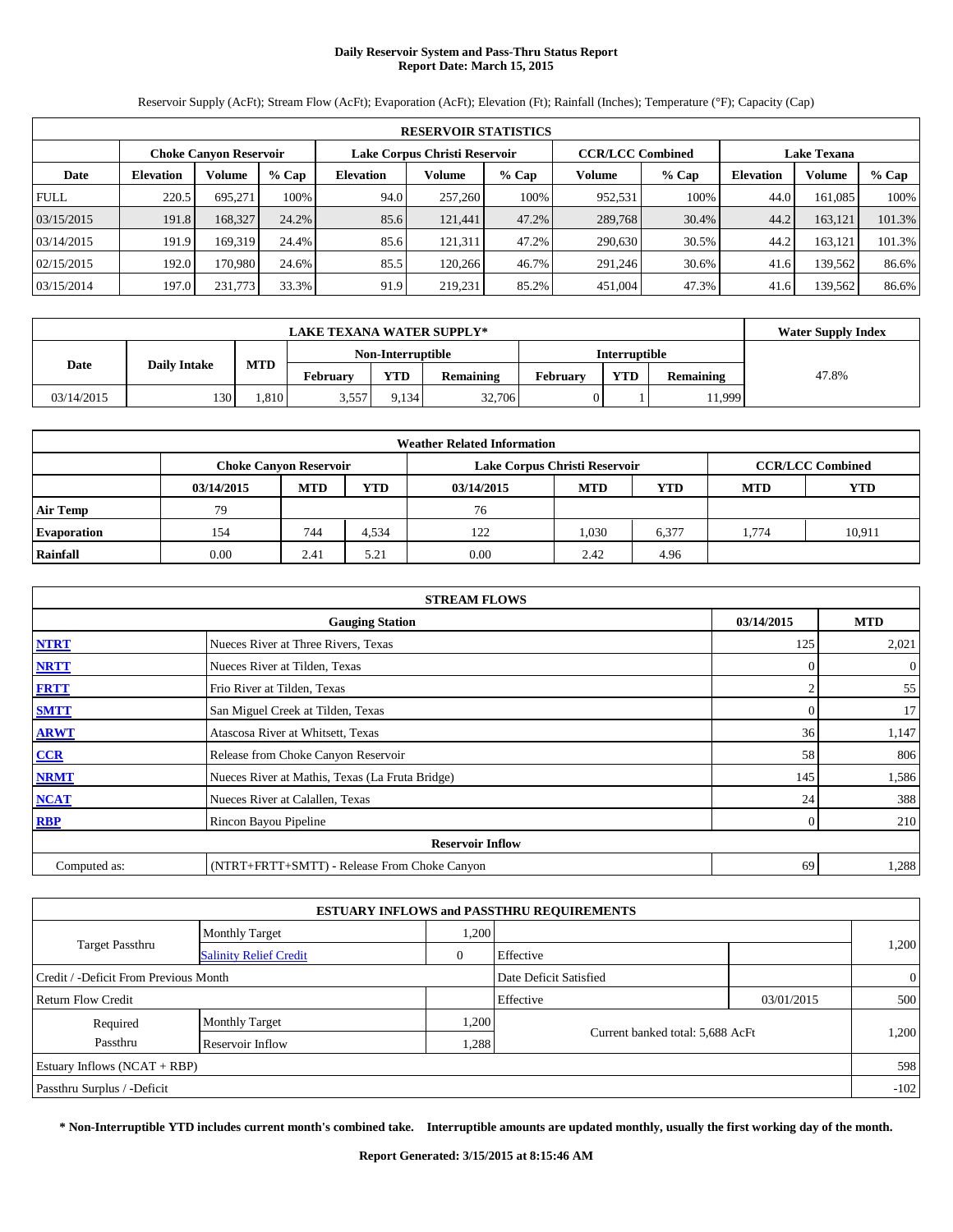# **Daily Reservoir System and Pass-Thru Status Report Report Date: March 16, 2015**

**RESERVOIR STATISTICS Choke Canyon Reservoir Lake Corpus Christi Reservoir CCR/LCC Combined Lake Texana Date Elevation Volume % Cap Elevation Volume % Cap Volume % Cap Elevation Volume % Cap** FULL 220.5 695,271 100% 94.0 257,260 100% 952,531 100% 44.0 161,085 100% 03/16/2015 191.8 168,437 24.2% 85.6 121,180 47.1% 289,617 30.4% 44.2 163,121 101.3% 03/15/2015 191.8 168,327 24.2% 85.6 121,441 47.2% 289,768 30.4% 44.2 163,121 101.3% 02/16/2015 | 192.0 170,980 24.6% 85.5 120,266 46.7% 291,246 30.6% 41.6 139,562 86.6% 03/16/2014 | 196.9 231,373 33.3% 91.9 219,057 85.2% 450,430 47.3% 41.6 139,562 86.6%

Reservoir Supply (AcFt); Stream Flow (AcFt); Evaporation (AcFt); Elevation (Ft); Rainfall (Inches); Temperature (°F); Capacity (Cap)

|                             | <b>LAKE TEXANA WATER SUPPLY*</b> |            |                   |            |                  |          |                      |                  |       |  |  |
|-----------------------------|----------------------------------|------------|-------------------|------------|------------------|----------|----------------------|------------------|-------|--|--|
| Date<br><b>Daily Intake</b> |                                  |            | Non-Interruptible |            |                  |          | <b>Interruptible</b> |                  |       |  |  |
|                             |                                  | <b>MTD</b> | <b>February</b>   | <b>YTD</b> | <b>Remaining</b> | February | <b>YTD</b>           | <b>Remaining</b> | 47.8% |  |  |
| 03/15/2015                  | 130                              | .939       | 3,557             | 9.264      | 32,576           |          |                      | 1,999            |       |  |  |

| <b>Weather Related Information</b> |                               |            |            |            |                               |                         |            |            |  |  |
|------------------------------------|-------------------------------|------------|------------|------------|-------------------------------|-------------------------|------------|------------|--|--|
|                                    | <b>Choke Canyon Reservoir</b> |            |            |            | Lake Corpus Christi Reservoir | <b>CCR/LCC Combined</b> |            |            |  |  |
|                                    | 03/15/2015                    | <b>MTD</b> | <b>YTD</b> | 03/15/2015 | <b>MTD</b>                    | <b>YTD</b>              | <b>MTD</b> | <b>YTD</b> |  |  |
| <b>Air Temp</b>                    | 74                            |            |            | 69         |                               |                         |            |            |  |  |
| <b>Evaporation</b>                 | 103                           | 847        | 4.637      | 152        | 1,182                         | 6.529                   | 2.029      | 11.166     |  |  |
| Rainfall                           | 0.00                          | 2.41       | 5.21       | 0.00       | 2.42                          | 4.96                    |            |            |  |  |

|              | <b>STREAM FLOWS</b>                             |                |                |  |  |  |  |  |
|--------------|-------------------------------------------------|----------------|----------------|--|--|--|--|--|
|              | <b>Gauging Station</b>                          | 03/15/2015     | <b>MTD</b>     |  |  |  |  |  |
| <b>NTRT</b>  | Nueces River at Three Rivers, Texas             | 99             | 2,120          |  |  |  |  |  |
| <b>NRTT</b>  | Nueces River at Tilden, Texas                   | $\Omega$       | $\overline{0}$ |  |  |  |  |  |
| <b>FRTT</b>  | Frio River at Tilden, Texas                     | 3              | 58             |  |  |  |  |  |
| <b>SMTT</b>  | San Miguel Creek at Tilden, Texas               | 0              | 17             |  |  |  |  |  |
| <b>ARWT</b>  | Atascosa River at Whitsett, Texas               | 26             | 1,173          |  |  |  |  |  |
| CCR          | Release from Choke Canyon Reservoir             | 58             | 863            |  |  |  |  |  |
| <b>NRMT</b>  | Nueces River at Mathis, Texas (La Fruta Bridge) | 129            | 1,715          |  |  |  |  |  |
| <b>NCAT</b>  | Nueces River at Calallen, Texas                 | 28             | 416            |  |  |  |  |  |
| <b>RBP</b>   | Rincon Bayou Pipeline                           | $\overline{0}$ | 210            |  |  |  |  |  |
|              | <b>Reservoir Inflow</b>                         |                |                |  |  |  |  |  |
| Computed as: | (NTRT+FRTT+SMTT) - Release From Choke Canyon    | 44             | 1,332          |  |  |  |  |  |

| <b>ESTUARY INFLOWS and PASSTHRU REQUIREMENTS</b> |                               |          |                                  |            |                |  |  |  |  |
|--------------------------------------------------|-------------------------------|----------|----------------------------------|------------|----------------|--|--|--|--|
|                                                  | <b>Monthly Target</b>         | .200     |                                  |            |                |  |  |  |  |
| <b>Target Passthru</b>                           | <b>Salinity Relief Credit</b> | $\theta$ | Effective                        |            | 1,200          |  |  |  |  |
| Credit / -Deficit From Previous Month            |                               |          | Date Deficit Satisfied           |            | $\overline{0}$ |  |  |  |  |
| Return Flow Credit                               |                               |          | Effective                        | 03/01/2015 | 500            |  |  |  |  |
| Required                                         | <b>Monthly Target</b>         | .200     |                                  |            |                |  |  |  |  |
| Passthru                                         | Reservoir Inflow              | 1,332    | Current banked total: 5,688 AcFt |            | 1,200          |  |  |  |  |
| Estuary Inflows $(NCAT + RBP)$                   |                               |          |                                  |            | 626            |  |  |  |  |
| Passthru Surplus / -Deficit                      |                               |          |                                  |            | $-74$          |  |  |  |  |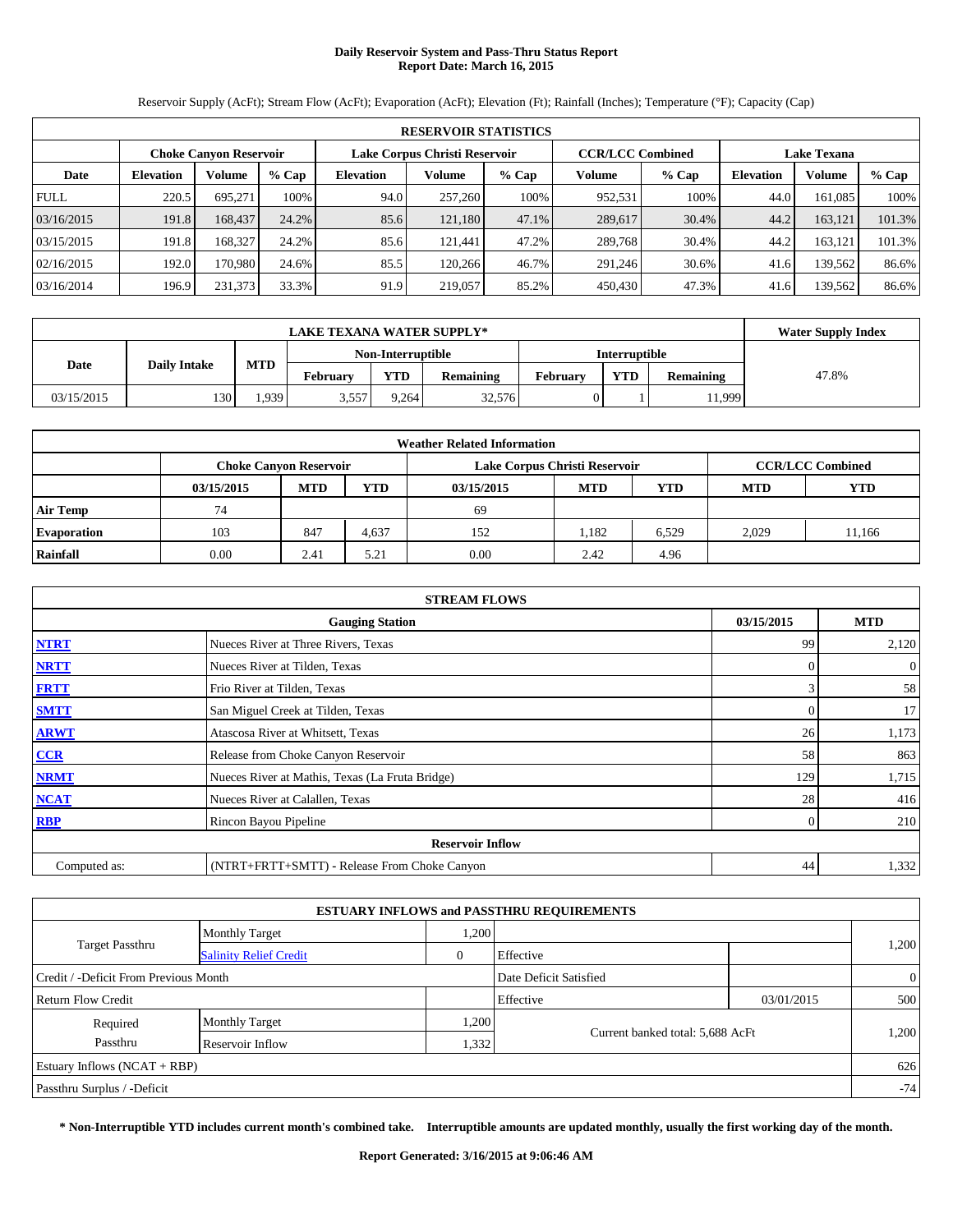# **Daily Reservoir System and Pass-Thru Status Report Report Date: March 17, 2015**

**RESERVOIR STATISTICS Choke Canyon Reservoir Lake Corpus Christi Reservoir CCR/LCC Combined Lake Texana Date Elevation Volume % Cap Elevation Volume % Cap Volume % Cap Elevation Volume % Cap** FULL 220.5 695,271 100% 94.0 257,260 100% 952,531 100% 44.0 161,085 100% 03/17/2015 | 191.8| 168,988| 24.3%| 85.6| 121,049| 47.1%| 290,037| 30.4%| 44.2| 163,121| 101.3% 03/16/2015 191.8 168,437 24.2% 85.6 121,180 47.1% 289,617 30.4% 44.2 163,121 101.3% 02/17/2015 191.9 169,650 24.4% 85.6 121,311 47.2% 290,961 30.5% 41.6 139,562 86.6% 03/17/2014 196.9 230,565 33.2% 91.9 219,406 85.3% 449,971 47.2% 41.6 140,426 87.2%

Reservoir Supply (AcFt); Stream Flow (AcFt); Evaporation (AcFt); Elevation (Ft); Rainfall (Inches); Temperature (°F); Capacity (Cap)

|            | <b>LAKE TEXANA WATER SUPPLY*</b>          |       |                   |            |                  |                 |                      |                  |       |  |  |
|------------|-------------------------------------------|-------|-------------------|------------|------------------|-----------------|----------------------|------------------|-------|--|--|
|            |                                           |       | Non-Interruptible |            |                  |                 | <b>Interruptible</b> |                  |       |  |  |
|            | <b>MTD</b><br>Date<br><b>Daily Intake</b> |       | February          | <b>YTD</b> | <b>Remaining</b> | <b>February</b> | <b>VTD</b>           | <b>Remaining</b> | 47.8% |  |  |
| 03/16/2015 | 130                                       | 2.069 | 3.557             | 9.393      | 32,447           |                 |                      | 11,999           |       |  |  |

|                    | <b>Weather Related Information</b> |            |            |                               |            |                         |            |            |  |  |  |  |
|--------------------|------------------------------------|------------|------------|-------------------------------|------------|-------------------------|------------|------------|--|--|--|--|
|                    | <b>Choke Canyon Reservoir</b>      |            |            | Lake Corpus Christi Reservoir |            | <b>CCR/LCC Combined</b> |            |            |  |  |  |  |
|                    | 03/16/2015                         | <b>MTD</b> | <b>YTD</b> | 03/16/2015                    | <b>MTD</b> | <b>YTD</b>              | <b>MTD</b> | <b>YTD</b> |  |  |  |  |
| <b>Air Temp</b>    | 65                                 |            |            | 63                            |            |                         |            |            |  |  |  |  |
| <b>Evaporation</b> | 19                                 | 866        | 4.656      | $\Omega$                      | 1.190      | 6.537                   | 2.056      | 11.193     |  |  |  |  |
| Rainfall           | 0.04                               | 2.45       | 5.25       | 0.11                          | 2.53       | 5.07                    |            |            |  |  |  |  |

|              | <b>STREAM FLOWS</b>                             |                |            |  |  |  |  |  |
|--------------|-------------------------------------------------|----------------|------------|--|--|--|--|--|
|              | <b>Gauging Station</b>                          | 03/16/2015     | <b>MTD</b> |  |  |  |  |  |
| <b>NTRT</b>  | Nueces River at Three Rivers, Texas             | 87             | 2,207      |  |  |  |  |  |
| <b>NRTT</b>  | Nueces River at Tilden, Texas                   | $\Omega$       | $\theta$   |  |  |  |  |  |
| <b>FRTT</b>  | Frio River at Tilden, Texas                     |                | 59         |  |  |  |  |  |
| <b>SMTT</b>  | San Miguel Creek at Tilden, Texas               | 0              | 17         |  |  |  |  |  |
| <b>ARWT</b>  | Atascosa River at Whitsett, Texas               | 19             | 1,192      |  |  |  |  |  |
| CCR          | Release from Choke Canyon Reservoir             | 58             | 921        |  |  |  |  |  |
| <b>NRMT</b>  | Nueces River at Mathis, Texas (La Fruta Bridge) | 95             | 1,810      |  |  |  |  |  |
| <b>NCAT</b>  | Nueces River at Calallen, Texas                 | 36             | 451        |  |  |  |  |  |
| <b>RBP</b>   | Rincon Bayou Pipeline                           | $\overline{0}$ | 210        |  |  |  |  |  |
|              | <b>Reservoir Inflow</b>                         |                |            |  |  |  |  |  |
| Computed as: | (NTRT+FRTT+SMTT) - Release From Choke Canyon    | 31             | 1,363      |  |  |  |  |  |

| <b>ESTUARY INFLOWS and PASSTHRU REQUIREMENTS</b> |                               |          |                                  |            |                |  |  |  |  |
|--------------------------------------------------|-------------------------------|----------|----------------------------------|------------|----------------|--|--|--|--|
|                                                  | <b>Monthly Target</b>         | .200     |                                  |            |                |  |  |  |  |
| <b>Target Passthru</b>                           | <b>Salinity Relief Credit</b> | $\theta$ | Effective                        |            | 1,200          |  |  |  |  |
| Credit / -Deficit From Previous Month            |                               |          | Date Deficit Satisfied           |            | $\overline{0}$ |  |  |  |  |
| Return Flow Credit                               |                               |          | Effective                        | 03/01/2015 | 500            |  |  |  |  |
| Required                                         | <b>Monthly Target</b>         | .200     |                                  |            |                |  |  |  |  |
| Passthru                                         | Reservoir Inflow              | .363     | Current banked total: 5,688 AcFt |            | 1,200          |  |  |  |  |
| Estuary Inflows $(NCAT + RBP)$                   |                               |          |                                  |            | 662            |  |  |  |  |
| Passthru Surplus / -Deficit                      |                               |          |                                  |            | $-38$          |  |  |  |  |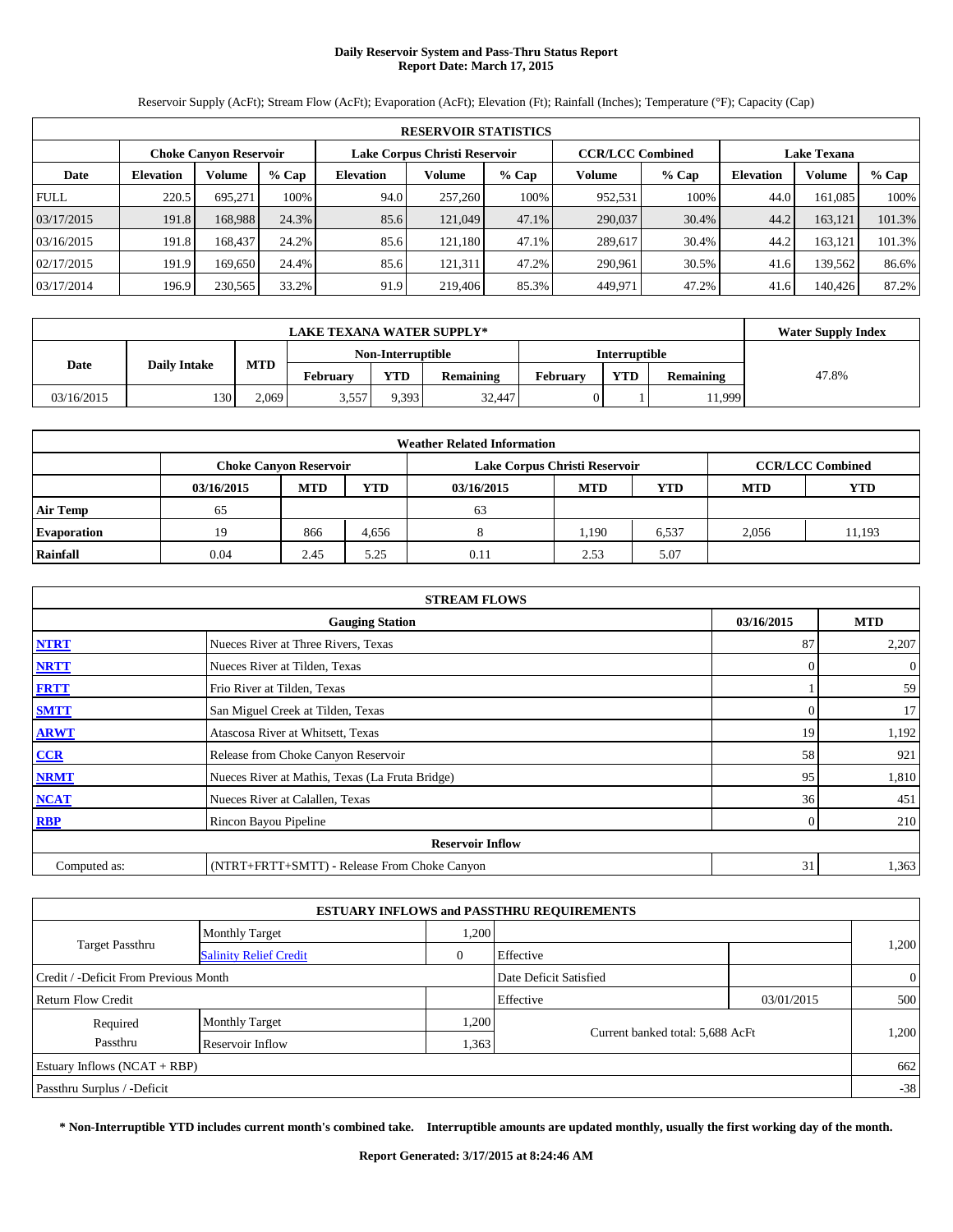# **Daily Reservoir System and Pass-Thru Status Report Report Date: March 18, 2015**

**RESERVOIR STATISTICS Choke Canyon Reservoir Lake Corpus Christi Reservoir CCR/LCC Combined Lake Texana Date Elevation Volume % Cap Elevation Volume % Cap Volume % Cap Elevation Volume % Cap** FULL 220.5 695,271 100% 94.0 257,260 100% 952,531 100% 44.0 161,085 100% 03/18/2015 191.9 170,315 24.5% 85.9 125,141 48.6% 295,456 31.0% 44.2 163,121 101.3% 03/17/2015 | 191.8| 168,988| 24.3% | 85.6| 121,049| 47.1%| 290,037| 30.4%| 44.2| 163,121| 101.3% 02/18/2015 191.9 169,540 24.4% 85.5 119,745 46.5% 289,285 30.4% 41.6 139,562 86.6% 03/18/2014 196.8 229,752 33.0% 91.8 218,011 84.7% 447,763 47.0% 41.7 140,426 87.2%

Reservoir Supply (AcFt); Stream Flow (AcFt); Evaporation (AcFt); Elevation (Ft); Rainfall (Inches); Temperature (°F); Capacity (Cap)

|                                           | <b>LAKE TEXANA WATER SUPPLY*</b> |       |          |                   |                  |                      |            |                  |       |  |  |
|-------------------------------------------|----------------------------------|-------|----------|-------------------|------------------|----------------------|------------|------------------|-------|--|--|
| <b>MTD</b><br>Date<br><b>Daily Intake</b> |                                  |       |          | Non-Interruptible |                  | <b>Interruptible</b> |            |                  |       |  |  |
|                                           |                                  |       | February | <b>YTD</b>        | <b>Remaining</b> | <b>February</b>      | <b>VTD</b> | <b>Remaining</b> | 48.7% |  |  |
| 03/17/2015                                | 130                              | 2,198 | 3,557    | 9,523             | 32,317           |                      |            | 11,999           |       |  |  |

| <b>Weather Related Information</b> |            |                               |            |                               |            |                         |            |            |  |  |  |
|------------------------------------|------------|-------------------------------|------------|-------------------------------|------------|-------------------------|------------|------------|--|--|--|
|                                    |            | <b>Choke Canyon Reservoir</b> |            | Lake Corpus Christi Reservoir |            | <b>CCR/LCC Combined</b> |            |            |  |  |  |
|                                    | 03/17/2015 | <b>MTD</b>                    | <b>YTD</b> | 03/17/2015                    | <b>MTD</b> | YTD                     | <b>MTD</b> | <b>YTD</b> |  |  |  |
| <b>Air Temp</b>                    | 76         |                               |            | 75                            |            |                         |            |            |  |  |  |
| <b>Evaporation</b>                 | 116        | 982                           | 4.772      |                               | 1.190      | 6,537                   | 2.172      | 11,309     |  |  |  |
| Rainfall                           | 2.10       | 4.55                          | 7.35       | 2.50                          | 5.03       | 7.57                    |            |            |  |  |  |

|              | <b>STREAM FLOWS</b>                             |              |            |  |  |  |  |  |  |
|--------------|-------------------------------------------------|--------------|------------|--|--|--|--|--|--|
|              | <b>Gauging Station</b>                          | 03/17/2015   | <b>MTD</b> |  |  |  |  |  |  |
| <b>NTRT</b>  | Nueces River at Three Rivers, Texas             | 81           | 2,289      |  |  |  |  |  |  |
| <b>NRTT</b>  | Nueces River at Tilden, Texas                   | 0            | $\theta$   |  |  |  |  |  |  |
| <b>FRTT</b>  | Frio River at Tilden, Texas                     |              | 60         |  |  |  |  |  |  |
| <b>SMTT</b>  | San Miguel Creek at Tilden, Texas               | $\Omega$     | 17         |  |  |  |  |  |  |
| <b>ARWT</b>  | Atascosa River at Whitsett, Texas               | 15           | 1,207      |  |  |  |  |  |  |
| CCR          | Release from Choke Canyon Reservoir             | 58           | 979        |  |  |  |  |  |  |
| <b>NRMT</b>  | Nueces River at Mathis, Texas (La Fruta Bridge) | 79           | 1,890      |  |  |  |  |  |  |
| <b>NCAT</b>  | Nueces River at Calallen, Texas                 | 14           | 466        |  |  |  |  |  |  |
| <b>RBP</b>   | Rincon Bayou Pipeline                           | $\mathbf{0}$ | 210        |  |  |  |  |  |  |
|              | <b>Reservoir Inflow</b>                         |              |            |  |  |  |  |  |  |
| Computed as: | (NTRT+FRTT+SMTT) - Release From Choke Canyon    | 25           | 1,387      |  |  |  |  |  |  |

| <b>ESTUARY INFLOWS and PASSTHRU REQUIREMENTS</b> |                               |              |                                  |            |                |  |  |  |  |
|--------------------------------------------------|-------------------------------|--------------|----------------------------------|------------|----------------|--|--|--|--|
|                                                  | <b>Monthly Target</b>         | .200         |                                  |            |                |  |  |  |  |
| <b>Target Passthru</b>                           | <b>Salinity Relief Credit</b> | $\mathbf{0}$ | Effective                        |            | 1,200          |  |  |  |  |
| Credit / -Deficit From Previous Month            |                               |              | Date Deficit Satisfied           |            | $\overline{0}$ |  |  |  |  |
| Return Flow Credit                               |                               |              | Effective                        | 03/01/2015 | 500            |  |  |  |  |
| Required                                         | <b>Monthly Target</b>         | .200         |                                  |            |                |  |  |  |  |
| Passthru                                         | Reservoir Inflow              | 1,387        | Current banked total: 5,688 AcFt |            | 1,200          |  |  |  |  |
| Estuary Inflows (NCAT + RBP)                     |                               |              |                                  |            | 676            |  |  |  |  |
| Passthru Surplus / -Deficit                      |                               |              |                                  |            | $-24$          |  |  |  |  |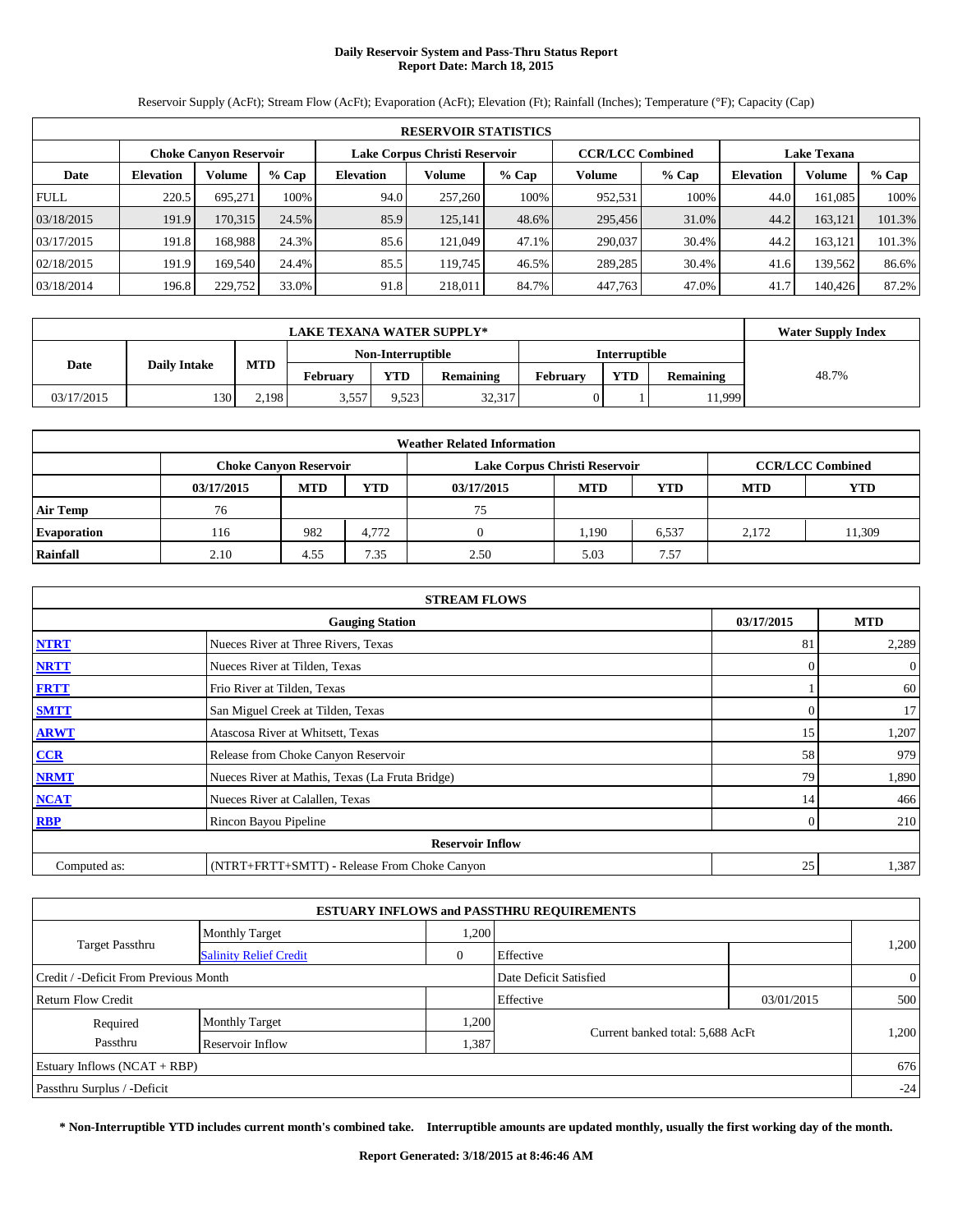# **Daily Reservoir System and Pass-Thru Status Report Report Date: March 19, 2015**

**RESERVOIR STATISTICS Choke Canyon Reservoir Lake Corpus Christi Reservoir CCR/LCC Combined Lake Texana Date Elevation Volume % Cap Elevation Volume % Cap Volume % Cap Elevation Volume % Cap** FULL 220.5 695,271 100% 94.0 257,260 100% 952,531 100% 44.0 161,085 100% 03/19/2015 192.0 170,426 24.5% 86.2 128,496 49.9% 298,922 31.4% 44.3 164,106 101.9% 03/18/2015 191.9 170,315 24.5% 85.9 125,141 48.6% 295,456 31.0% 44.2 163,121 101.3% 02/19/2015 191.9 170,315 24.5% 85.5 119,615 46.5% 289,930 30.4% 41.5 138,700 86.1% 03/19/2014 196.8 229,888 33.1% 91.8 218,534 84.9% 448,422 47.1% 41.6 139,562 86.6%

Reservoir Supply (AcFt); Stream Flow (AcFt); Evaporation (AcFt); Elevation (Ft); Rainfall (Inches); Temperature (°F); Capacity (Cap)

|            | <b>LAKE TEXANA WATER SUPPLY*</b> |            |                 |                   |                  |                      |     |                  |       |  |
|------------|----------------------------------|------------|-----------------|-------------------|------------------|----------------------|-----|------------------|-------|--|
|            |                                  |            |                 | Non-Interruptible |                  | <b>Interruptible</b> |     |                  |       |  |
| Date       | <b>Daily Intake</b>              | <b>MTD</b> | <b>February</b> | <b>YTD</b>        | <b>Remaining</b> | February             | YTD | <b>Remaining</b> | 49.3% |  |
| 03/18/2015 | 130                              | 2.328      | 3.557           | 9,653             | 32,187           |                      |     | 1,999            |       |  |

| <b>Weather Related Information</b> |                               |            |            |            |                               |                         |            |            |  |  |
|------------------------------------|-------------------------------|------------|------------|------------|-------------------------------|-------------------------|------------|------------|--|--|
|                                    | <b>Choke Canyon Reservoir</b> |            |            |            | Lake Corpus Christi Reservoir | <b>CCR/LCC Combined</b> |            |            |  |  |
|                                    | 03/18/2015                    | <b>MTD</b> | <b>YTD</b> | 03/18/2015 | <b>MTD</b>                    | <b>YTD</b>              | <b>MTD</b> | <b>YTD</b> |  |  |
| <b>Air Temp</b>                    | 72                            |            |            | 75         |                               |                         |            |            |  |  |
| <b>Evaporation</b>                 | 26                            | 1,008      | 4.798      | 102        | .292                          | 6,639                   | 2,300      | 11.437     |  |  |
| Rainfall                           | 0.00                          | 4.55       | 7.35       | 0.00       | 5.03                          | 7.57                    |            |            |  |  |

| <b>STREAM FLOWS</b> |                                                 |                |                |  |  |  |  |  |
|---------------------|-------------------------------------------------|----------------|----------------|--|--|--|--|--|
|                     | <b>Gauging Station</b>                          | 03/18/2015     | <b>MTD</b>     |  |  |  |  |  |
| <b>NTRT</b>         | Nueces River at Three Rivers, Texas             | 228            | 2,517          |  |  |  |  |  |
| <b>NRTT</b>         | Nueces River at Tilden, Texas                   | $\Omega$       | $\overline{0}$ |  |  |  |  |  |
| <b>FRTT</b>         | Frio River at Tilden, Texas                     | 9              | 69             |  |  |  |  |  |
| <b>SMTT</b>         | San Miguel Creek at Tilden, Texas               | $\overline{0}$ | 17             |  |  |  |  |  |
| <b>ARWT</b>         | Atascosa River at Whitsett, Texas               | 50             | 1,257          |  |  |  |  |  |
| CCR                 | Release from Choke Canyon Reservoir             | 58             | 1,036          |  |  |  |  |  |
| <b>NRMT</b>         | Nueces River at Mathis, Texas (La Fruta Bridge) | 383            | 2,273          |  |  |  |  |  |
| <b>NCAT</b>         | Nueces River at Calallen, Texas                 | 87             | 553            |  |  |  |  |  |
| <b>RBP</b>          | Rincon Bayou Pipeline                           | 130            | 340            |  |  |  |  |  |
|                     | <b>Reservoir Inflow</b>                         |                |                |  |  |  |  |  |
| Computed as:        | (NTRT+FRTT+SMTT) - Release From Choke Canyon    | 180            | 1,567          |  |  |  |  |  |

| <b>ESTUARY INFLOWS and PASSTHRU REQUIREMENTS</b> |                               |      |                                  |            |                |  |  |  |  |  |
|--------------------------------------------------|-------------------------------|------|----------------------------------|------------|----------------|--|--|--|--|--|
|                                                  | <b>Monthly Target</b>         | ,200 |                                  |            |                |  |  |  |  |  |
| <b>Target Passthru</b>                           | <b>Salinity Relief Credit</b> |      | Effective                        |            | 1,200          |  |  |  |  |  |
| Credit / -Deficit From Previous Month            |                               |      | Date Deficit Satisfied           |            | $\overline{0}$ |  |  |  |  |  |
| Return Flow Credit                               |                               |      | Effective                        | 03/01/2015 | 500            |  |  |  |  |  |
| Required                                         | <b>Monthly Target</b>         | ,200 |                                  |            | 1,200          |  |  |  |  |  |
| Passthru                                         | Reservoir Inflow              | .567 | Current banked total: 5,688 AcFt |            |                |  |  |  |  |  |
| Estuary Inflows (NCAT + RBP)                     |                               |      |                                  |            | 893            |  |  |  |  |  |
| Passthru Surplus / -Deficit                      |                               |      |                                  |            | 193            |  |  |  |  |  |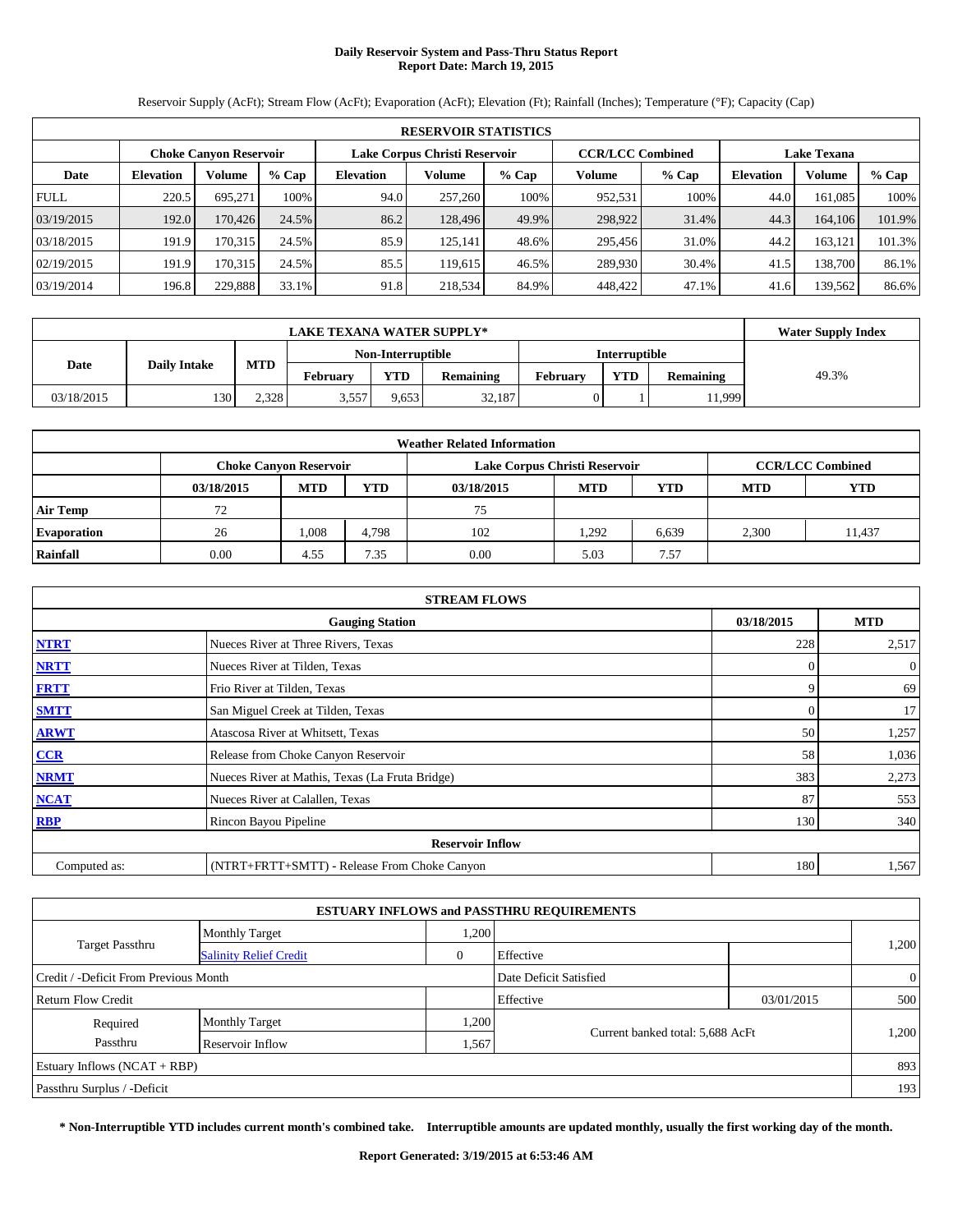# **Daily Reservoir System and Pass-Thru Status Report Report Date: March 20, 2015**

**RESERVOIR STATISTICS Choke Canyon Reservoir Lake Corpus Christi Reservoir CCR/LCC Combined Lake Texana Date Elevation Volume % Cap Elevation Volume % Cap Volume % Cap Elevation Volume % Cap** FULL 220.5 695,271 100% 94.0 257,260 100% 952,531 100% 44.0 161,085 100% 03/20/2015 192.0 170,426 24.5% 86.2 129,445 50.3% 299,871 31.5% 44.1 162,101 100.6% 03/19/2015 192.0 170,426 24.5% 86.2 128,496 49.9% 298,922 31.4% 44.3 164,106 101.9% 02/20/2015 191.9 169,982 24.4% 85.5 119,226 46.3% 289,208 30.4% 41.5 138,700 86.1% 03/20/2014 196.8 229,752 33.0% 91.8 218,359 84.9% 448,111 47.0% 41.6 139,562 86.6%

Reservoir Supply (AcFt); Stream Flow (AcFt); Evaporation (AcFt); Elevation (Ft); Rainfall (Inches); Temperature (°F); Capacity (Cap)

|            | <b>LAKE TEXANA WATER SUPPLY*</b> |            |                 |                   |                  |                      |            |                  |       |  |
|------------|----------------------------------|------------|-----------------|-------------------|------------------|----------------------|------------|------------------|-------|--|
|            |                                  |            |                 | Non-Interruptible |                  | <b>Interruptible</b> |            |                  |       |  |
| Date       | <b>Daily Intake</b>              | <b>MTD</b> | <b>February</b> | <b>YTD</b>        | <b>Remaining</b> | February             | <b>YTD</b> | <b>Remaining</b> | 49.5% |  |
| 03/19/2015 | 130                              | 2.458      | 3.557           | 9.783             | 32,057           |                      |            | 1,999            |       |  |

| <b>Weather Related Information</b> |                               |            |            |                               |            |                         |            |        |  |  |  |
|------------------------------------|-------------------------------|------------|------------|-------------------------------|------------|-------------------------|------------|--------|--|--|--|
|                                    | <b>Choke Canyon Reservoir</b> |            |            | Lake Corpus Christi Reservoir |            | <b>CCR/LCC Combined</b> |            |        |  |  |  |
|                                    | 03/19/2015                    | <b>MTD</b> | <b>YTD</b> | 03/19/2015                    | <b>MTD</b> | YTD                     | <b>MTD</b> | YTD    |  |  |  |
| <b>Air Temp</b>                    | 79                            |            |            | 76                            |            |                         |            |        |  |  |  |
| <b>Evaporation</b>                 |                               | 1,079      | 4.869      | 32                            | 1,324      | 6,671                   | 2.403      | 11,540 |  |  |  |
| Rainfall                           | 0.00                          | 4.55       | 7.35       | 0.00                          | 5.03       | 7.57                    |            |        |  |  |  |

| <b>STREAM FLOWS</b> |                                                 |                |                |  |  |  |  |  |
|---------------------|-------------------------------------------------|----------------|----------------|--|--|--|--|--|
|                     | <b>Gauging Station</b>                          | 03/19/2015     | <b>MTD</b>     |  |  |  |  |  |
| <b>NTRT</b>         | Nueces River at Three Rivers, Texas             | 439            | 2,956          |  |  |  |  |  |
| <b>NRTT</b>         | Nueces River at Tilden, Texas                   | $\Omega$       | $\overline{0}$ |  |  |  |  |  |
| <b>FRTT</b>         | Frio River at Tilden, Texas                     | 3              | 70             |  |  |  |  |  |
| <b>SMTT</b>         | San Miguel Creek at Tilden, Texas               | $\overline{0}$ | 17             |  |  |  |  |  |
| <b>ARWT</b>         | Atascosa River at Whitsett, Texas               | 73             | 1,330          |  |  |  |  |  |
| CCR                 | Release from Choke Canyon Reservoir             | 58             | 1,094          |  |  |  |  |  |
| <b>NRMT</b>         | Nueces River at Mathis, Texas (La Fruta Bridge) | 15             | 2,288          |  |  |  |  |  |
| <b>NCAT</b>         | Nueces River at Calallen, Texas                 | 780            | 1,333          |  |  |  |  |  |
| <b>RBP</b>          | Rincon Bayou Pipeline                           | 233            | 573            |  |  |  |  |  |
|                     | <b>Reservoir Inflow</b>                         |                |                |  |  |  |  |  |
| Computed as:        | (NTRT+FRTT+SMTT) - Release From Choke Canyon    | 384            | 1,949          |  |  |  |  |  |

| <b>ESTUARY INFLOWS and PASSTHRU REQUIREMENTS</b> |                               |       |                                  |            |                |  |  |  |  |  |
|--------------------------------------------------|-------------------------------|-------|----------------------------------|------------|----------------|--|--|--|--|--|
|                                                  | <b>Monthly Target</b>         | ,200  |                                  |            |                |  |  |  |  |  |
| <b>Target Passthru</b>                           | <b>Salinity Relief Credit</b> |       | Effective                        |            | 1,200          |  |  |  |  |  |
| Credit / -Deficit From Previous Month            |                               |       | Date Deficit Satisfied           |            | $\overline{0}$ |  |  |  |  |  |
| Return Flow Credit                               |                               |       | Effective                        | 03/01/2015 | 500            |  |  |  |  |  |
| Required                                         | <b>Monthly Target</b>         | ,200  |                                  |            | 1,200          |  |  |  |  |  |
| Passthru                                         | Reservoir Inflow              | 1,949 | Current banked total: 5,688 AcFt |            |                |  |  |  |  |  |
| Estuary Inflows $(NCAT + RBP)$                   |                               |       |                                  |            | 1,906          |  |  |  |  |  |
| Passthru Surplus / -Deficit                      |                               |       |                                  |            | 1,206          |  |  |  |  |  |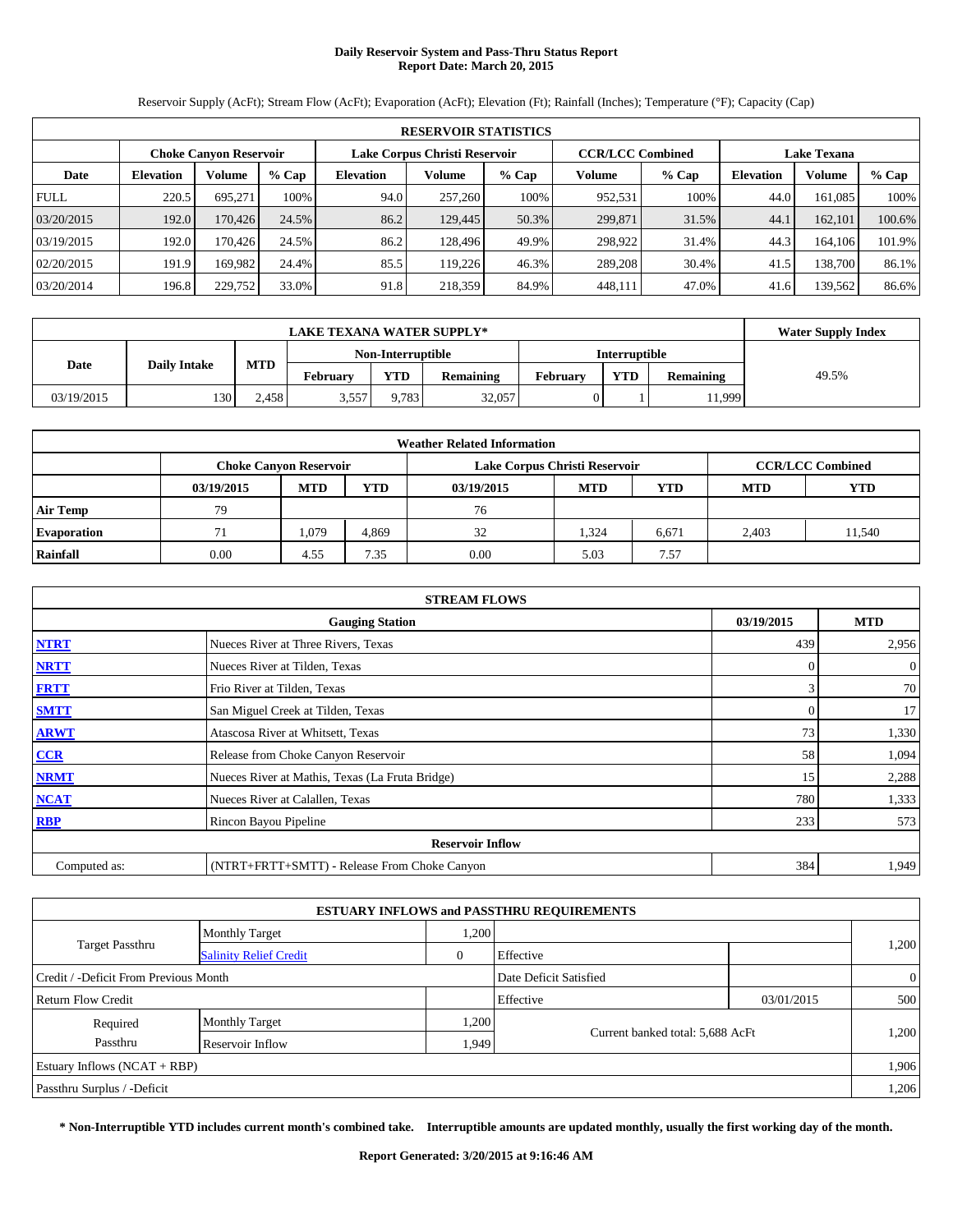# **Daily Reservoir System and Pass-Thru Status Report Report Date: March 21, 2015**

**RESERVOIR STATISTICS Choke Canyon Reservoir Lake Corpus Christi Reservoir CCR/LCC Combined Lake Texana Date Elevation Volume % Cap Elevation Volume % Cap Volume % Cap Elevation Volume % Cap** FULL 220.5 695,271 100% 94.0 257,260 100% 952,531 100% 44.0 161,085 100% 03/21/2015 192.0 170,758 24.6% 86.3 130,533 50.7% 301,291 31.6% 44.1 162,101 100.6% 03/20/2015 192.0 170,426 24.5% 86.2 129,445 50.3% 299,871 31.5% 44.1 162,101 100.6% 02/21/2015 191.8 169,209 24.3% 85.4 118,967 46.2% 288,176 30.3% 41.4 137,841 85.6% 03/21/2014 196.8 229,619 33.0% 91.8 217,662 84.6% 447,281 47.0% 41.6 139,562 86.6%

Reservoir Supply (AcFt); Stream Flow (AcFt); Evaporation (AcFt); Elevation (Ft); Rainfall (Inches); Temperature (°F); Capacity (Cap)

|            | <b>LAKE TEXANA WATER SUPPLY*</b>  |       |                   |            |                  |                 |                      |                  |       |  |  |
|------------|-----------------------------------|-------|-------------------|------------|------------------|-----------------|----------------------|------------------|-------|--|--|
|            |                                   |       | Non-Interruptible |            |                  |                 | <b>Interruptible</b> |                  |       |  |  |
| Date       | <b>MTD</b><br><b>Daily Intake</b> |       | February          | <b>YTD</b> | <b>Remaining</b> | <b>February</b> | <b>VTD</b>           | <b>Remaining</b> | 49.7% |  |  |
| 03/20/2015 | 130                               | 2,588 | 3,557             | 9.912      | 31.928           |                 |                      | 11,999           |       |  |  |

| <b>Weather Related Information</b> |                               |            |            |                               |            |                         |            |            |  |  |  |
|------------------------------------|-------------------------------|------------|------------|-------------------------------|------------|-------------------------|------------|------------|--|--|--|
|                                    | <b>Choke Canyon Reservoir</b> |            |            | Lake Corpus Christi Reservoir |            | <b>CCR/LCC Combined</b> |            |            |  |  |  |
|                                    | 03/20/2015                    | <b>MTD</b> | <b>YTD</b> | 03/20/2015                    | <b>MTD</b> | <b>YTD</b>              | <b>MTD</b> | <b>YTD</b> |  |  |  |
| <b>Air Temp</b>                    | 74                            |            |            | 77                            |            |                         |            |            |  |  |  |
| <b>Evaporation</b>                 | 45                            | 1.124      | 4.914      | 127                           | 1,451      | 6,798                   | 2.575      | 11.712     |  |  |  |
| Rainfall                           | 0.98                          | 5.53       | 8.33       | 0.03                          | 5.06       | 7.6                     |            |            |  |  |  |

| <b>STREAM FLOWS</b> |                                                 |                |                |  |  |  |  |  |
|---------------------|-------------------------------------------------|----------------|----------------|--|--|--|--|--|
|                     | <b>Gauging Station</b>                          | 03/20/2015     | <b>MTD</b>     |  |  |  |  |  |
| <b>NTRT</b>         | Nueces River at Three Rivers, Texas             | 228            | 3,184          |  |  |  |  |  |
| <b>NRTT</b>         | Nueces River at Tilden, Texas                   | $\Omega$       | $\overline{0}$ |  |  |  |  |  |
| <b>FRTT</b>         | Frio River at Tilden, Texas                     | 4              | 74             |  |  |  |  |  |
| <b>SMTT</b>         | San Miguel Creek at Tilden, Texas               | $\overline{0}$ | 17             |  |  |  |  |  |
| <b>ARWT</b>         | Atascosa River at Whitsett, Texas               | 101            | 1,432          |  |  |  |  |  |
| CCR                 | Release from Choke Canyon Reservoir             | 58             | 1,151          |  |  |  |  |  |
| <b>NRMT</b>         | Nueces River at Mathis, Texas (La Fruta Bridge) | 32             | 2,320          |  |  |  |  |  |
| <b>NCAT</b>         | Nueces River at Calallen, Texas                 | 260            | 1,593          |  |  |  |  |  |
| <b>RBP</b>          | Rincon Bayou Pipeline                           | 244            | 817            |  |  |  |  |  |
|                     | <b>Reservoir Inflow</b>                         |                |                |  |  |  |  |  |
| Computed as:        | (NTRT+FRTT+SMTT) - Release From Choke Canyon    | 175            | 2,124          |  |  |  |  |  |

| <b>ESTUARY INFLOWS and PASSTHRU REQUIREMENTS</b> |                               |       |                                  |            |                |  |  |  |  |  |
|--------------------------------------------------|-------------------------------|-------|----------------------------------|------------|----------------|--|--|--|--|--|
|                                                  | <b>Monthly Target</b>         | ,200  |                                  |            |                |  |  |  |  |  |
| <b>Target Passthru</b>                           | <b>Salinity Relief Credit</b> |       | Effective                        |            | 1,200          |  |  |  |  |  |
| Credit / -Deficit From Previous Month            |                               |       | Date Deficit Satisfied           |            | $\overline{0}$ |  |  |  |  |  |
| Return Flow Credit                               |                               |       | Effective                        | 03/01/2015 | 500            |  |  |  |  |  |
| Required                                         | <b>Monthly Target</b>         | ,200  |                                  |            | 1,200          |  |  |  |  |  |
| Passthru                                         | Reservoir Inflow              | 2,124 | Current banked total: 5,688 AcFt |            |                |  |  |  |  |  |
| Estuary Inflows (NCAT + RBP)                     |                               |       |                                  |            | 2,410          |  |  |  |  |  |
| Passthru Surplus / -Deficit                      |                               |       |                                  |            | 1,710          |  |  |  |  |  |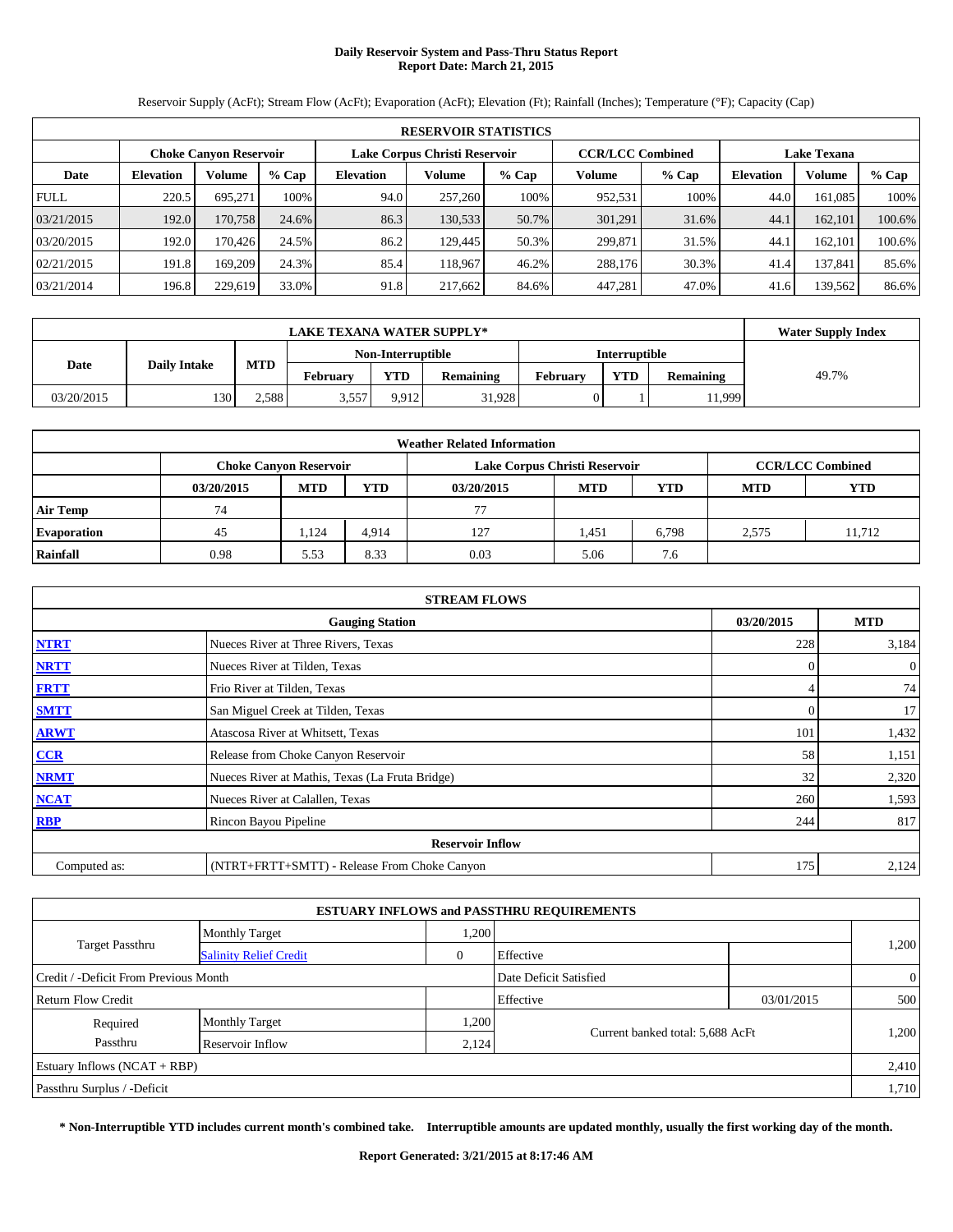# **Daily Reservoir System and Pass-Thru Status Report Report Date: March 22, 2015**

**RESERVOIR STATISTICS Choke Canyon Reservoir Lake Corpus Christi Reservoir CCR/LCC Combined Lake Texana Date Elevation Volume % Cap Elevation Volume % Cap Volume % Cap Elevation Volume % Cap** FULL 220.5 695,271 100% 94.0 257,260 100% 952,531 100% 44.0 161,085 100% 03/22/2015 192.2 172,986 24.9% 86.4 132,314 51.4% 305,300 32.1% 44.1 162,101 100.6% 03/21/2015 192.0 170,758 24.6% 86.3 130,533 50.7% 301,291 31.6% 44.1 162,101 100.6% 02/22/2015 | 191.8| 168,988| 24.3% | 85.4| 118,967| 46.2%| 287,955| 30.2%| 41.4| 137,841| 85.6% 03/22/2014 196.9 230,565 33.2% 91.8 217,488 84.5% 448,053 47.0% 41.5 138,700 86.1%

Reservoir Supply (AcFt); Stream Flow (AcFt); Evaporation (AcFt); Elevation (Ft); Rainfall (Inches); Temperature (°F); Capacity (Cap)

|            | <b>LAKE TEXANA WATER SUPPLY*</b> |            |                   |            |                  |                      |            |                  |       |  |
|------------|----------------------------------|------------|-------------------|------------|------------------|----------------------|------------|------------------|-------|--|
|            |                                  |            | Non-Interruptible |            |                  | <b>Interruptible</b> |            |                  |       |  |
| Date       | <b>Daily Intake</b>              | <b>MTD</b> | <b>February</b>   | <b>YTD</b> | <b>Remaining</b> | February             | <b>YTD</b> | <b>Remaining</b> | 50.3% |  |
| 03/21/2015 | 129                              | 2.717      | 3,557             | 10.042     | 31,798           |                      |            | 11.999           |       |  |

| <b>Weather Related Information</b> |                               |            |            |                               |            |                         |            |            |  |  |
|------------------------------------|-------------------------------|------------|------------|-------------------------------|------------|-------------------------|------------|------------|--|--|
|                                    | <b>Choke Canvon Reservoir</b> |            |            | Lake Corpus Christi Reservoir |            | <b>CCR/LCC Combined</b> |            |            |  |  |
|                                    | 03/21/2015                    | <b>MTD</b> | <b>YTD</b> | 03/21/2015                    | <b>MTD</b> | <b>YTD</b>              | <b>MTD</b> | <b>YTD</b> |  |  |
| <b>Air Temp</b>                    | 62                            |            |            | 67                            |            |                         |            |            |  |  |
| <b>Evaporation</b>                 |                               | 1,131      | 4.921      |                               | 1,451      | 6,798                   | 2,582      | 11.719     |  |  |
| Rainfall                           | 0.30                          | 5.83       | 8.63       | 1.65                          | 6.71       | 9.25                    |            |            |  |  |

|              | <b>STREAM FLOWS</b>                             |            |            |  |  |  |  |  |  |
|--------------|-------------------------------------------------|------------|------------|--|--|--|--|--|--|
|              | <b>Gauging Station</b>                          | 03/21/2015 | <b>MTD</b> |  |  |  |  |  |  |
| <b>NTRT</b>  | Nueces River at Three Rivers, Texas             | 913        | 4,097      |  |  |  |  |  |  |
| <b>NRTT</b>  | Nueces River at Tilden, Texas                   | $\Omega$   | $\theta$   |  |  |  |  |  |  |
| <b>FRTT</b>  | Frio River at Tilden, Texas                     | 877        | 952        |  |  |  |  |  |  |
| <b>SMTT</b>  | San Miguel Creek at Tilden, Texas               | 824        | 841        |  |  |  |  |  |  |
| <b>ARWT</b>  | Atascosa River at Whitsett, Texas               | 2,918      | 4,350      |  |  |  |  |  |  |
| CCR          | Release from Choke Canyon Reservoir             | 58         | 1,209      |  |  |  |  |  |  |
| <b>NRMT</b>  | Nueces River at Mathis, Texas (La Fruta Bridge) | 278        | 2,598      |  |  |  |  |  |  |
| <b>NCAT</b>  | Nueces River at Calallen, Texas                 |            | 1,597      |  |  |  |  |  |  |
| <b>RBP</b>   | Rincon Bayou Pipeline                           | 190        | 1,007      |  |  |  |  |  |  |
|              | <b>Reservoir Inflow</b>                         |            |            |  |  |  |  |  |  |
| Computed as: | (NTRT+FRTT+SMTT) - Release From Choke Canyon    | 2,557      | 4,681      |  |  |  |  |  |  |

| <b>ESTUARY INFLOWS and PASSTHRU REQUIREMENTS</b> |                               |          |                                  |            |                |  |  |  |  |  |
|--------------------------------------------------|-------------------------------|----------|----------------------------------|------------|----------------|--|--|--|--|--|
|                                                  | <b>Monthly Target</b>         | .200     |                                  |            |                |  |  |  |  |  |
| <b>Target Passthru</b>                           | <b>Salinity Relief Credit</b> | $\theta$ | Effective                        |            | 1,200          |  |  |  |  |  |
| Credit / -Deficit From Previous Month            |                               |          | Date Deficit Satisfied           |            | $\overline{0}$ |  |  |  |  |  |
| <b>Return Flow Credit</b>                        |                               |          | Effective                        | 03/01/2015 | 500            |  |  |  |  |  |
| Required                                         | <b>Monthly Target</b>         | .200     |                                  |            |                |  |  |  |  |  |
| Passthru                                         | Reservoir Inflow              | 4,681    | Current banked total: 5,688 AcFt |            | 1,200          |  |  |  |  |  |
| Estuary Inflows $(NCAT + RBP)$                   |                               |          |                                  |            | 2,604          |  |  |  |  |  |
| Passthru Surplus / -Deficit                      |                               |          |                                  |            | 1,904          |  |  |  |  |  |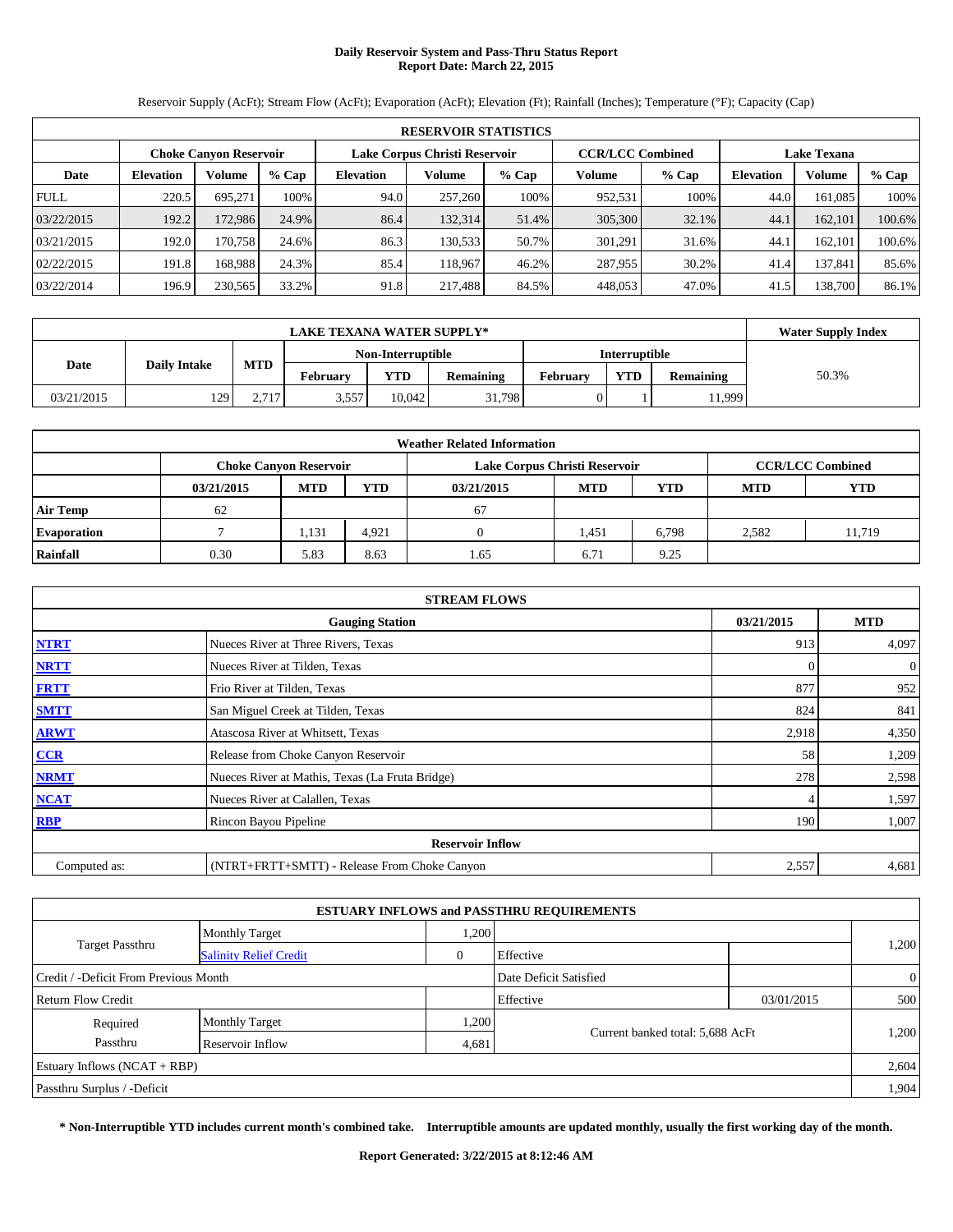# **Daily Reservoir System and Pass-Thru Status Report Report Date: March 23, 2015**

**RESERVOIR STATISTICS Choke Canyon Reservoir Lake Corpus Christi Reservoir CCR/LCC Combined Lake Texana Date Elevation Volume % Cap Elevation Volume % Cap Volume % Cap Elevation Volume % Cap** FULL 220.5 695,271 100% 94.0 257,260 100% 952,531 100% 44.0 161,085 100% 03/23/2015 192.3 174,783 25.1% 86.7 136,336 53.0% 311,119 32.7% 44.1 162,101 100.6% 03/22/2015 192.2 172,986 24.9% 86.4 132,314 51.4% 305,300 32.1% 44.1 162,101 100.6% 02/23/2015 | 191.8| 168,877| 24.3% 85.6| 120,396| 46.8%| 289,273| 30.4%| 41.4| 137,841| 85.6% 03/23/2014 196.8 229,220 33.0% 91.8 217,837 84.7% 447,057 46.9% 41.5 138,700 86.1%

Reservoir Supply (AcFt); Stream Flow (AcFt); Evaporation (AcFt); Elevation (Ft); Rainfall (Inches); Temperature (°F); Capacity (Cap)

|            | <b>LAKE TEXANA WATER SUPPLY*</b> |            |                   |        |           |          |               |           |       |  |
|------------|----------------------------------|------------|-------------------|--------|-----------|----------|---------------|-----------|-------|--|
|            |                                  |            | Non-Interruptible |        |           |          | Interruptible |           |       |  |
| Date       | <b>Daily Intake</b>              | <b>MTD</b> | <b>February</b>   | YTD    | Remaining | February | <b>YTD</b>    | Remaining | 51.3% |  |
| 03/22/2015 | 129                              | 2.846      | 3,557             | 10.171 | 31.669    |          |               | 11,999    |       |  |

| <b>Weather Related Information</b> |                               |            |            |                               |            |                         |            |            |  |  |  |
|------------------------------------|-------------------------------|------------|------------|-------------------------------|------------|-------------------------|------------|------------|--|--|--|
|                                    | <b>Choke Canvon Reservoir</b> |            |            | Lake Corpus Christi Reservoir |            | <b>CCR/LCC Combined</b> |            |            |  |  |  |
|                                    | 03/22/2015                    | <b>MTD</b> | <b>YTD</b> | 03/22/2015                    | <b>MTD</b> | <b>YTD</b>              | <b>MTD</b> | <b>YTD</b> |  |  |  |
| <b>Air Temp</b>                    |                               |            |            | 74                            |            |                         |            |            |  |  |  |
| <b>Evaporation</b>                 | 59                            | 1.190      | 4.980      | 57                            | .508       | 6,855                   | 2,698      | 11,835     |  |  |  |
| Rainfall                           | 0.00                          | 5.83       | 8.63       | 0.01                          | 6.72       | 9.26                    |            |            |  |  |  |

|              | <b>STREAM FLOWS</b>                             |            |            |  |  |  |  |  |  |
|--------------|-------------------------------------------------|------------|------------|--|--|--|--|--|--|
|              | <b>Gauging Station</b>                          | 03/22/2015 | <b>MTD</b> |  |  |  |  |  |  |
| <b>NTRT</b>  | Nueces River at Three Rivers, Texas             | 5,062      | 9,159      |  |  |  |  |  |  |
| <b>NRTT</b>  | Nueces River at Tilden, Texas                   | 540        | 540        |  |  |  |  |  |  |
| <b>FRTT</b>  | Frio River at Tilden, Texas                     | 2,223      | 3,175      |  |  |  |  |  |  |
| <b>SMTT</b>  | San Miguel Creek at Tilden, Texas               | 135        | 976        |  |  |  |  |  |  |
| <b>ARWT</b>  | Atascosa River at Whitsett, Texas               | 6,451      | 10,801     |  |  |  |  |  |  |
| CCR          | Release from Choke Canyon Reservoir             | 58         | 1,266      |  |  |  |  |  |  |
| <b>NRMT</b>  | Nueces River at Mathis, Texas (La Fruta Bridge) | 193        | 2,791      |  |  |  |  |  |  |
| <b>NCAT</b>  | Nueces River at Calallen, Texas                 | 699        | 2,295      |  |  |  |  |  |  |
| <b>RBP</b>   | Rincon Bayou Pipeline                           | 232        | 1,239      |  |  |  |  |  |  |
|              | <b>Reservoir Inflow</b>                         |            |            |  |  |  |  |  |  |
| Computed as: | (NTRT+FRTT+SMTT) - Release From Choke Canyon    | 7,362      | 12,043     |  |  |  |  |  |  |

| <b>ESTUARY INFLOWS and PASSTHRU REQUIREMENTS</b> |                               |              |                                  |            |                |  |  |  |  |
|--------------------------------------------------|-------------------------------|--------------|----------------------------------|------------|----------------|--|--|--|--|
|                                                  | <b>Monthly Target</b>         | 1,200        |                                  |            |                |  |  |  |  |
| <b>Target Passthru</b>                           | <b>Salinity Relief Credit</b> | $\mathbf{0}$ | Effective                        |            | 1,200          |  |  |  |  |
| Credit / -Deficit From Previous Month            |                               |              | Date Deficit Satisfied           |            | $\overline{0}$ |  |  |  |  |
| Return Flow Credit                               |                               |              | Effective                        | 03/01/2015 | 500            |  |  |  |  |
| Required                                         | <b>Monthly Target</b>         | 1,200        |                                  |            |                |  |  |  |  |
| Passthru                                         | Reservoir Inflow              | 12,043       | Current banked total: 5,688 AcFt |            | 1,200          |  |  |  |  |
| Estuary Inflows $(NCAT + RBP)$                   |                               |              |                                  |            | 3.535          |  |  |  |  |
| Passthru Surplus / -Deficit                      |                               |              |                                  |            | 2,835          |  |  |  |  |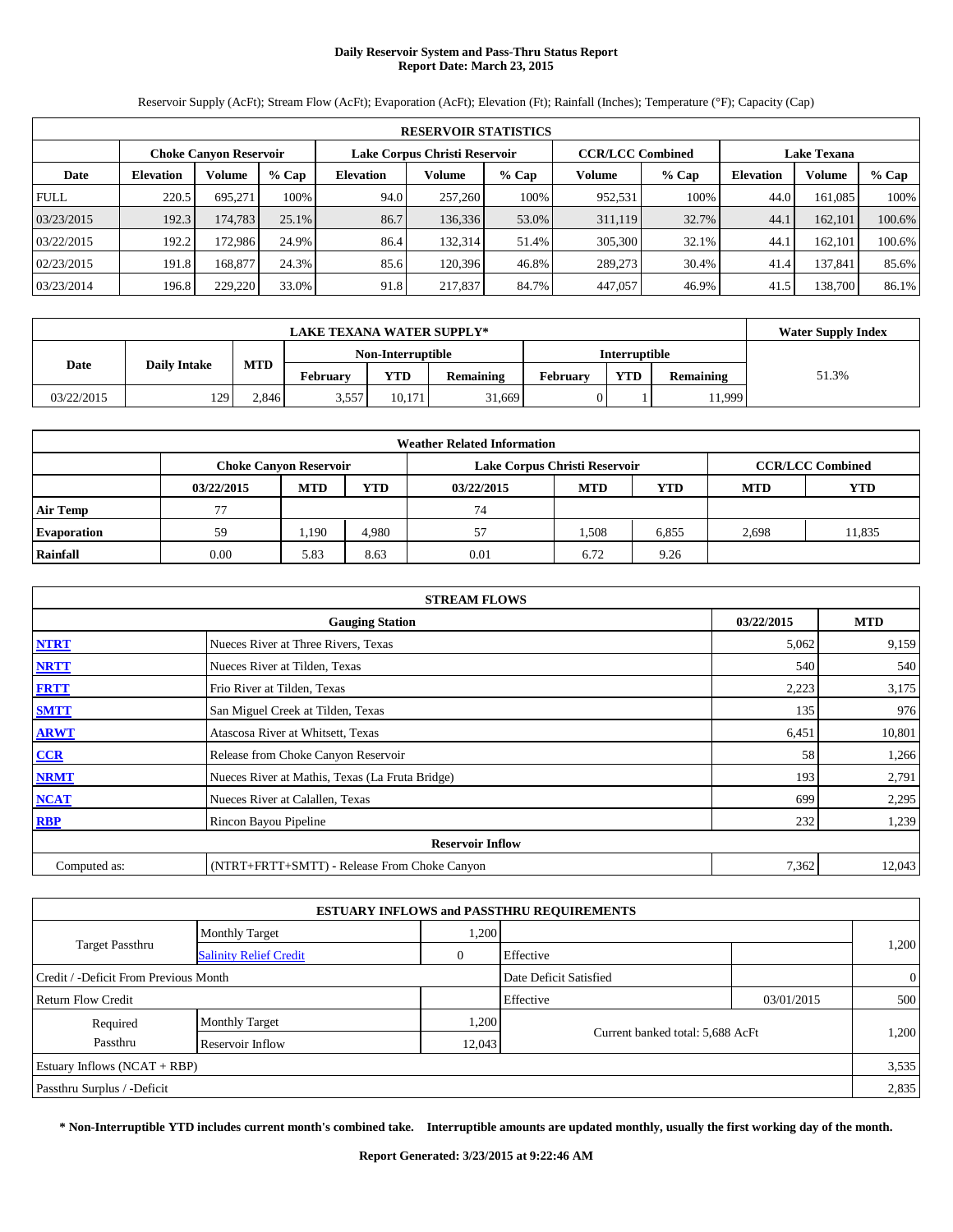# **Daily Reservoir System and Pass-Thru Status Report Report Date: March 24, 2015**

**RESERVOIR STATISTICS Choke Canyon Reservoir Lake Corpus Christi Reservoir CCR/LCC Combined Lake Texana Date Elevation Volume % Cap Elevation Volume % Cap Volume % Cap Elevation Volume % Cap** FULL 220.5 695,271 100% 94.0 257,260 100% 952,531 100% 44.0 161,085 100% 03/24/2015 192.3 174,332 25.1% 87.1 141,574 55.0% 315,906 33.2% 44.1 162,101 100.6% 03/23/2015 192.3 174,783 25.1% 86.7 136,336 53.0% 311,119 32.7% 44.1 162,101 100.6% 02/24/2015 | 191.8 168,547 24.2% 85.5 119,356 46.4% 287,903 30.2% 41.4 137,841 85.6% 03/24/2014 196.8 229,087 32.9% 91.8 218,359 84.9% 447,446 47.0% 41.5 138,700 86.1%

Reservoir Supply (AcFt); Stream Flow (AcFt); Evaporation (AcFt); Elevation (Ft); Rainfall (Inches); Temperature (°F); Capacity (Cap)

|            | <b>LAKE TEXANA WATER SUPPLY*</b> |            |                   |        |           |          |               |           |       |  |
|------------|----------------------------------|------------|-------------------|--------|-----------|----------|---------------|-----------|-------|--|
|            |                                  |            | Non-Interruptible |        |           |          | Interruptible |           |       |  |
| Date       | <b>Daily Intake</b>              | <b>MTD</b> | <b>February</b>   | YTD    | Remaining | February | <b>YTD</b>    | Remaining | 52.1% |  |
| 03/23/2015 | 130                              | 2.976      | 3,557             | 10.301 | 31,539    |          |               | 11,999    |       |  |

| <b>Weather Related Information</b> |                               |            |            |            |                               |                         |            |            |  |  |
|------------------------------------|-------------------------------|------------|------------|------------|-------------------------------|-------------------------|------------|------------|--|--|
|                                    | <b>Choke Canyon Reservoir</b> |            |            |            | Lake Corpus Christi Reservoir | <b>CCR/LCC Combined</b> |            |            |  |  |
|                                    | 03/23/2015                    | <b>MTD</b> | <b>YTD</b> | 03/23/2015 | <b>MTD</b>                    | <b>YTD</b>              | <b>MTD</b> | <b>YTD</b> |  |  |
| <b>Air Temp</b>                    | 80                            |            |            | 77         |                               |                         |            |            |  |  |
| <b>Evaporation</b>                 | 138                           | 1,328      | 5,118      | 42         | 1,550                         | 6,897                   | 2,878      | 12,015     |  |  |
| Rainfall                           | 0.00                          | 5.83       | 8.63       | 0.01       | 6.72                          | 9.26                    |            |            |  |  |

|              | <b>STREAM FLOWS</b>                             |            |            |  |  |  |  |  |  |
|--------------|-------------------------------------------------|------------|------------|--|--|--|--|--|--|
|              | <b>Gauging Station</b>                          | 03/23/2015 | <b>MTD</b> |  |  |  |  |  |  |
| <b>NTRT</b>  | Nueces River at Three Rivers, Texas             | 6,332      | 15,491     |  |  |  |  |  |  |
| <b>NRTT</b>  | Nueces River at Tilden, Texas                   | 421        | 961        |  |  |  |  |  |  |
| <b>FRTT</b>  | Frio River at Tilden, Texas                     | 1,921      | 5,096      |  |  |  |  |  |  |
| <b>SMTT</b>  | San Miguel Creek at Tilden, Texas               | 54         | 1,030      |  |  |  |  |  |  |
| <b>ARWT</b>  | Atascosa River at Whitsett, Texas               | 7,225      | 18,026     |  |  |  |  |  |  |
| CCR          | Release from Choke Canyon Reservoir             | 32         | 1,298      |  |  |  |  |  |  |
| <b>NRMT</b>  | Nueces River at Mathis, Texas (La Fruta Bridge) | 58         | 2,848      |  |  |  |  |  |  |
| <b>NCAT</b>  | Nueces River at Calallen, Texas                 | 552        | 2,847      |  |  |  |  |  |  |
| <b>RBP</b>   | Rincon Bayou Pipeline                           | 244        | 1,484      |  |  |  |  |  |  |
|              | <b>Reservoir Inflow</b>                         |            |            |  |  |  |  |  |  |
| Computed as: | (NTRT+FRTT+SMTT) - Release From Choke Canyon    | 8,275      | 20,319     |  |  |  |  |  |  |

| <b>ESTUARY INFLOWS and PASSTHRU REQUIREMENTS</b> |                               |              |                                  |            |                |  |  |  |  |
|--------------------------------------------------|-------------------------------|--------------|----------------------------------|------------|----------------|--|--|--|--|
|                                                  | <b>Monthly Target</b>         | 1,200        |                                  |            |                |  |  |  |  |
| <b>Target Passthru</b>                           | <b>Salinity Relief Credit</b> | $\mathbf{0}$ | Effective                        |            | 1,200          |  |  |  |  |
| Credit / -Deficit From Previous Month            |                               |              | Date Deficit Satisfied           |            | $\overline{0}$ |  |  |  |  |
| Return Flow Credit                               |                               |              | Effective                        | 03/01/2015 | 500            |  |  |  |  |
| Required                                         | <b>Monthly Target</b>         | 1,200        |                                  |            |                |  |  |  |  |
| Passthru                                         | Reservoir Inflow              | 20,319       | Current banked total: 5,688 AcFt |            | 1,200          |  |  |  |  |
| Estuary Inflows $(NCAT + RBP)$                   |                               |              |                                  |            | 4,331          |  |  |  |  |
| Passthru Surplus / -Deficit                      |                               |              |                                  |            | 3.631          |  |  |  |  |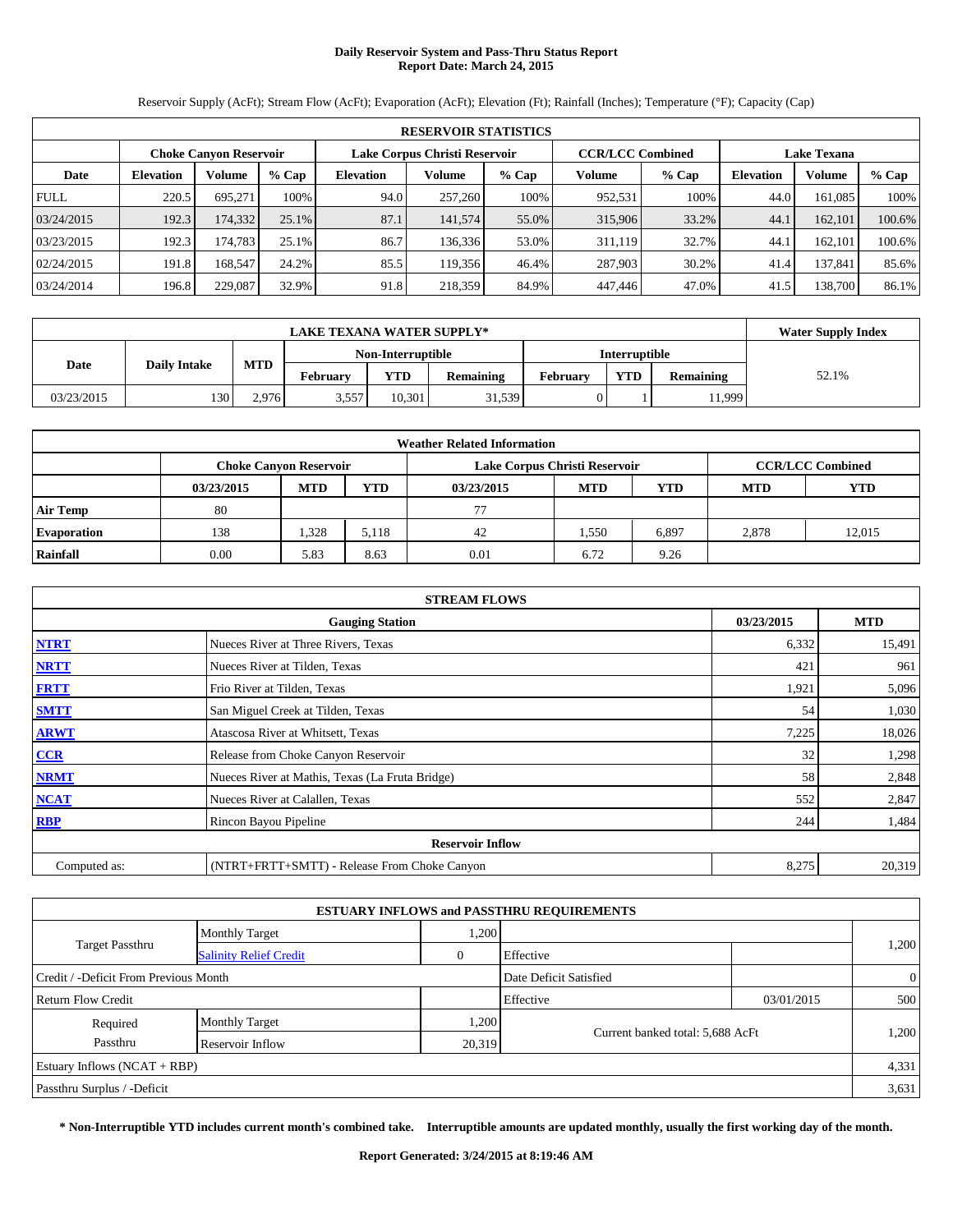# **Daily Reservoir System and Pass-Thru Status Report Report Date: March 25, 2015**

**RESERVOIR STATISTICS Choke Canyon Reservoir Lake Corpus Christi Reservoir CCR/LCC Combined Lake Texana Date Elevation Volume % Cap Elevation Volume % Cap Volume % Cap Elevation Volume % Cap** FULL 220.5 695,271 100% 94.0 257,260 100% 952,531 100% 44.0 161,085 100% 03/25/2015 192.4 175,121 25.2% 87.6 148,627 57.8% 323,748 34.0% 44.1 162,101 100.6% 03/24/2015 192.3 174,332 25.1% 87.1 141,574 55.0% 315,906 33.2% 44.1 162,101 100.6% 02/25/2015 | 191.8 168,767 24.3% 85.4 118,838 46.2% 287,605 30.2% 41.4 137,841 85.6% 03/25/2014 196.7 228,820 32.9% 91.8 217,488 84.5% 446,308 46.9% 41.5 138,700 86.1%

Reservoir Supply (AcFt); Stream Flow (AcFt); Evaporation (AcFt); Elevation (Ft); Rainfall (Inches); Temperature (°F); Capacity (Cap)

|            | <b>LAKE TEXANA WATER SUPPLY*</b> |            |                   |            |                  |          |                      |                  |       |  |
|------------|----------------------------------|------------|-------------------|------------|------------------|----------|----------------------|------------------|-------|--|
|            |                                  |            | Non-Interruptible |            |                  |          | <b>Interruptible</b> |                  |       |  |
| Date       | <b>Daily Intake</b>              | <b>MTD</b> | <b>February</b>   | <b>YTD</b> | <b>Remaining</b> | February | <b>YTD</b>           | <b>Remaining</b> | 53.4% |  |
| 03/24/2015 | 130                              | 3.107      | 3,557             | 10.431     | 31.409           |          |                      | 11.999           |       |  |

| <b>Weather Related Information</b> |                               |            |            |                               |            |                         |            |            |  |  |
|------------------------------------|-------------------------------|------------|------------|-------------------------------|------------|-------------------------|------------|------------|--|--|
|                                    | <b>Choke Canvon Reservoir</b> |            |            | Lake Corpus Christi Reservoir |            | <b>CCR/LCC Combined</b> |            |            |  |  |
|                                    | 03/24/2015                    | <b>MTD</b> | <b>YTD</b> | 03/24/2015                    | <b>MTD</b> | YTD                     | <b>MTD</b> | <b>YTD</b> |  |  |
| <b>Air Temp</b>                    | 81                            |            |            | 79                            |            |                         |            |            |  |  |
| <b>Evaporation</b>                 | 151                           | 479ء       | 5,269      | 271                           | 1,821      | 7.168                   | 3,300      | 12.437     |  |  |
| Rainfall                           | 0.00                          | 5.83       | 8.63       | 0.01                          | 6.72       | 9.26                    |            |            |  |  |

|              | <b>STREAM FLOWS</b>                             |            |            |  |  |  |  |  |  |
|--------------|-------------------------------------------------|------------|------------|--|--|--|--|--|--|
|              | <b>Gauging Station</b>                          | 03/24/2015 | <b>MTD</b> |  |  |  |  |  |  |
| <b>NTRT</b>  | Nueces River at Three Rivers, Texas             | 6,531      | 22,022     |  |  |  |  |  |  |
| <b>NRTT</b>  | Nueces River at Tilden, Texas                   | 621        | 1,582      |  |  |  |  |  |  |
| <b>FRTT</b>  | Frio River at Tilden, Texas                     | 1,213      | 6,309      |  |  |  |  |  |  |
| <b>SMTT</b>  | San Miguel Creek at Tilden, Texas               | 22         | 1,052      |  |  |  |  |  |  |
| <b>ARWT</b>  | Atascosa River at Whitsett, Texas               | 1,606      | 19,632     |  |  |  |  |  |  |
| CCR          | Release from Choke Canyon Reservoir             | 20         | 1,318      |  |  |  |  |  |  |
| <b>NRMT</b>  | Nueces River at Mathis, Texas (La Fruta Bridge) | 58         | 2,906      |  |  |  |  |  |  |
| <b>NCAT</b>  | Nueces River at Calallen, Texas                 | 79         | 2,927      |  |  |  |  |  |  |
| <b>RBP</b>   | Rincon Bayou Pipeline                           | 189        | 1,672      |  |  |  |  |  |  |
|              | <b>Reservoir Inflow</b>                         |            |            |  |  |  |  |  |  |
| Computed as: | (NTRT+FRTT+SMTT) - Release From Choke Canyon    | 7,745      | 28,064     |  |  |  |  |  |  |

|                                       |                               |              | <b>ESTUARY INFLOWS and PASSTHRU REQUIREMENTS</b> |            |                |
|---------------------------------------|-------------------------------|--------------|--------------------------------------------------|------------|----------------|
|                                       | <b>Monthly Target</b>         | 1,200        |                                                  |            |                |
| <b>Target Passthru</b>                | <b>Salinity Relief Credit</b> | $\mathbf{0}$ | Effective                                        |            | 1,200          |
| Credit / -Deficit From Previous Month |                               |              | Date Deficit Satisfied                           |            | $\overline{0}$ |
| Return Flow Credit                    |                               |              | Effective                                        | 03/01/2015 | 500            |
| Required                              | <b>Monthly Target</b>         | 1,200        |                                                  |            |                |
| Passthru                              | Reservoir Inflow              | 28,064       | Current banked total: 5,688 AcFt                 |            | 1,200          |
| Estuary Inflows $(NCAT + RBP)$        |                               |              |                                                  |            | 4,599          |
| Passthru Surplus / -Deficit           |                               |              |                                                  |            | 3,899          |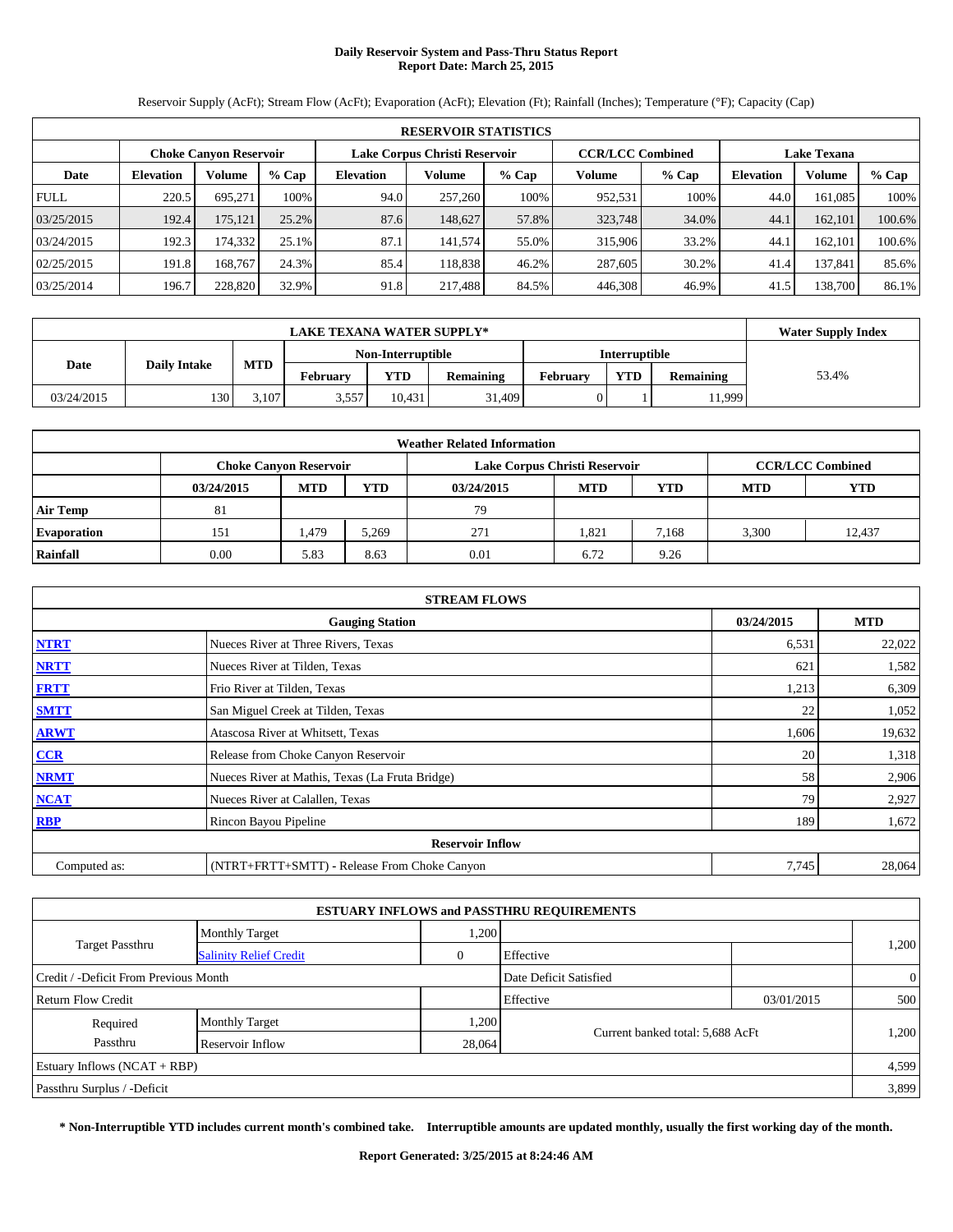# **Daily Reservoir System and Pass-Thru Status Report Report Date: March 26, 2015**

Reservoir Supply (AcFt); Stream Flow (AcFt); Evaporation (AcFt); Elevation (Ft); Rainfall (Inches); Temperature (°F); Capacity (Cap)

|             | <b>RESERVOIR STATISTICS</b>   |         |         |                               |         |         |                         |         |                    |         |        |
|-------------|-------------------------------|---------|---------|-------------------------------|---------|---------|-------------------------|---------|--------------------|---------|--------|
|             | <b>Choke Canyon Reservoir</b> |         |         | Lake Corpus Christi Reservoir |         |         | <b>CCR/LCC Combined</b> |         | <b>Lake Texana</b> |         |        |
| Date        | <b>Elevation</b>              | Volume  | $%$ Cap | <b>Elevation</b>              | Volume  | $%$ Cap | Volume                  | $%$ Cap | <b>Elevation</b>   | Volume  | % Cap  |
| <b>FULL</b> | 220.5                         | 695.271 | 100%    | 94.0                          | 257,260 | 100%    | 952,531                 | 100%    | 44.0               | 161.085 | 100%   |
| 03/26/2015  | 192.4                         | 175,008 | 25.2%   | 87.7                          | 151,043 | 58.7%   | 326,051                 | 34.2%   | 44.                | 162,101 | 100.6% |
| 03/25/2015  | 192.4                         | 175,121 | 25.2%   | 87.6                          | 148,627 | 57.8%   | 323,748                 | 34.0%   | 44.                | 162.101 | 100.6% |
| 02/26/2015  | 191.8                         | 168.988 | 24.3%   | 85.4                          | 118,708 | 46.1%   | 287,696                 | 30.2%   | 41.4               | 137.841 | 85.6%  |
| 03/26/2014  | 196.7                         | 228.687 | 32.9%   | 91.7                          | 216,444 | 84.1%   | 445,131                 | 46.7%   | 41.5               | 138.700 | 86.1%  |

|            | <b>Water Supply Index</b> |                |          |                   |                  |                      |            |                  |       |
|------------|---------------------------|----------------|----------|-------------------|------------------|----------------------|------------|------------------|-------|
|            |                           |                |          | Non-Interruptible |                  | <b>Interruptible</b> |            |                  |       |
| Date       | <b>Daily Intake</b>       | <b>MTD</b>     | February | YTD               | <b>Remaining</b> | February             | <b>YTD</b> | <b>Remaining</b> | 53.8% |
| 03/25/2015 | 130                       | 3237<br>ا دے.د | 3,557    | 10.562            | 31.278           |                      |            | 11.999           |       |

| <b>Weather Related Information</b> |                               |            |            |                               |            |                         |            |            |  |  |
|------------------------------------|-------------------------------|------------|------------|-------------------------------|------------|-------------------------|------------|------------|--|--|
|                                    | <b>Choke Canyon Reservoir</b> |            |            | Lake Corpus Christi Reservoir |            | <b>CCR/LCC Combined</b> |            |            |  |  |
|                                    | 03/25/2015                    | <b>MTD</b> | <b>YTD</b> | 03/25/2015                    | <b>MTD</b> | YTD                     | <b>MTD</b> | <b>YTD</b> |  |  |
| <b>Air Temp</b>                    | 81                            |            |            | 78                            |            |                         |            |            |  |  |
| <b>Evaporation</b>                 | 158                           | 1,637      | 5,427      | 115                           | 1,936      | 7,283                   | 3,573      | 12.710     |  |  |
| Rainfall                           | 0.01                          | 5.84       | 8.64       | 0.01                          | 6.72       | 9.26                    |            |            |  |  |

|              | <b>STREAM FLOWS</b>                             |                |            |  |  |  |  |  |
|--------------|-------------------------------------------------|----------------|------------|--|--|--|--|--|
|              | <b>Gauging Station</b>                          | 03/25/2015     | <b>MTD</b> |  |  |  |  |  |
| <b>NTRT</b>  | Nueces River at Three Rivers, Texas             | 2,045          | 24,066     |  |  |  |  |  |
| <b>NRTT</b>  | Nueces River at Tilden, Texas                   | 445            | 2,027      |  |  |  |  |  |
| <b>FRTT</b>  | Frio River at Tilden, Texas                     | 200            | 6,510      |  |  |  |  |  |
| <b>SMTT</b>  | San Miguel Creek at Tilden, Texas               |                | 1,059      |  |  |  |  |  |
| <b>ARWT</b>  | Atascosa River at Whitsett, Texas               | 236            | 19,868     |  |  |  |  |  |
| CCR          | Release from Choke Canyon Reservoir             | 58             | 1,376      |  |  |  |  |  |
| <b>NRMT</b>  | Nueces River at Mathis, Texas (La Fruta Bridge) | 73             | 2,979      |  |  |  |  |  |
| <b>NCAT</b>  | Nueces River at Calallen, Texas                 | $\overline{2}$ | 2,929      |  |  |  |  |  |
| <b>RBP</b>   | Rincon Bayou Pipeline                           | 73             | 1,745      |  |  |  |  |  |
|              | <b>Reservoir Inflow</b>                         |                |            |  |  |  |  |  |
| Computed as: | (NTRT+FRTT+SMTT) - Release From Choke Canyon    | 2,195          | 30,259     |  |  |  |  |  |

|                                       |                               |        | <b>ESTUARY INFLOWS and PASSTHRU REQUIREMENTS</b> |            |                |
|---------------------------------------|-------------------------------|--------|--------------------------------------------------|------------|----------------|
|                                       | <b>Monthly Target</b>         | 1,200  |                                                  |            |                |
| <b>Target Passthru</b>                | <b>Salinity Relief Credit</b> | 0      | Effective                                        |            | 1,200          |
| Credit / -Deficit From Previous Month |                               |        | Date Deficit Satisfied                           |            | $\overline{0}$ |
| Return Flow Credit                    |                               |        | Effective                                        | 03/01/2015 | 500            |
| Required                              | <b>Monthly Target</b>         | 1,200  |                                                  |            |                |
| Passthru                              | Reservoir Inflow              | 30,259 | Current banked total: 5,688 AcFt                 |            | 1,200          |
| Estuary Inflows $(NCAT + RBP)$        |                               |        |                                                  |            | 4,674          |
| Passthru Surplus / -Deficit           |                               |        |                                                  |            | 3,974          |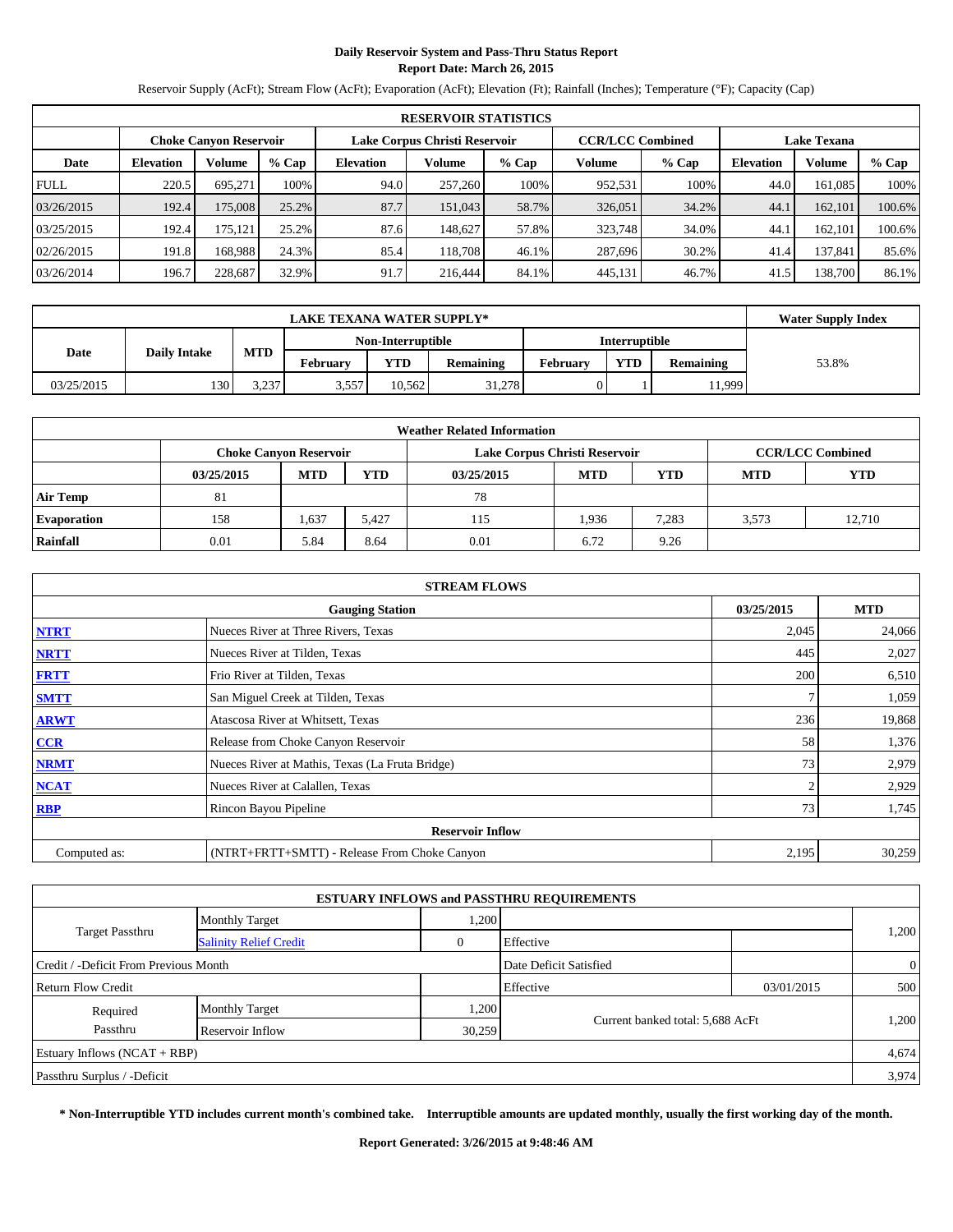# **Daily Reservoir System and Pass-Thru Status Report Report Date: March 27, 2015**

**RESERVOIR STATISTICS Choke Canyon Reservoir Lake Corpus Christi Reservoir CCR/LCC Combined Lake Texana Date Elevation Volume % Cap Elevation Volume % Cap Volume % Cap Elevation Volume % Cap** FULL 220.5 695,271 100% 94.0 257,260 100% 952,531 100% 44.0 161,085 100% 03/27/2015 192.4 175,008 25.2% 87.8 151,347 58.8% 326,355 34.3% 44.2 163,121 101.3% 03/26/2015 192.4 175,008 25.2% 87.7 151,043 58.7% 326,051 34.2% 44.1 162,101 100.6% 02/27/2015 191.7 167,778 24.1% 85.4 118,967 46.2% 286,745 30.1% 41.3 136,986 85.0% 03/27/2014 196.7 228,687 32.9% 91.7 216,444 84.1% 445,131 46.7% 41.5 138,700 86.1%

Reservoir Supply (AcFt); Stream Flow (AcFt); Evaporation (AcFt); Elevation (Ft); Rainfall (Inches); Temperature (°F); Capacity (Cap)

|            | <b>Water Supply Index</b> |            |                   |        |           |          |               |                  |       |
|------------|---------------------------|------------|-------------------|--------|-----------|----------|---------------|------------------|-------|
|            |                           |            | Non-Interruptible |        |           |          | Interruptible |                  |       |
| Date       | <b>Daily Intake</b>       | <b>MTD</b> | <b>February</b>   | YTD    | Remaining | February | <b>YTD</b>    | <b>Remaining</b> | 53.8% |
| 03/26/2015 | 120                       | 3.357      | 3,557             | 10.681 | 31,159    |          |               | 11,999           |       |

| <b>Weather Related Information</b> |                               |            |            |                               |            |                         |            |            |  |  |
|------------------------------------|-------------------------------|------------|------------|-------------------------------|------------|-------------------------|------------|------------|--|--|
|                                    | <b>Choke Canvon Reservoir</b> |            |            | Lake Corpus Christi Reservoir |            | <b>CCR/LCC Combined</b> |            |            |  |  |
|                                    | 03/26/2015                    | <b>MTD</b> | <b>YTD</b> | 03/26/2015                    | <b>MTD</b> | YTD                     | <b>MTD</b> | <b>YTD</b> |  |  |
| <b>Air Temp</b>                    | 69                            |            |            | 70                            |            |                         |            |            |  |  |
| <b>Evaporation</b>                 | 144                           | 1.781      | 5,571      | 265                           | 2,201      | 7,548                   | 3,982      | 13,119     |  |  |
| Rainfall                           | 0.03                          | 5.87       | 8.67       | 0.05                          | 6.77       | 9.31                    |            |            |  |  |

|              | <b>STREAM FLOWS</b>                             |                |            |  |  |  |  |  |  |
|--------------|-------------------------------------------------|----------------|------------|--|--|--|--|--|--|
|              | <b>Gauging Station</b>                          | 03/26/2015     | <b>MTD</b> |  |  |  |  |  |  |
| <b>NTRT</b>  | Nueces River at Three Rivers, Texas             | 875            | 24,942     |  |  |  |  |  |  |
| <b>NRTT</b>  | Nueces River at Tilden, Texas                   | 254            | 2,281      |  |  |  |  |  |  |
| <b>FRTT</b>  | Frio River at Tilden, Texas                     | 71             | 6,581      |  |  |  |  |  |  |
| <b>SMTT</b>  | San Miguel Creek at Tilden, Texas               |                | 1,063      |  |  |  |  |  |  |
| <b>ARWT</b>  | Atascosa River at Whitsett, Texas               | 139            | 20,007     |  |  |  |  |  |  |
| CCR          | Release from Choke Canyon Reservoir             | 58             | 1,433      |  |  |  |  |  |  |
| <b>NRMT</b>  | Nueces River at Mathis, Texas (La Fruta Bridge) | 101            | 3,080      |  |  |  |  |  |  |
| <b>NCAT</b>  | Nueces River at Calallen, Texas                 | 0              | 2,929      |  |  |  |  |  |  |
| <b>RBP</b>   | Rincon Bayou Pipeline                           | $\overline{0}$ | 1,745      |  |  |  |  |  |  |
|              | <b>Reservoir Inflow</b>                         |                |            |  |  |  |  |  |  |
| Computed as: | (NTRT+FRTT+SMTT) - Release From Choke Canyon    | 894            | 31,153     |  |  |  |  |  |  |

|                                       |                               |              | <b>ESTUARY INFLOWS and PASSTHRU REQUIREMENTS</b> |            |                |  |
|---------------------------------------|-------------------------------|--------------|--------------------------------------------------|------------|----------------|--|
|                                       | <b>Monthly Target</b>         | 1,200        |                                                  |            |                |  |
| <b>Target Passthru</b>                | <b>Salinity Relief Credit</b> | $\mathbf{0}$ | Effective                                        |            | 1,200          |  |
| Credit / -Deficit From Previous Month |                               |              | Date Deficit Satisfied                           |            | $\overline{0}$ |  |
| Return Flow Credit                    |                               |              | Effective                                        | 03/01/2015 | 500            |  |
| Required                              | <b>Monthly Target</b>         | 1,200        |                                                  |            |                |  |
| Passthru                              | Reservoir Inflow              | 31,153       | Current banked total: 5,688 AcFt                 |            | 1,200          |  |
| Estuary Inflows $(NCAT + RBP)$        |                               |              |                                                  |            | 4,674          |  |
| Passthru Surplus / -Deficit           |                               |              |                                                  |            | 3.974          |  |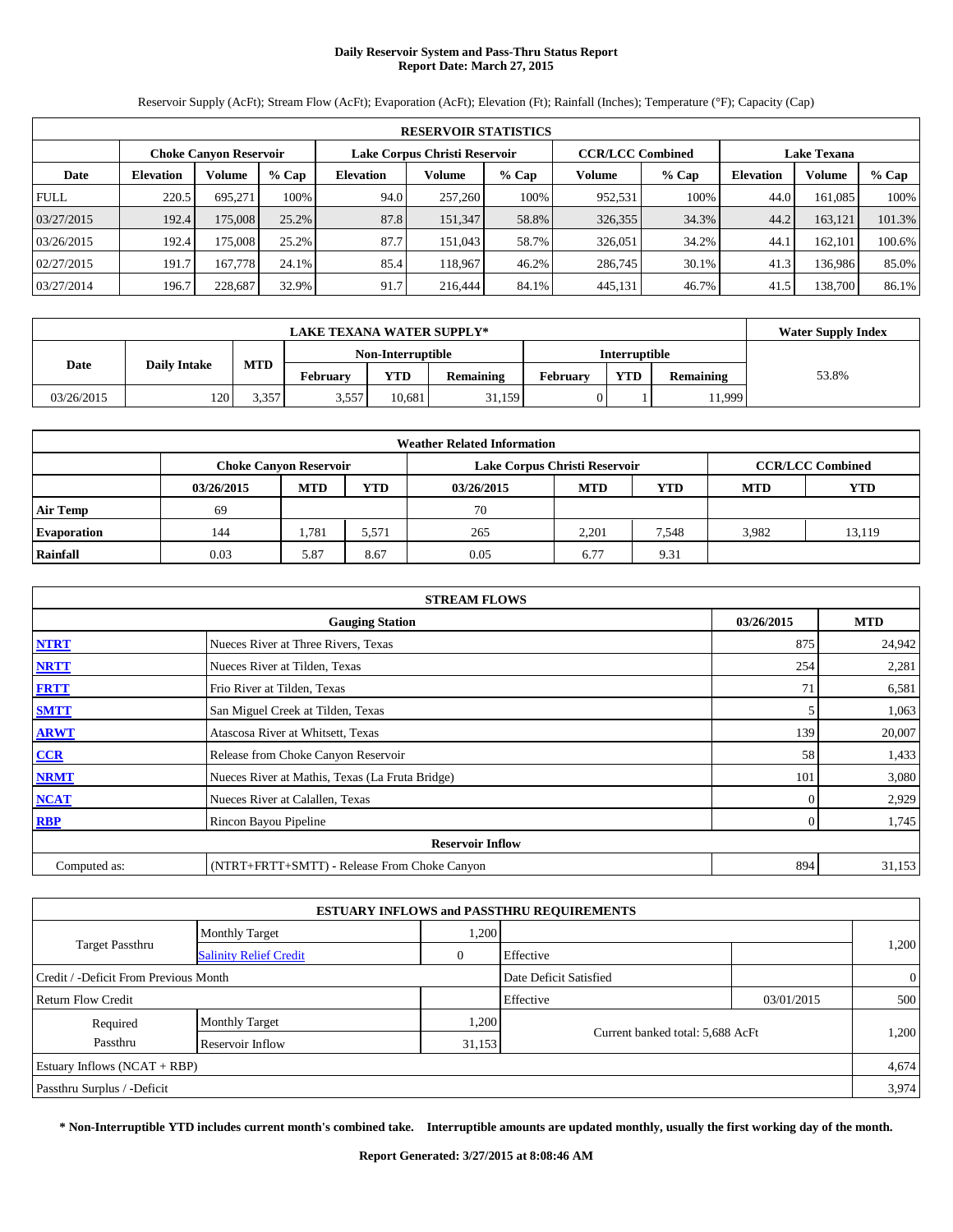# **Daily Reservoir System and Pass-Thru Status Report Report Date: March 28, 2015**

**RESERVOIR STATISTICS Choke Canyon Reservoir Lake Corpus Christi Reservoir CCR/LCC Combined Lake Texana Date Elevation Volume % Cap Elevation Volume % Cap Volume % Cap Elevation Volume % Cap** FULL 220.5 695,271 100% 94.0 257,260 100% 952,531 100% 44.0 161,085 100% 03/28/2015 192.4 174,783 25.1% 87.8 151,195 58.8% 325,978 34.2% 44.1 162,101 100.6% 03/27/2015 | 192.4 175,008 25.2% 87.8 151,347 58.8% 326,355 34.3% 44.2 163,121 101.3% 02/28/2015 191.7 167,888 24.1% 85.4 118,967 46.2% 286,855 30.1% 41.3 136,986 85.0% 03/28/2014 | 196.8 229,353 33.0% 91.7 216,792 84.3% 446,145 46.8% 41.4 137,841 85.6%

Reservoir Supply (AcFt); Stream Flow (AcFt); Evaporation (AcFt); Elevation (Ft); Rainfall (Inches); Temperature (°F); Capacity (Cap)

|            | <b>LAKE TEXANA WATER SUPPLY*</b> |            |                   |        |           |               |            |                  |       |  |
|------------|----------------------------------|------------|-------------------|--------|-----------|---------------|------------|------------------|-------|--|
|            |                                  |            | Non-Interruptible |        |           | Interruptible |            |                  |       |  |
| Date       | <b>Daily Intake</b>              | <b>MTD</b> | <b>February</b>   | YTD    | Remaining | February      | <b>YTD</b> | <b>Remaining</b> | 53.8% |  |
| 03/27/2015 | $122 -$                          | 3.479      | 3,557             | 10.803 | 31,037    |               |            | 11,999           |       |  |

| <b>Weather Related Information</b> |            |                               |            |                               |            |       |                         |            |  |  |
|------------------------------------|------------|-------------------------------|------------|-------------------------------|------------|-------|-------------------------|------------|--|--|
|                                    |            | <b>Choke Canvon Reservoir</b> |            | Lake Corpus Christi Reservoir |            |       | <b>CCR/LCC Combined</b> |            |  |  |
|                                    | 03/27/2015 | <b>MTD</b>                    | <b>YTD</b> | 03/27/2015                    | <b>MTD</b> | YTD   | <b>MTD</b>              | <b>YTD</b> |  |  |
| <b>Air Temp</b>                    | 79         |                               |            | 77                            |            |       |                         |            |  |  |
| <b>Evaporation</b>                 | 138        | 1,919                         | 5.709      | 203                           | 2.404      | 7.751 | 4.323                   | 13,460     |  |  |
| Rainfall                           | 0.03       | 5.87                          | 8.67       | 0.05                          | 6.77       | 9.31  |                         |            |  |  |

| <b>STREAM FLOWS</b> |                                                 |                |            |  |  |  |  |  |
|---------------------|-------------------------------------------------|----------------|------------|--|--|--|--|--|
|                     | <b>Gauging Station</b>                          | 03/27/2015     | <b>MTD</b> |  |  |  |  |  |
| <b>NTRT</b>         | Nueces River at Three Rivers, Texas             | 562            | 25,503     |  |  |  |  |  |
| <b>NRTT</b>         | Nueces River at Tilden, Texas                   | 155            | 2,436      |  |  |  |  |  |
| <b>FRTT</b>         | Frio River at Tilden, Texas                     | 32             | 6,613      |  |  |  |  |  |
| <b>SMTT</b>         | San Miguel Creek at Tilden, Texas               |                | 1,065      |  |  |  |  |  |
| <b>ARWT</b>         | Atascosa River at Whitsett, Texas               | 89             | 20,097     |  |  |  |  |  |
| CCR                 | Release from Choke Canyon Reservoir             | 58             | 1,491      |  |  |  |  |  |
| <b>NRMT</b>         | Nueces River at Mathis, Texas (La Fruta Bridge) | 91             | 3,172      |  |  |  |  |  |
| <b>NCAT</b>         | Nueces River at Calallen, Texas                 | 0              | 2,929      |  |  |  |  |  |
| <b>RBP</b>          | Rincon Bayou Pipeline                           | $\overline{0}$ | 1,745      |  |  |  |  |  |
|                     | <b>Reservoir Inflow</b>                         |                |            |  |  |  |  |  |
| Computed as:        | (NTRT+FRTT+SMTT) - Release From Choke Canyon    | 538            | 31,690     |  |  |  |  |  |

| <b>ESTUARY INFLOWS and PASSTHRU REQUIREMENTS</b> |                               |              |                                  |            |                |  |  |  |  |
|--------------------------------------------------|-------------------------------|--------------|----------------------------------|------------|----------------|--|--|--|--|
|                                                  | <b>Monthly Target</b>         | 1,200        |                                  |            |                |  |  |  |  |
| <b>Target Passthru</b>                           | <b>Salinity Relief Credit</b> | $\mathbf{0}$ | Effective                        |            | 1,200          |  |  |  |  |
| Credit / -Deficit From Previous Month            |                               |              | Date Deficit Satisfied           |            | $\overline{0}$ |  |  |  |  |
| <b>Return Flow Credit</b>                        | Effective                     |              |                                  | 03/01/2015 | 500            |  |  |  |  |
| Required                                         | <b>Monthly Target</b>         | 1,200        |                                  |            |                |  |  |  |  |
| Passthru                                         | Reservoir Inflow              | 31,690       | Current banked total: 5,688 AcFt |            | 1,200          |  |  |  |  |
| Estuary Inflows $(NCAT + RBP)$                   |                               |              |                                  |            | 4,674          |  |  |  |  |
| Passthru Surplus / -Deficit                      |                               |              |                                  |            | 3.974          |  |  |  |  |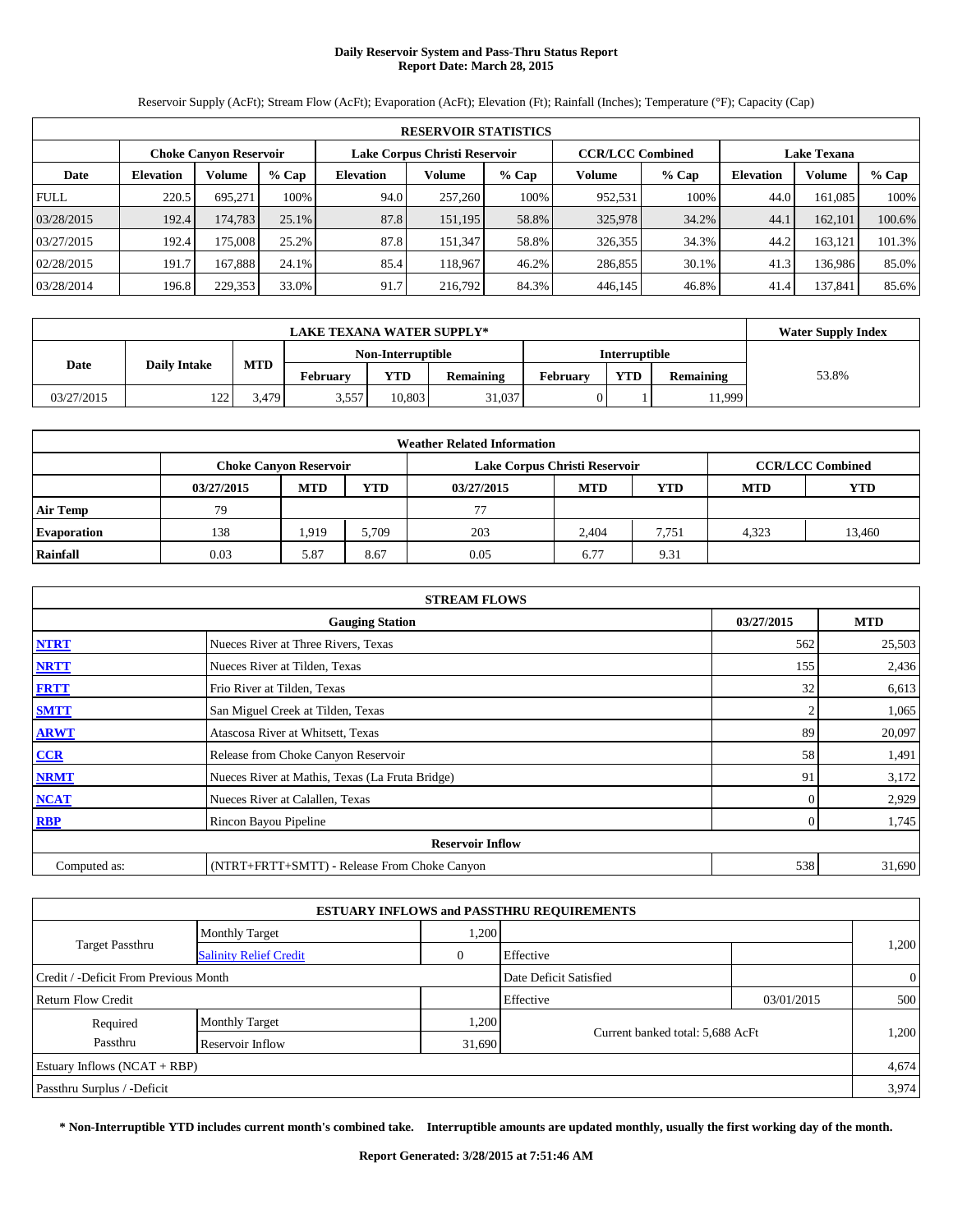# **Daily Reservoir System and Pass-Thru Status Report Report Date: March 29, 2015**

**RESERVOIR STATISTICS Choke Canyon Reservoir Lake Corpus Christi Reservoir CCR/LCC Combined Lake Texana Date Elevation Volume % Cap Elevation Volume % Cap Volume % Cap Elevation Volume % Cap** FULL 220.5 695,271 100% 94.0 257,260 100% 952,531 100% 44.0 161,085 100% 03/29/2015 | 192.4 175,008 25.2% 87.8 151,195 58.8% 326,203 34.2% 44.1 162,101 100.6% 03/28/2015 192.4 174,783 25.1% 87.8 151,195 58.8% 325,978 34.2% 44.1 162,101 100.6% 03/01/2015 191.7 167,668 24.1% 85.4 118,838 46.2% 286,506 30.1% 41.3 136,986 85.0% 03/29/2014 | 196.8| 230,294| 33.1%| 91.8| 217,140| 84.4%| 447,434| 47.0%| 41.4| 137,841| 85.6%

Reservoir Supply (AcFt); Stream Flow (AcFt); Evaporation (AcFt); Elevation (Ft); Rainfall (Inches); Temperature (°F); Capacity (Cap)

|            | <b>LAKE TEXANA WATER SUPPLY*</b> |            |                   |        |           |                      |            |           |       |  |
|------------|----------------------------------|------------|-------------------|--------|-----------|----------------------|------------|-----------|-------|--|
|            |                                  |            | Non-Interruptible |        |           | <b>Interruptible</b> |            |           |       |  |
| Date       | Daily Intake                     | <b>MTD</b> | March             | YTD    | Remaining | <b>March</b>         | <b>YTD</b> | Remaining | 53.8% |  |
| 03/28/2015 | 126                              | 3.605      | 3,557             | 10.929 | 30,911    |                      |            | 1,999     |       |  |

| <b>Weather Related Information</b> |            |                               |            |            |                               |            |                         |            |  |  |
|------------------------------------|------------|-------------------------------|------------|------------|-------------------------------|------------|-------------------------|------------|--|--|
|                                    |            | <b>Choke Canyon Reservoir</b> |            |            | Lake Corpus Christi Reservoir |            | <b>CCR/LCC Combined</b> |            |  |  |
|                                    | 03/28/2015 | <b>MTD</b>                    | <b>YTD</b> | 03/28/2015 | <b>MTD</b>                    | <b>YTD</b> | <b>MTD</b>              | <b>YTD</b> |  |  |
| <b>Air Temp</b>                    | 84         |                               |            | 82         |                               |            |                         |            |  |  |
| <b>Evaporation</b>                 | 204        | 2,123                         | 5.913      | 274        | 2.678                         | 8,025      | 4.801                   | 13,938     |  |  |
| Rainfall                           | 0.00       | 5.87                          | 8.67       | 0.00       | 6.77                          | 9.31       |                         |            |  |  |

| <b>STREAM FLOWS</b> |                                                 |                |            |  |  |  |  |  |
|---------------------|-------------------------------------------------|----------------|------------|--|--|--|--|--|
|                     | <b>Gauging Station</b>                          | 03/28/2015     | <b>MTD</b> |  |  |  |  |  |
| <b>NTRT</b>         | Nueces River at Three Rivers, Texas             | 383            | 25,886     |  |  |  |  |  |
| <b>NRTT</b>         | Nueces River at Tilden, Texas                   | 99             | 2,535      |  |  |  |  |  |
| <b>FRTT</b>         | Frio River at Tilden, Texas                     | 17             | 6,630      |  |  |  |  |  |
| <b>SMTT</b>         | San Miguel Creek at Tilden, Texas               | $\Omega$       | 1,065      |  |  |  |  |  |
| <b>ARWT</b>         | Atascosa River at Whitsett, Texas               | 66             | 20,162     |  |  |  |  |  |
| CCR                 | Release from Choke Canyon Reservoir             | 58             | 1,548      |  |  |  |  |  |
| <b>NRMT</b>         | Nueces River at Mathis, Texas (La Fruta Bridge) | 75             | 3,247      |  |  |  |  |  |
| <b>NCAT</b>         | Nueces River at Calallen, Texas                 | 8              | 2,937      |  |  |  |  |  |
| <b>RBP</b>          | Rincon Bayou Pipeline                           | $\overline{0}$ | 1,745      |  |  |  |  |  |
|                     | <b>Reservoir Inflow</b>                         |                |            |  |  |  |  |  |
| Computed as:        | (NTRT+FRTT+SMTT) - Release From Choke Canyon    | 343            | 32,033     |  |  |  |  |  |

| <b>ESTUARY INFLOWS and PASSTHRU REQUIREMENTS</b> |                               |              |                                  |            |                |  |  |  |  |
|--------------------------------------------------|-------------------------------|--------------|----------------------------------|------------|----------------|--|--|--|--|
|                                                  | <b>Monthly Target</b>         | 1,200        |                                  |            |                |  |  |  |  |
| <b>Target Passthru</b>                           | <b>Salinity Relief Credit</b> | $\mathbf{0}$ | Effective                        |            | 1,200          |  |  |  |  |
| Credit / -Deficit From Previous Month            |                               |              | Date Deficit Satisfied           |            | $\overline{0}$ |  |  |  |  |
| Return Flow Credit                               |                               |              | Effective                        | 03/01/2015 | 500            |  |  |  |  |
| Required                                         | <b>Monthly Target</b>         | 1,200        |                                  |            |                |  |  |  |  |
| Passthru                                         | Reservoir Inflow              | 32,033       | Current banked total: 5,688 AcFt |            | 1,200          |  |  |  |  |
| Estuary Inflows $(NCAT + RBP)$                   |                               |              |                                  |            | 4,682          |  |  |  |  |
| Passthru Surplus / -Deficit                      |                               |              |                                  |            | 3.982          |  |  |  |  |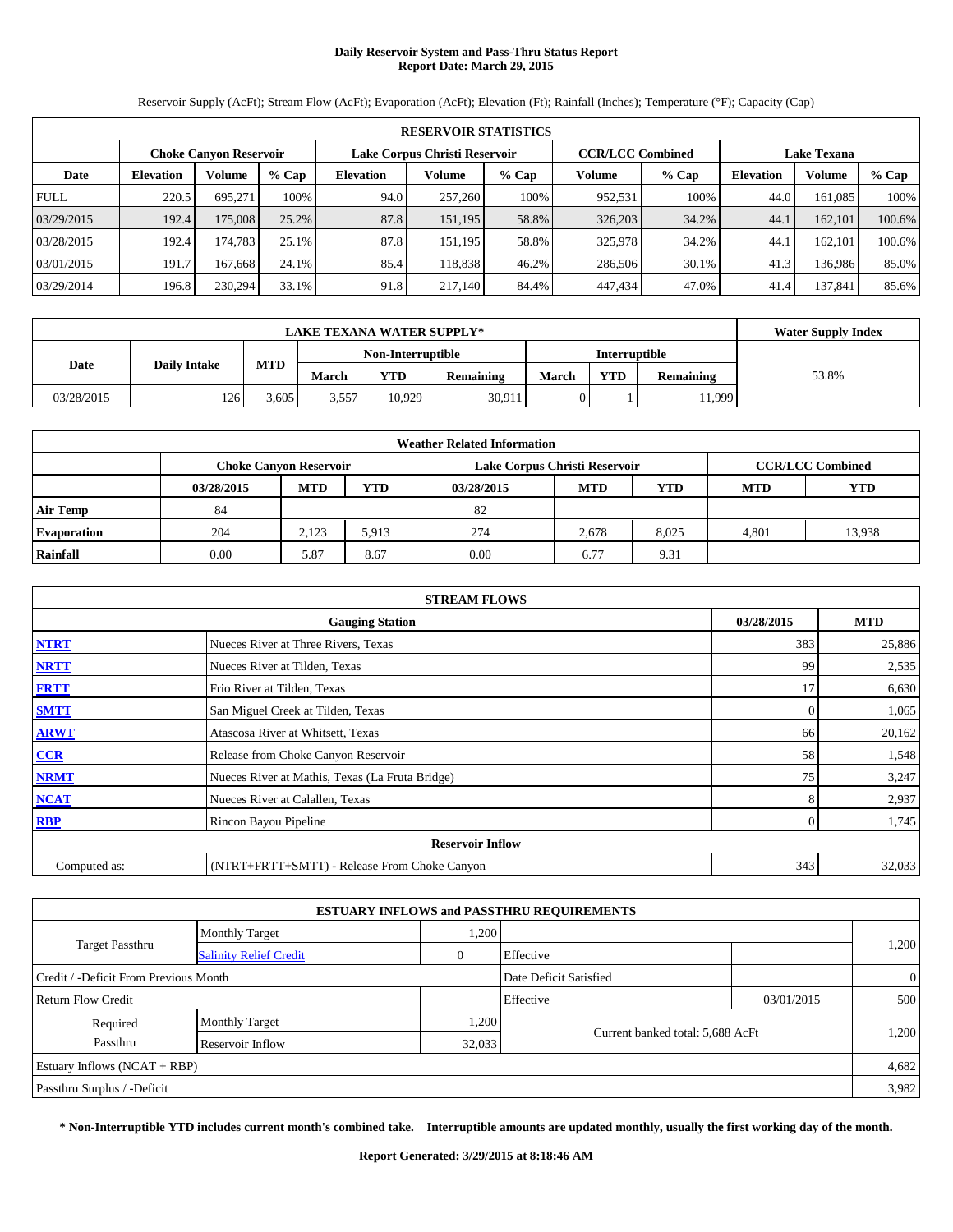# **Daily Reservoir System and Pass-Thru Status Report Report Date: March 30, 2015**

Reservoir Supply (AcFt); Stream Flow (AcFt); Evaporation (AcFt); Elevation (Ft); Rainfall (Inches); Temperature (°F); Capacity (Cap) **RESERVOIR STATISTICS Choke Canyon Reservoir Lake Corpus Christi Reservoir CCR/LCC Combined Lake Texana Date Elevation Volume % Cap Elevation Volume % Cap Volume % Cap Elevation Volume % Cap** FULL 220.5 695,271 100% 94.0 257,260 100% 952,531 100% 44.0 161,085 100% 03/30/2015 192.3 174,445 25.1% 87.8 151,347 58.8% 325,792 34.2% 44.1 162,101 100.6% 03/29/2015 | 192.4 175,008 25.2% 87.8 151,195 58.8% 326,203 34.2% 44.1 162,101 100.6% 03/02/2015 191.7 167,778 24.1% 85.5 119,096 46.3% 286,874 30.1% 41.3 136,986 85.0% 03/30/2014 196.8 230,294 33.1% 91.7 216,270 84.1% 446,564 46.9% 41.4 137,841 85.6%

# **LAKE TEXANA WATER SUPPLY\*** Water Supply Index **Date Daily Intake MTD Non-Interruptible Interruptible March YTD Remaining March YTD Remaining** 53.7% 03/29/2015 | 126 3,731 3,557 11,055 30,785 0 1 11,999

| <b>Weather Related Information</b> |                               |            |            |                               |            |                         |            |            |  |  |  |
|------------------------------------|-------------------------------|------------|------------|-------------------------------|------------|-------------------------|------------|------------|--|--|--|
|                                    | <b>Choke Canyon Reservoir</b> |            |            | Lake Corpus Christi Reservoir |            | <b>CCR/LCC Combined</b> |            |            |  |  |  |
|                                    | 03/29/2015                    | <b>MTD</b> | <b>YTD</b> | 03/29/2015                    | <b>MTD</b> | <b>YTD</b>              | <b>MTD</b> | <b>YTD</b> |  |  |  |
| Air Temp                           | 84                            |            |            | 82                            |            |                         |            |            |  |  |  |
| <b>Evaporation</b>                 | 216                           | 2,339      | 6.129      | 265                           | 2,943      | 8.290                   | 5.282      | 14,419     |  |  |  |
| Rainfall                           | 0.00                          | 5.87       | 8.67       | 0.00                          | 6.77       | 9.31                    |            |            |  |  |  |

| <b>STREAM FLOWS</b> |                                                 |                |            |  |  |  |  |  |
|---------------------|-------------------------------------------------|----------------|------------|--|--|--|--|--|
|                     | <b>Gauging Station</b>                          | 03/29/2015     | <b>MTD</b> |  |  |  |  |  |
| <b>NTRT</b>         | Nueces River at Three Rivers, Texas             | 296            | 26,182     |  |  |  |  |  |
| <b>NRTT</b>         | Nueces River at Tilden, Texas                   | 62             | 2,596      |  |  |  |  |  |
| <b>FRTT</b>         | Frio River at Tilden, Texas                     | 10             | 6,639      |  |  |  |  |  |
| <b>SMTT</b>         | San Miguel Creek at Tilden, Texas               | $\Omega$       | 1,065      |  |  |  |  |  |
| <b>ARWT</b>         | Atascosa River at Whitsett, Texas               | 56             | 20,218     |  |  |  |  |  |
| CCR                 | Release from Choke Canyon Reservoir             | 58             | 1,606      |  |  |  |  |  |
| <b>NRMT</b>         | Nueces River at Mathis, Texas (La Fruta Bridge) | 62             | 3,309      |  |  |  |  |  |
| <b>NCAT</b>         | Nueces River at Calallen, Texas                 | 19             | 2,956      |  |  |  |  |  |
| <b>RBP</b>          | Rincon Bayou Pipeline                           | $\overline{0}$ | 1,745      |  |  |  |  |  |
|                     | <b>Reservoir Inflow</b>                         |                |            |  |  |  |  |  |
| Computed as:        | (NTRT+FRTT+SMTT) - Release From Choke Canyon    | 248            | 32,281     |  |  |  |  |  |

| <b>ESTUARY INFLOWS and PASSTHRU REQUIREMENTS</b> |                               |          |                                  |            |                |  |  |  |  |
|--------------------------------------------------|-------------------------------|----------|----------------------------------|------------|----------------|--|--|--|--|
|                                                  | <b>Monthly Target</b>         | 1,200    |                                  |            | 1,200          |  |  |  |  |
| Target Passthru                                  | <b>Salinity Relief Credit</b> | $\theta$ | Effective                        |            |                |  |  |  |  |
| Credit / -Deficit From Previous Month            |                               |          | Date Deficit Satisfied           |            | $\overline{0}$ |  |  |  |  |
| <b>Return Flow Credit</b>                        |                               |          | Effective                        | 03/01/2015 | 500            |  |  |  |  |
| Required                                         | <b>Monthly Target</b>         | 1,200    |                                  |            | 1,200          |  |  |  |  |
| Passthru                                         | Reservoir Inflow              | 32,281   | Current banked total: 5,688 AcFt |            |                |  |  |  |  |
| Estuary Inflows $(NCAT + RBP)$                   |                               |          |                                  |            | 4,702          |  |  |  |  |
| Passthru Surplus / -Deficit                      |                               |          |                                  |            | 4,002          |  |  |  |  |